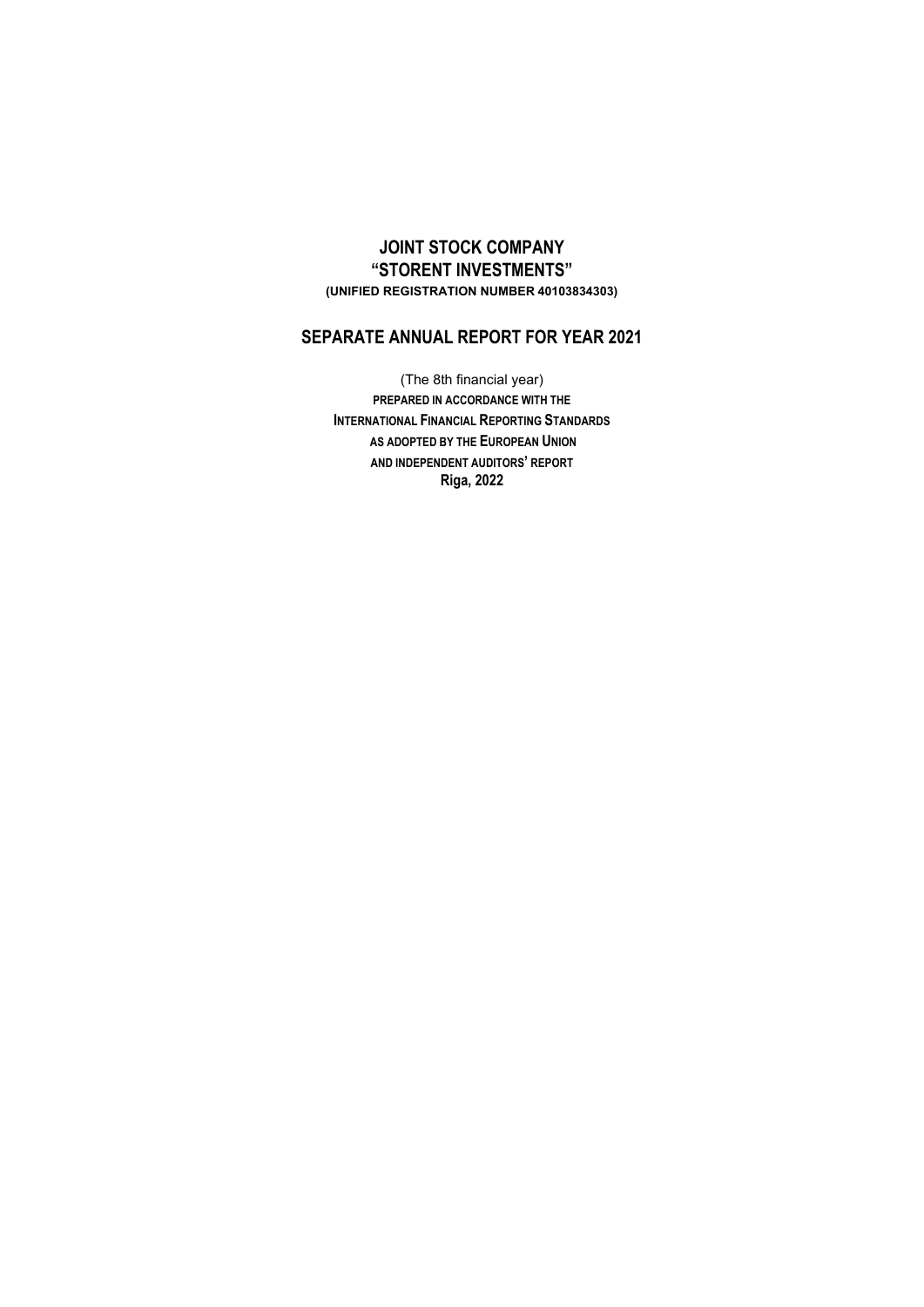# **CONTENTS**

| <b>General information</b>                 | $\mathbf{3}$   |
|--------------------------------------------|----------------|
| <b>Management report</b>                   | 4              |
| Statement of management's responsibility   | 6              |
| <b>Separate financial statements:</b>      |                |
| Separate statement of comprehensive income | $\overline{7}$ |
| Separate statement of financial position   | 8              |
| Separate statement of cash flows           | 10             |
| Separate statement of changes in equity    | 11             |
| Notes to the separate financial statements | 12             |
| Independent auditors' report               | 42             |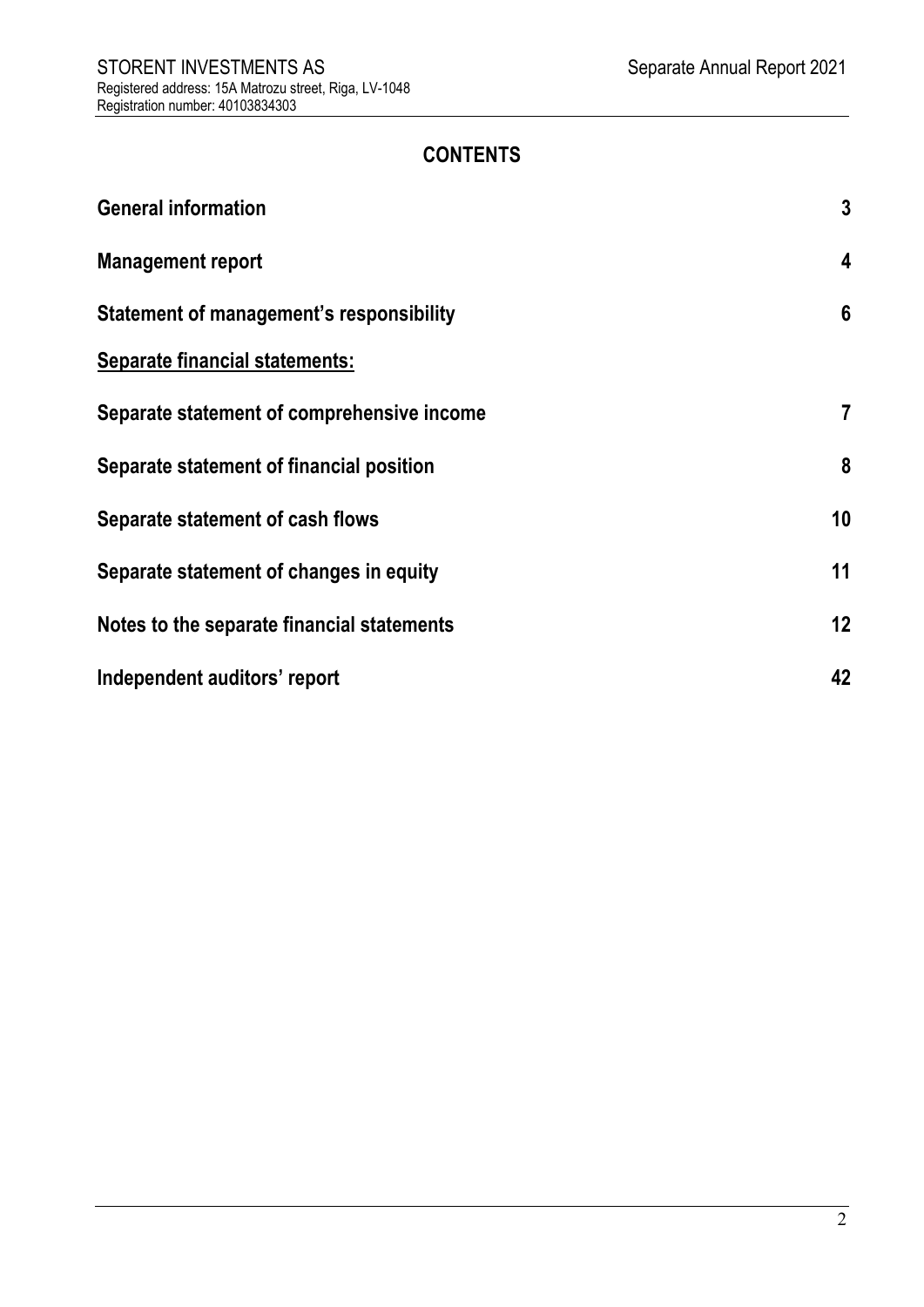| Name of the company                                                              | "STORENT INVESTMENTS"                                                                                                                 |
|----------------------------------------------------------------------------------|---------------------------------------------------------------------------------------------------------------------------------------|
| Legal status                                                                     | Joint Stock Company                                                                                                                   |
| Number, place and date of registration                                           | 40103834303<br>Riga, 7 October 2014                                                                                                   |
| Registered and business address                                                  | Matrožu iela 15a<br>Riga, Latvia, LV-1048                                                                                             |
| Shareholders                                                                     | Levina Investments S.A.R.L. (Luxembourg) 73%<br>Bomaria SIA 13.5%<br>Supremo SIA 13.5%                                                |
| Board of the Company                                                             | Andris Bisnieks, member of the Board<br>Andris Pavlovs, member of the Board                                                           |
| Council of the Company                                                           | Nicholas John Kabcenell, chairman of the Council<br>Baiba Onkele, member of the Council<br>Dalgin Burak, member of the Council        |
| Annual report prepared by                                                        | Marina Grigore<br>Chief accountant of Storent Investments AS                                                                          |
| Type of activity                                                                 | Supervision and management of subsidiaries; performance of functions<br>of strategic and organizational planning and decision-making. |
| NACE code                                                                        | 70.22 Business and other management consultancy activities (NACE<br>rev. 2.0)                                                         |
| Reporting year                                                                   | 1 January 2021 - 31 December 2021                                                                                                     |
| Previous reporting year                                                          | 1 January 2020 - 31 December 2020                                                                                                     |
| Name and address of the independent auditor<br>and the responsible sworn auditor | <b>KPMG Baltics SIA</b><br>License Nr. 55<br>Vesetas 7, Riga, LV-1013,<br>Latvia                                                      |
|                                                                                  | Armine Movsisjana<br>Latvian sworn auditor<br>Certificate No. 178                                                                     |

# **General information**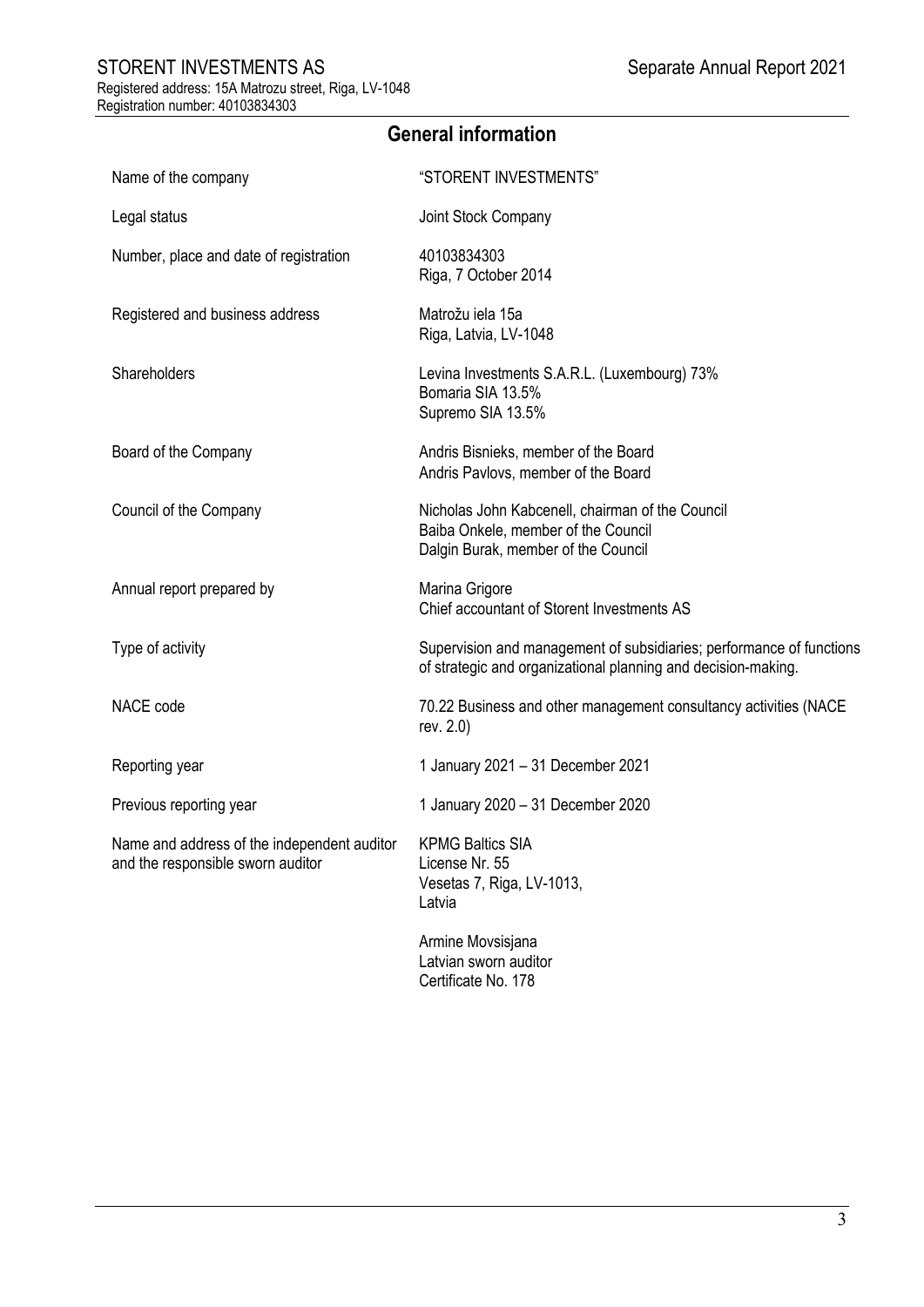## **Management report**

## **Type of activity of the Company**

Storent Investments AS (hereinafter referred to as the "Company") was established on 7 October 2014 and this is the eighth reporting year of the Company. The Company was established along with the entry of a new financial investor and is a parent company of the Storent Group. The main type of activity of the Company is to provide management and consultancy services to subsidiaries, which accounts for the most part of the Company's turnover.

#### **Development of the Company and results of financial operations in the reporting year**

The main type of activity of the Company is related to provision of all the companies of the Storent group with financial resources, region differentiated sales strategies and activities, marketing initiatives and support of Storent brand, information technology systems, as well as provision of management services to related companies. In the reporting year, the Company's turnover decreased by 12% reaching 4.9 million euro, which was affected by Covid-19 and revised transaction terms with related parties. The reporting year closed with a profit of EUR 2 141 469. Storent Investments AS balance sheet has a very strong and steady financing structure consisting of 76% shareholders equity, 3% long term liabilities and 21% short term liabilities. Non-current assets constitute 97% of the total assets. The Company's business specifics historically was always having a working capital deficit due to the large amount of liabilities to finance investments; however, this has not prevented the Company from meeting its obligations in accordance with their terms. Additional factor contributing to the negative working capital is a technical default of one of bond covenants that resulted in the classification of full bond liability as current (please see Note 22 for further details).

Although 2021 was much more successful than 2020, Storent Group's performance in the reporting year was still negatively affected by Covid-19 pandemic in all countries. The Covid-19 pandemic in 2021 did not directly affect the construction sector, as there were no restrictions on construction sites, but it continued to affect overall economic activity. Rental revenues increased by 5%, while the consolidated turnover decreased by 2% reaching 42.9 million euros. Although rental market still faces strong price competition and rental equipment overcapacity, rental prices started to rise slowly. During the reporting year there were significant changes in the Group's rental fleet structure, with own equipment proportion decreasing from 57% in December prior year to 39% in December current year.

**Baltic region** rental operations increased by 9% with almost identically increasing trends in all Baltic countries. The Baltic region accounts for approximately 69% of the Group's rental income. In 2021, the growth of construction market in Estonia remained at the level of the previous year. The market growth is expected to be modest in 2022, and various construction projects will be implemented during the year, such as Rail Baltica and its adjacent infrastructure and the next round of development of the Enefit power plant. In 2021, the Latvian construction market shrank by 6.2%. The largest decline was in construction of residential buildings, with a decrease of 10.5%. In 2022, several large and medium-scale projects are planned, some of which will be implemented within the framework of EU programs. Thus, the construction market is expected to continue to grow in the near future. In 2021, the Lithuanian construction market grew by 11.6%. There was a significant increase in the residential segment, which amounted to 17%. In 2022, the Rail Baltica project will continue, which will provide additional demand for rental equipment throughout the Baltics and give the management additional confidence for 2022. The project has already actively started the construction phase in 2022, which will create the greatest demand for equipment.

Construction market volume historical data and forecast doesn't always reflect the construction rental market potential. It depends on the construction project types and stages at the exact year. The Group's entities growth possibilities are higher in the markets, where Storent has smaller share of the market. It's expected that the lack of construction workforce will increase prices and demand of rental construction equipment.

**Nordic** operations have decreased by 5% compared to 2020. Due to the constraints of the Covid-19 pandemic, construction volumes have declined in 2021, and no rapid growth is expected in the near future. Storent in the Nordic countries has a relatively small market share, and we do not link its development to market growth, but to long-term cooperation with customers. We have started 2022 promisingly, and with the start of the season we expect further growth. In December 2021, the management decided to close the heavy team unit in Finland since demand for specific heavy equipment moving services has significantly decreased.

Operations of subsidiary Storent OOO in **Kaliningrad** have seen a significant revenue increase, reaching 21% increase compared to 2020, while the construction market shrank by 48.2% in 2021, mainly due to the Covid-19 pandemic. At the moment of issue of this report, Storent OOO continues to operate without significant changes. Before 24 February 2022, the Russian entity operated quite independently, and the Company's management doesn't see any major risks for further business activities. The Company monitors and follows sanction restrictions, and so far they don't affect subsidiary's activities.

In 2021, the Group continues cooperation with split-rent and re-rent platform PreferRent, and at the end of 2021 56% of the total rental fleet was supplied from PreferRent. It allowed to increase the Group's efficiency since PreferRent took over a part of the fleet management function and provided increased rental fleet capacity without the Group incurring additional financial liabilities. According to approved Storent Group strategy, part of the rental fleet was sold to auction and to split-rent vendors, which resulted in own equipment proportion decreasing from 57% to 39% of the total rental fleet volume at the year-end compared to the same period previous reporting period. Investment plan for rental assets in 2021 was small compared to previous periods. Storent Group continued to develop and invest in IT technologies. A flexible approach to rental fleet rotation among Storent Group companies ensured a quicker response to construction market changes and, overall, a more efficient rental fleet usage. In summer 2021 Storent entities in the Baltics joined PreferRent online rental platform that offers online rental services ordering from numerous rental companies in Baltics.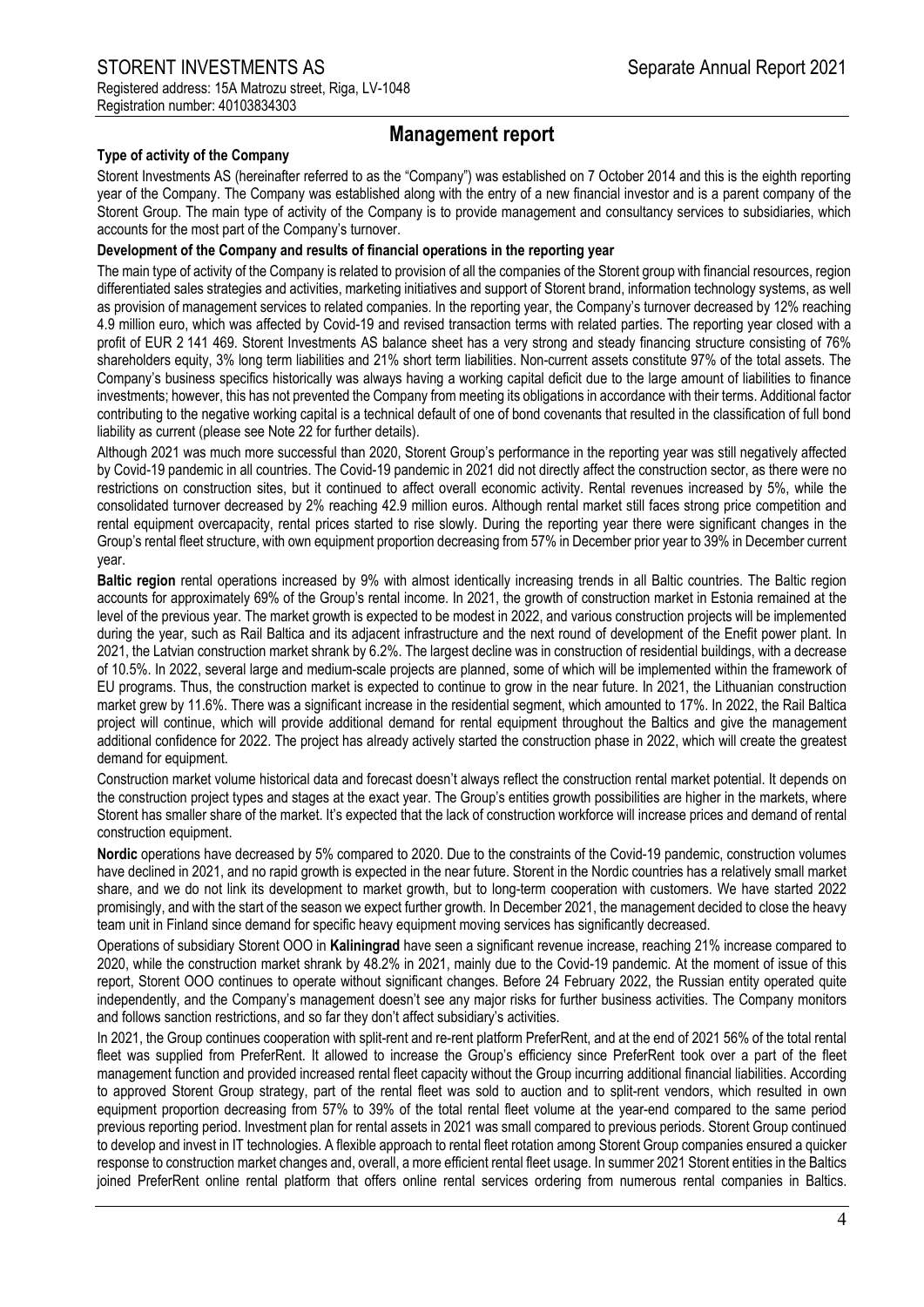Management sees this as a modern additional sale channel to meet customer needs for the best rental solutions with the most advantageous rental price.

Storent Group's balance sheet has a stable structure consisting of 27% shareholders equity, 18% long term liabilities and 55% short term liabilities. Non-current assets constitute 81% of the total assets. The Group's business peculiarity historically was always having a working capital deficit due to large amount of liabilities to finance investments in rental equipment; however, this has not prevented the Group and the Company from meeting its obligations in accordance with their terms. Almost 1 million euros Group's total bank account balance at the end of the accounting period is sufficient to ensure the Group's operational activities. The Group concluded the financial year 2021 with a loss of 3.4 million euros, which was mostly affected by Covid-19 pandemic. The Group management worked on efficiency increase by reducing headcount during 2021 by 35 people, as well as realized savings on other expenses positions during the financial year.

In 2021, the Group continued to develop online rental service. Online ordering is a stable sales channel and it makes up almost 40% of the total income of Storent in the Baltic states for the year 2021. Historically the highest numbers have been reached for digital authorisations and electronically signed documents of 80% of all rental deliveries.

#### **The future development of the Company**

The Company management plans further development of its operations. The main focus in 2022 will be to continue online sales development, digital transformation and efficiency increase. The Company will continue to transform its IT strategy to comply with the scalability needs. In early 2022, Storent entities in the Baltics joined online logistics platform Cargopint that allows to organize transportation in a more efficient manner and will give opportunity to serve a wider range of customers with a more competitive price.

The Company's subsidiaries plan to continue selling own rental fleet and increase split-rent share in the total rental income from current 58% in 2021 to 66% during 2022. Management estimates that the construction industry will fully recover after Covid-19 pandemic in the spring 2022, and construction volumes will return to the level of 2019 and start to grow further only from 2023. It is expected that Rail Baltica project will give a significant positive impact on the construction industry in the Baltics.

#### **Financial risk management**

The Company's key principles of financial risk management are laid out in Note 25.

#### **Conditions and events after the end of the reporting year**

In 2022, in order to meet minimal capital requirements according to respective country laws, the Company invested into the share capital of the Estonian subsidiary in total an amount of EUR 1 550 000, into the share capital of the Finnish subsidiary in total an amount of EUR 500 000, into the share capital of Swedish subsidiary in total an amount of EUR 250 000, and all investments are used, among others, to settle liabilities towards other Storent Group companies.

In February 2022, Storent Investments AS ("the Issuer") announced an instigation of written procedure for receipt of consent of Noteholders holding the Notes to amend Terms and Conditions. In accordance with the proposed amendments to the Terms and Conditions, the Issuer proposes to modify Shareholders Equity to Assets Ratio covenant to include in the equity calculation also loans from the Issuer's shareholders and to modify Net Debt/EBITDA Ratio covenant to exclude loans from the Issuer's shareholders from the net indebtedness of the Issuer. This will allow the Issuer to safely comply with the financial covenants until maturity of the Notes. On 28 February 2022, voting has been closed and amendments have been approved.

Levina Investments S.a.r.l. has agreed to postpone the repayment of loan received by Storent Holding Finland Oy by additional one year, and the final due date of the loan is December 2023. Amendments to the agreement have been signed in March 2022.

As a result of military actions started by the Russian Federation in Ukraine on 24 February 2022, the Group will apply all sanctions, business restrictions, etc. initiated and introduced by the local and foreign authorities, and will disclose information that has significant impact on the Group's and the Company's operations to investors in accordance with the procedure prescribed by the legal acts. It is important to note that the procedure for the implementation of international sanctions and restrictive measures in the Republic of Latvia is regulated by the Latvian Law on the Implementation of Economic and Other International Sanctions and other related legal acts. Despite the fact that the Baltics have very limited direct economic relations with Russia, the crisis is likely to impact energy carriers' prices as the Baltics, while being able to meet their energy demand without Russia, will be using more expensive alternatives. The construction sector is also likely to be affected as many construction materials, which used to come from Russia and Belarus, now need to be imported from elsewhere, at least until the current level of the conflict remains. The exact effects of these trends cannot be presently estimated. Today's situation shows that market adapts to changes, and demand for rental equipment is as usual for the beginning of the construction season.

As of the last day of the reporting year until the date of signing these separate financial statements, there have been no other events requiring adjustment of or disclosure in the separate financial statements or notes thereto.

The management report was signed on 28 April 2022 on the Company's behalf by:

| Andris Bisnieks                                                        | Andris Pavlovs      |
|------------------------------------------------------------------------|---------------------|
| Member of the Board                                                    | Member of the Board |
| The annual report was approved at the general shareholders' meeting on | 2022                |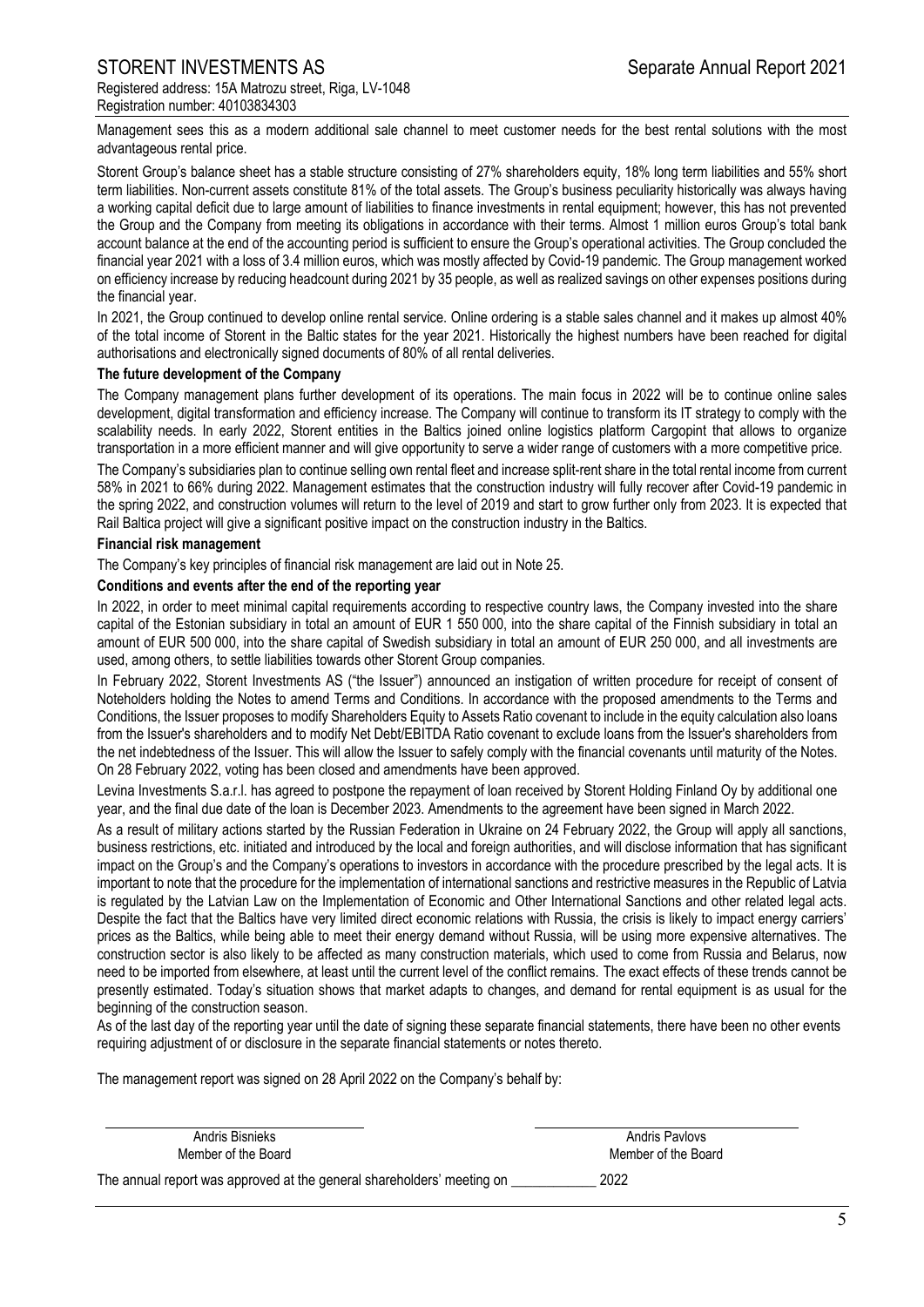## **Statement of management's responsibility**

The management of Storent Investments AS confirms that the separate financial statements have been prepared in accordance with the applicable legislation requirements and present a true and fair view of the AS Storent Investments financial position as at 31 December 2021 and as at 31 December 2020 and its financial performance and cash flows for the years 2021 and 2020 then ended. The management report contain a clear summary of AS Storent Investments and its subsidiaries business development and financial performance. The financial statements have been prepared according to the International Financial Reporting Standards as adopted by the European Union. During the preparation of the AS Storent Investments financial statements the management:

- used and consequently applied appropriate accounting policies;
- provided reasonable and prudent judgments and estimates;
- applied a going concern principle unless the application of the principle wouldn't be justifiable.

AS Storent Investments management is responsible for maintaining appropriate accounting records that would provide a true and fair presentation of the AS Storent Investments financial position at a particular date and financial performance and cash flows and enable the management to prepare the financial statements according to the International Financial Reporting Standards as adopted by the European Union.

This statement of management's responsibility was signed on 28 April 2022 on the Company's behalf by:

Andris Bisnieks **Andris Pavlovs** Andris Pavlovs Member of the Board News 2008 and Member of the Board Member of the Board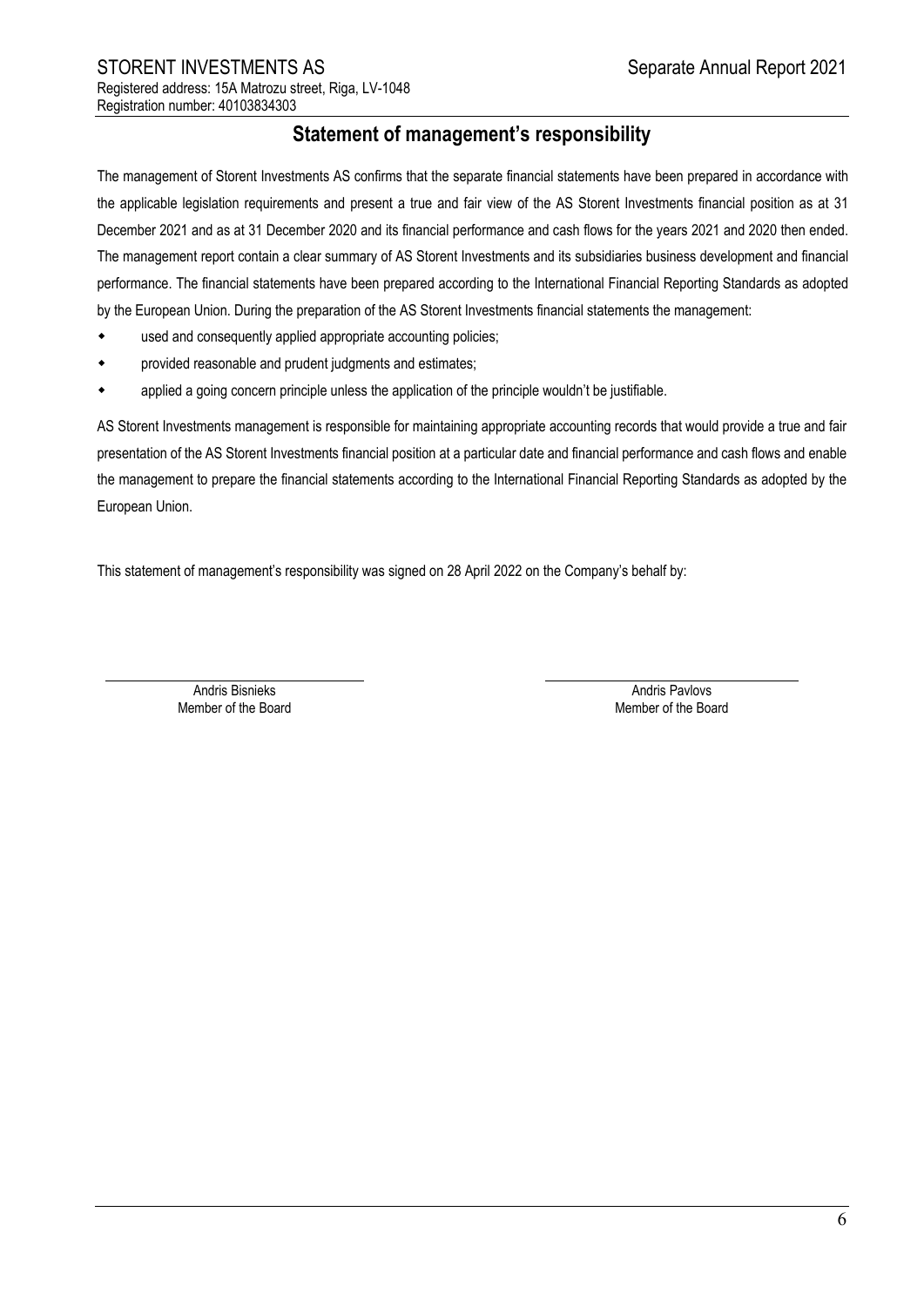|                                                             | <b>Note</b> | 2021       | 2020       |
|-------------------------------------------------------------|-------------|------------|------------|
|                                                             |             | <b>EUR</b> | <b>EUR</b> |
| Net revenue                                                 | 3           | 4 866 944  | 5 559 964  |
| Personnel costs                                             | 8           | (1454981)  | (1736449)  |
| Other operating expenses                                    | 4           | (1525759)  | (2005176)  |
| Depreciation and amortization                               | 5           | (964 461)  | (96565)    |
| Interest and similar income                                 | 6           | 2 108 158  | 589 621    |
| Interest payments and similar expenses                      | 7           | (885 742)  | (1522447)  |
| Impairment losses                                           | 11,20b      | (2690)     | (3747244)  |
| Profit (loss) before income tax                             |             | 2 141 469  | (3827388)  |
| Corporate income tax                                        |             |            |            |
| Profit (loss) after calculation of the corporate income tax |             | 2 141 469  | (3827388)  |
| Profit (loss) of the reporting year                         |             | 2 141 469  | (3827388)  |

The notes on pages 12 to 41 are an integral part of these financial statements.

These separate financial statements were signed on 28 April 2022 on the Company's behalf by:

Andris Bisnieks **Andris Pavlovs** Andris Pavlovs Member of the Board Member of the Board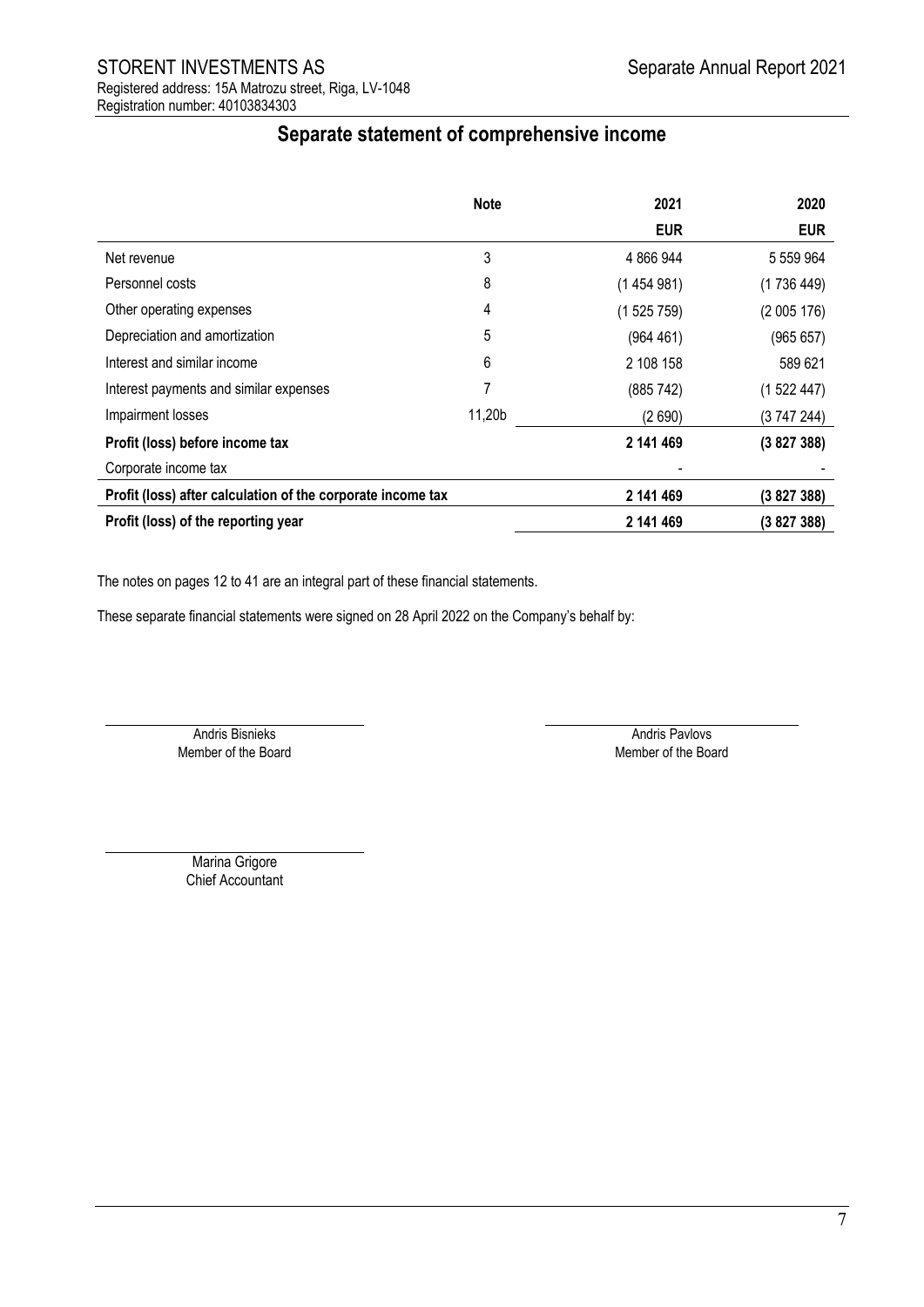| Separate statement of financial position |  |
|------------------------------------------|--|
|------------------------------------------|--|

| <b>ASSETS</b>                          | <b>Note</b>     | 2021       | 2020       |
|----------------------------------------|-----------------|------------|------------|
| <b>NON-CURRENT ASSETS</b>              |                 | <b>EUR</b> | <b>EUR</b> |
| Intangible assets                      |                 |            |            |
| Development of intangible assets       |                 | 985 288    | 418 813    |
| Licenses and similar rights            |                 | 20 798     | 52 140     |
| Other intangible investments           |                 | 1023726    | 1 416 174  |
| <b>TOTAL</b>                           | 9               | 2029812    | 1887127    |
| Property, plant and equipment          |                 |            |            |
| Other fixed assets                     |                 | 55 654     | 64 053     |
| <b>TOTAL</b>                           | 9               | 55 654     | 64 053     |
| <b>Rights of use assets</b>            |                 |            |            |
| Licenses and similar rights            |                 | 23 806     | 49 7 74    |
| Other fixed assets                     |                 | 13 189     | 77 089     |
| <b>TOTAL</b>                           | 10              | 36 995     | 126 863    |
| Other non-current assets               |                 |            |            |
| Investments in subsidiaries            | 11              | 40 289 275 | 37 389 275 |
| Loans to related parties               | 20 <sub>b</sub> | 1 393 651  | 3701825    |
| <b>TOTAL</b>                           |                 | 41 682 926 | 41 091 100 |
| <b>TOTAL NON-CURRENT ASSETS</b>        |                 | 43 805 387 | 43 169 143 |
| <b>CURRENT ASSETS</b>                  |                 |            |            |
| Trade and other receivables            |                 |            |            |
| Trade receivables                      |                 | 4 3 9 0    | 2664       |
| Trade receivables from related parties | 20a             | 1033971    | 2 450 811  |
| Other receivables                      | 12              | 7774       | 7774       |
| Deferred expenses                      | 13              | 26 384     | 133 885    |
| <b>TOTAL</b>                           |                 | 1072519    | 2 595 134  |
| <b>Cash and cash equivalents</b>       | 14              | 53 588     | 1937007    |
| <b>TOTAL CURRENT ASSETS</b>            |                 | 1 126 107  | 4 532 141  |
| <b>TOTAL ASSETS</b>                    |                 | 44 931 494 | 47 701 284 |

The notes on pages 12 to 41 are an integral part of these financial statements.

These separate financial statements were signed on 28 April 2022 on the Company's behalf by:

Andris Bisnieks **Andris Pavlovs** Andris Pavlovs Member of the Board Member of the Board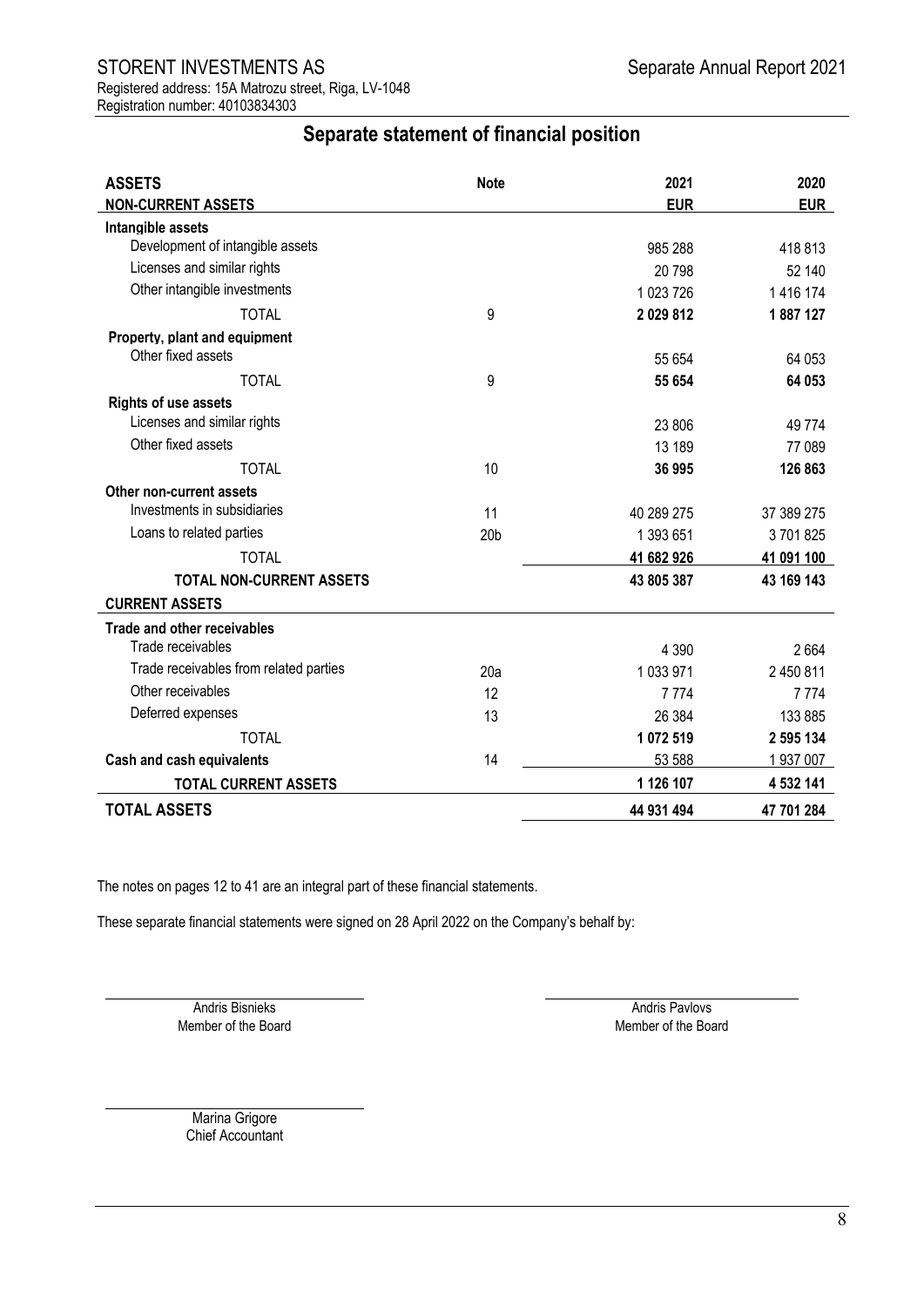# **Separate statement of financial position**

| <b>EQUITY AND LIABILITIES</b><br><b>EQUITY</b>                       | <b>Note</b>     | 2021<br><b>EUR</b> | 2020<br><b>EUR</b> |
|----------------------------------------------------------------------|-----------------|--------------------|--------------------|
| Share capital                                                        | 15              | 33 316 278         | 33 316 278         |
| Accumulated losses:                                                  |                 |                    |                    |
| Previous reporting periods retained earnings / (uncovered<br>losses) |                 | (1297947)          | 2 5 29 4 41        |
| Profit (loss) of the reporting year                                  |                 | 2 141 469          | (3827388)          |
| <b>TOTAL EQUITY</b>                                                  |                 | 34 159 800         | 32 018 331         |
| <b>LIABILITIES</b>                                                   |                 |                    |                    |
| <b>Non-current liabilities</b>                                       |                 |                    |                    |
| Lease liabilities                                                    | 23              | 40 947             | 78 976             |
| Borrowings from related parties                                      | 20c             |                    | 651 162            |
| Other borrowings                                                     | 21              | 1 504 527          | 3 107 487          |
| <b>Issued bonds</b>                                                  | 22              |                    | 3 340 561          |
| <b>TOTAL</b>                                                         |                 | 1 545 474          | 7 178 186          |
| <b>Current liabilities</b>                                           |                 |                    |                    |
| Lease liabilities                                                    | 23              | 8 2 8 3            | 54 922             |
| <b>Issued bonds</b>                                                  | 22              | 4 838 565          | 4 105 907          |
| Borrowings from related parties                                      | 20 <sub>c</sub> | 1935000            |                    |
| Other borrowings                                                     | 21              | 1766203            | 3 3 28 9 32        |
| Trade payables                                                       |                 | 437 982            | 443 076            |
| Payables to related parties                                          | 20a             |                    | 249 182            |
| Taxes and mandatory state social insurance contribution              | 19              | 22 985             | 43 350             |
| Other provisions                                                     | 16              | 70 683             | 62 864             |
| Other liabilities                                                    | 17              | 45 321             | 55 057             |
| <b>Accrued liabilities</b>                                           | 18              | 101 198            | 161 477            |
| <b>TOTAL</b>                                                         |                 | 9 226 220          | 8 504 767          |
| <b>TOTAL LIABILITIES</b>                                             |                 | 10 771 694         | 15 682 953         |
| <b>TOTAL EQUITY AND LIABILITIES</b>                                  |                 | 44 931 494         | 47 701 284         |

The notes on pages 12 to 41 are an integral part of these financial statements.

These separate financial statements were signed on 28 April 2022 on the Company's behalf by:

**Andris Bisnieks** Andris Pavlovs Member of the Board **Member of the Board** Member of the Board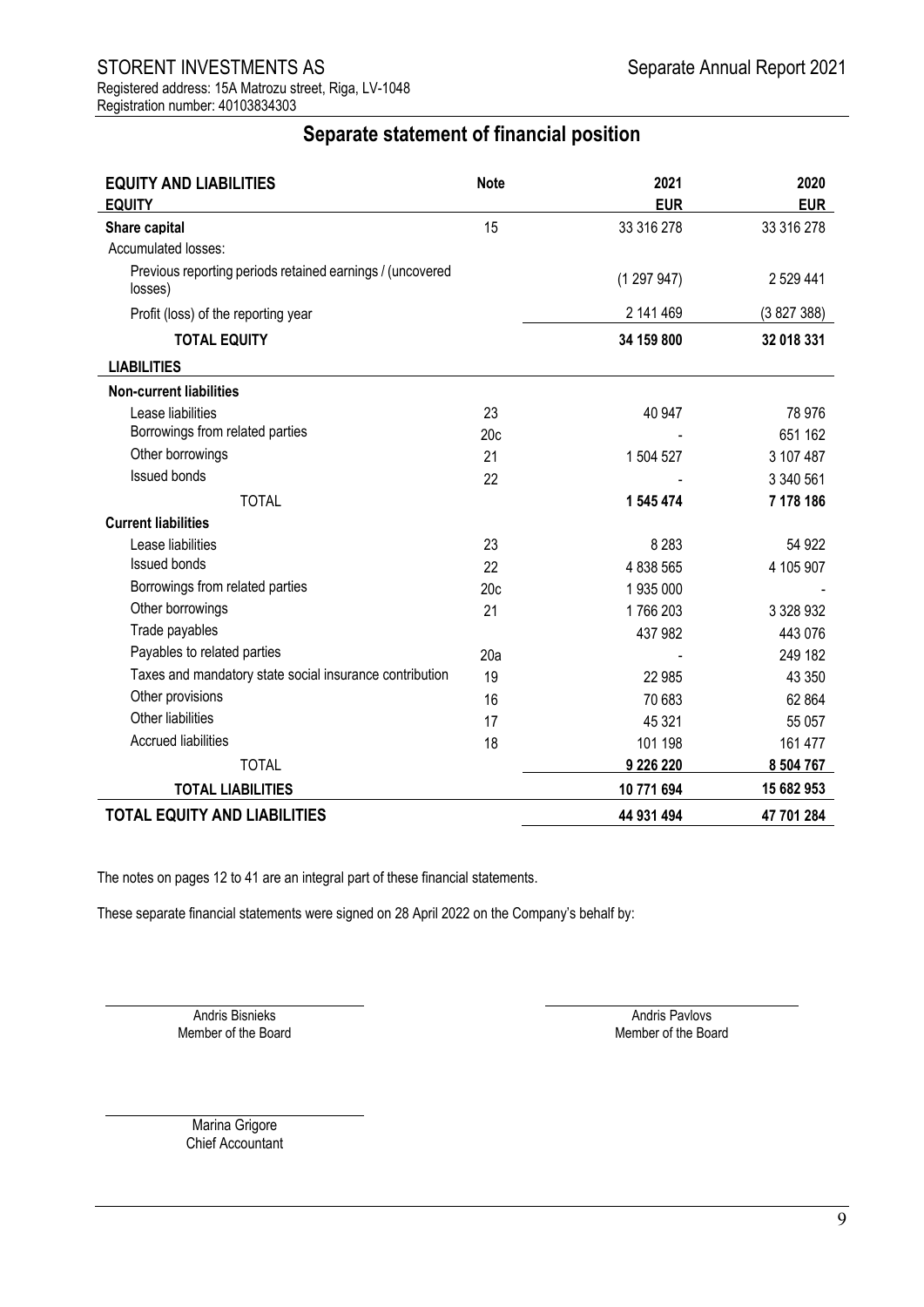# STORENT INVESTMENTS AS SEPARATE SEPARATE Annual Report 2021 Registered address: 15A Matrozu street, Riga, LV-1048

Registration number: 40103834303

|                                                           | <b>Note</b> | 2021       | 2020        |
|-----------------------------------------------------------|-------------|------------|-------------|
| Cash flows from operating activities                      |             | <b>EUR</b> | <b>EUR</b>  |
| Profit / (loss) before Income tax of the reporting period |             | 2 141 469  | (3827388)   |
| <b>Adjustments:</b>                                       |             |            |             |
| Amortisation of intangible assets                         | 5           | 881790     | 864 042     |
| Depreciation of fixed assets                              | 5           | 82 671     | 101 615     |
| Loss from fixed assets disposals                          |             | 43 303     | 54 904      |
| Impairment losses on investments in related parties       | 11, 20b     |            | 3726319     |
| Income from investments in related parties                | 6           | (2011114)  | (173718)    |
| Interest payments and similar expenses                    | 7           | 882 294    | 1 508 094   |
| Interest and similar income                               | 6           | (88 139)   | (415 825)   |
| Result of operations before changes in working capital    |             | 1932274    | 1838043     |
| Decrease / (increase) in receivables                      |             | 1609041    | 6 632 930   |
| (Decrease)/ increase in payables                          |             | (346 508)  | (235 857)   |
| Gross cash flows from operations                          |             | 3 194 807  | 8 235 116   |
| Interest expenses                                         |             | (737 577)  | (1359727)   |
| Net cash flows from operating activities                  |             | 2 457 230  | 6875389     |
| Cash flows from investing activities                      |             |            |             |
| Acquisition of intangible investments and fixed assets    | 9,10        | (1052182)  | (1218609)   |
| Received dividends                                        |             | 2011 114   | 173718      |
| Acquisition of shares of subsidiaries                     | 11          | (2900000)  | (7585743)   |
| Loan repayment                                            |             | 2714673    | 4 970 000   |
| Loans issued                                              |             | (409 190)  | (521151)    |
| Net cash flows from investing activities                  |             | 364 415    | (4 181 785) |
| <b>Cash flows from financing activities</b>               |             |            |             |
| Income from issued bonds                                  |             |            | 200 000     |
| Loans received                                            |             | 1935 000   |             |
| Repayment of borrowings and bonds                         |             | (6555396)  | (3399726)   |
| Lease payments                                            |             | (84668)    | (81 289)    |
| Net cash flows from financing activities                  |             | (4705 064) | (3281015)   |
| Net (Decrease) / increase in cash                         |             | (1883419)  | (587 411)   |
| Cash at the beginning of the reporting year               |             | 1 937 007  | 2 5 24 4 18 |
| Cash at the end of the reporting year                     | 14          | 53 588     | 1937007     |

**Separate statement of cash flows** 

The notes on pages 12 to 41 are an integral part of these financial statements. These separate financial statements were signed on 28 April 2022 on the Company's behalf by:

Andris Bisnieks Andris Pavlovs<br>
Member of the Board Member of the Board

Member of the Board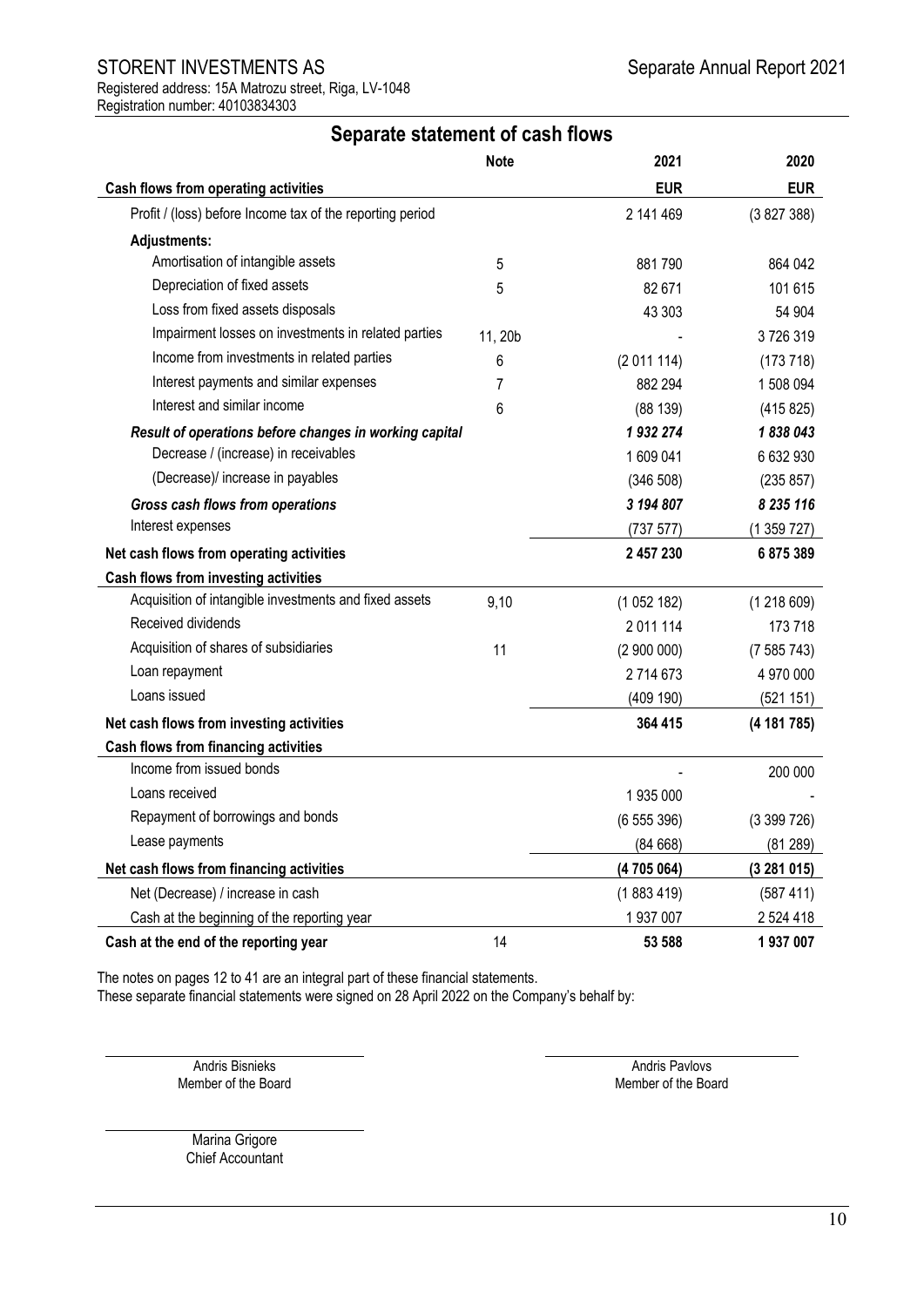# **Separate statement of changes in equity**

|                                | Share capital            | <b>Previous years</b><br>retained earnings/<br>(uncovered losses) | Profit/ (loss) of the<br>reporting year | <b>Total</b> |
|--------------------------------|--------------------------|-------------------------------------------------------------------|-----------------------------------------|--------------|
|                                | <b>EUR</b>               | <b>EUR</b>                                                        | <b>EUR</b>                              | <b>EUR</b>   |
| 31 December 2019               | 33 316 278               | 1 566 125                                                         | 963 316                                 | 35 845 719   |
| Carrying over of profit of the |                          | 963 316                                                           | (963316)                                |              |
| Loss for the reporting year    | $\blacksquare$           |                                                                   | (3827388)                               | (382738)     |
| 31 December 2020               | 33 316 278               | 2 529 441                                                         | (3827388)                               | 32 018 331   |
| Carrying over of profit of the |                          | (3827388)                                                         | 3827388                                 |              |
| Profit for the reporting year  | $\overline{\phantom{0}}$ |                                                                   | 2 141 469                               | 2 141 469    |
| 31 December 2021               | 33 316 278               | (1297947)                                                         | 2 141 469                               | 34 159 800   |

The notes on pages 12 to 41 are an integral part of these financial statements.

These separate financial statements were signed on 28 April 2022 on the Company's behalf by:

Andris Bisnieks **Andris Pavlovs** Andris Pavlovs Member of the Board Member of the Board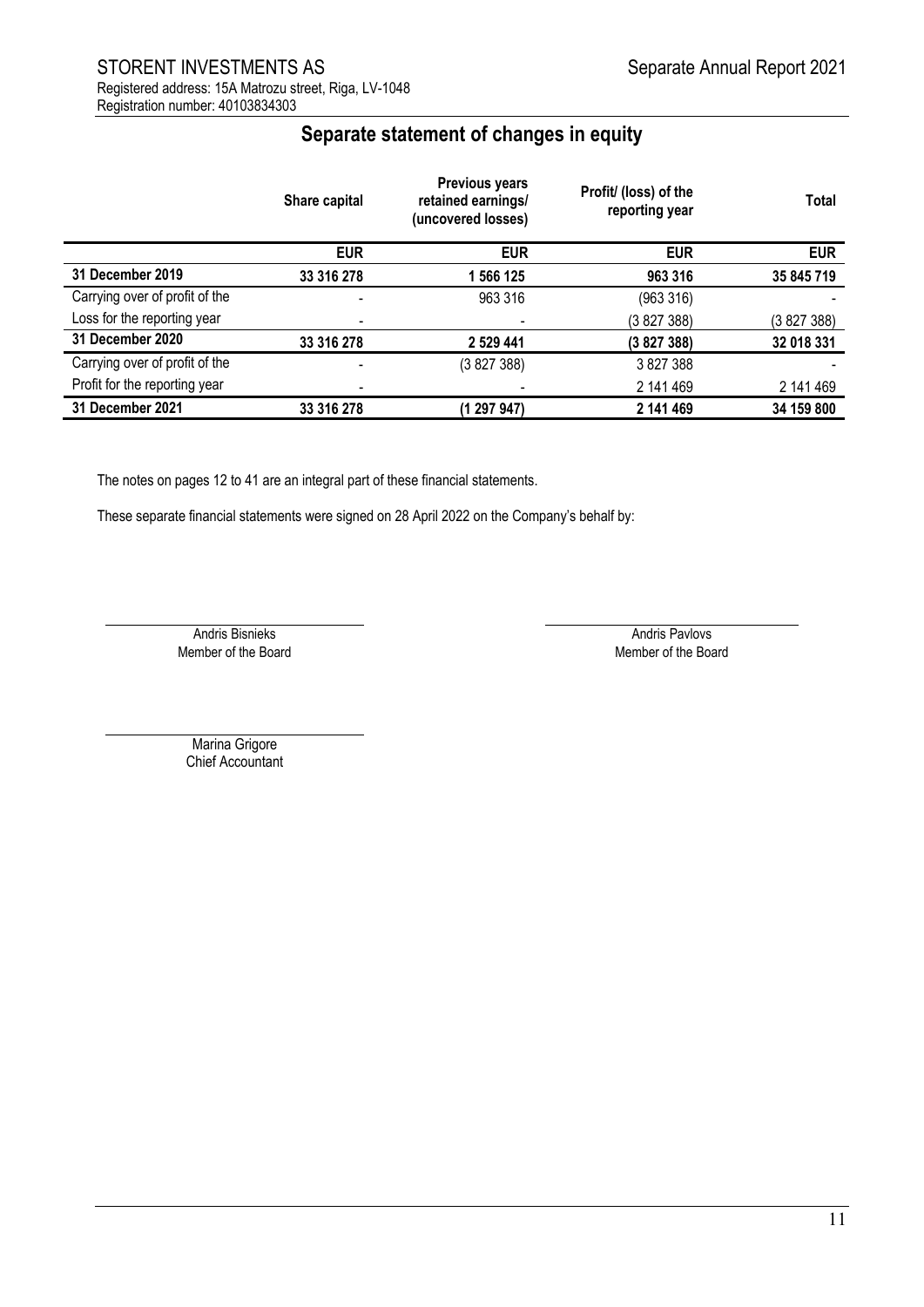## **Notes to the separate financial statements**

## **1. General information about the Company**

STORENT INVESTMENTS AS (hereinafter – the Company) was registered in the Register of Enterprises of the Republic of Latvia on 7 October 2014. Registered address of the Company is Matrožu iela 15a, Riga. In November 2014 the Company became the Parent company of the Storent Group. Starting from 20 November 2014 the largest shareholder of the Parent company of the Storent Group is LEVINA INVESTMENTS S.A.R.L (Luxembourg) and ultimate controlling party is Convering Europe Fund III (SCS) SICAR. LEVINA INVESTMENTS S.A.R.L as an investment entity does not prepare consolidated financial statements.

The main type of activity of the Company is related to provision of all the companies of the Storent group with financial resources, maintenance of the Storent brand and information technology systems, as well as provision of management services of related companies.

The separate financial statements of the Company for 2021 were approved by the decision of the Board on 28 April 2022. Shareholders have the right to reject the financial statements prepared and issued by the Board and to request that new financial statements are prepared.

## **2. Summary of significant accounting policies**

## *(a) The framework for the preparation of financial statements*

The Company's separate financial statements have been prepared in accordance with the International Financial Reporting Standards (IFRS) as adopted by the European Union (EU) and the interpretations issued by the International Financial Reporting Issues Committee as adopted by the EU.

The amounts shown in these Financial Statements are derived from the Companies accounting records, appropriately reclassified for recognition, measurement and presentation in accordance with the IFRS as adopted by the EU.

The financial statements were prepared according to the historical cost basis. The monetary unit used in the financial statements is the official currency of the Republic of Latvia – the Euro. The financial statements cover the period from 1 January 2021 until 31 December 2021. The financial statements have been prepared in accordance with below mentioned measurement and recognition principles. These principles were also used in the previous reporting year, unless stated otherwise. The consolidated financial statements of STORENT INVESTMENTS AS are prepared separately.

## *(b) Use of estimates and judgements*

Requirements of IFRS as adopted by EU set out that the preparation of financial statements requires the management of Company to make assumptions that affect the amounts of assets, liabilities reported in the statements and off-balance at the day of preparation of financial statements, as well as shown income and expenses of the reporting period. Actual results could differ from these estimates.

The following are the critical judgments and key estimates concerning the future, and other key sources of estimation uncertainty, which exist at the balance sheet date, that have a significant risk of causing a material adjustment to the carrying amounts of assets and liabilities during the next reporting period. The most critical areas related to estimates of the recoverable amount of investments in subsidiaries and the recoverable amount of loans granted, as well as the judgment on the Company's ability to continue as a going concern.

#### *The Company's ability to continue as a going concern*

The Company's management evaluates the actual and potential impact of the Covid-19 pandemic and geopolitical situation in the markets where Group operates on the economic activities and financial results of the Company and its subsidiaries. Management has prepared the projected financial results and cash flows for 2022 demonstrating the Company's and its subsidiaries' ability to continue as going concern and has already begun to take steps to address the expected liquidity and profitability shortages. For more information, see Note 28.

## *Recoverable value of investments in subsidiaries*

The Company management evaluates the carrying amounts of investments in subsidiaries and assesses whenever indications exist that assets' recoverable amounts are lower than their carrying amounts. The Company management calculates and records an impairment loss on investments in subsidiaries based on the estimates related to the future return on them. Taking into consideration the 5-year business plan for each of the subsidiaries, the Company's management considers that no significant adjustments to the carrying amounts of investments in subsidiaries are necessary as of 31 December 2021. Please see Note 11 for more information.

## *Recoverable value of intangible assets*

The Company's management evaluates the carrying amounts of intangible assets and assesses whenever indications exist that the assets' recoverable amounts are lower than their carrying amounts. The Company's management calculates and records an impairment loss on intangible assets based on the estimates related to the expected future use, alienation or sale of the assets. Taking into consideration the Company's planned level of activities, the Company's management considers that no significant adjustments to the carrying amounts of intangible assets fixed assets are necessary as of 31 December 2021. See Notes 9 and 11 for more information.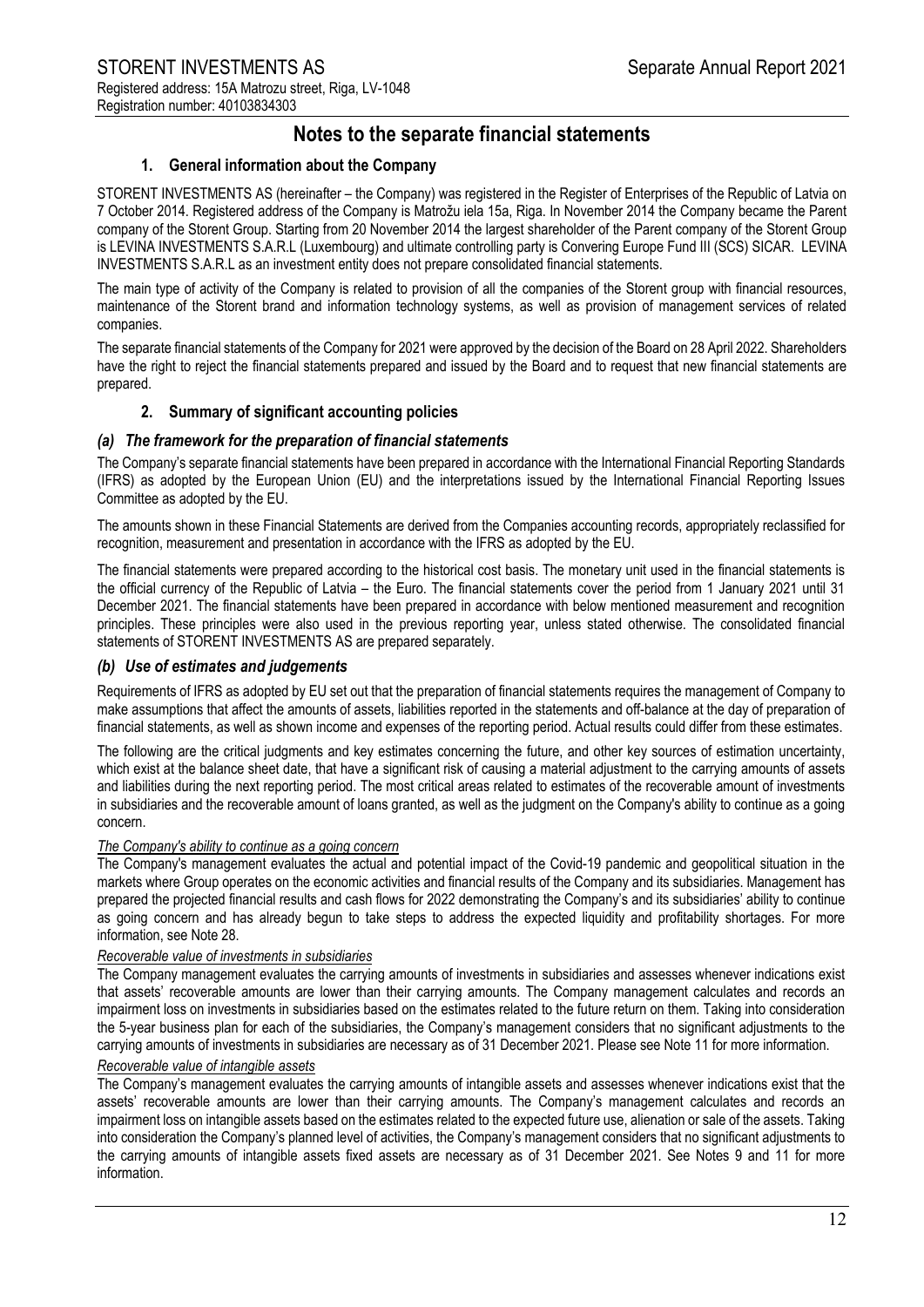## *(b) Use of estimates and judgements (cont.)*

#### *Impairment losses on doubtful and bad debts, including recoverable amount of loans granted*

The Company's management assesses the carrying amount of receivables and their recoverability, establishing provisions for doubtful and bad debts, if necessary. The entity applies a simplified approach to trade receivables and recognizes life losses on receivables based on a historical analysis of credit losses and also taking into account expected future developments. Expected creditors' losses from receivables are calculated based on assumptions about default risk and expected loss level. In making these assumptions and selecting data for the calculation of impairment, the Company takes into account its experience, current market conditions, as well as future estimates at the end of each reporting period. Expected credit losses on receivables and loans to related parties are assessed by determining and applying by the management the probability of default of each receivable and the expected loss in the event of default. The Company's management has assessed receivables and believes that no significant additional provisions are required as at 31 December 2021. See Note 2. (h) and Note 25 for more information.

#### *Useful lives of intangible assets and fixed assets*

Useful lives of intangible assets and fixed assets are reviewed at each balance sheet date and changed, if necessary, to reflect the Company's management current view on their remaining useful lives in the light of changes in technology, the remaining prospective economic utilization of the assets and their physical condition.

#### *(c) Foreign currency conversion*

The monetary unit used in the financial statements is the official currency of the European Union (hereinafter – "EUR"), which is Company's functional and presentation currency.

All transactions in foreign currency are converted to EUR based on the European Central Bank exchange rate on trade date. On the balance sheet date, foreign currency monetary assets and liabilities are translated at the European Central Bank exchange rate as at 31 December.

European Central Bank exchange rates:

|       | 31.12.2021. | 31.12.2020. |
|-------|-------------|-------------|
|       | <b>EUR</b>  | <b>EUR</b>  |
| 1 USD | 0.88292     | 0.81493     |
| 1 GBP | 1.19007     | 1.11231     |
| 1 NOK | 0.10011     | 0.09551     |
| 1 SEK | 0.09755     | 0.09966     |
| 1 RUB | 0.01172     | 0.01093     |

Profit or losses from these transactions, as well as from the foreign currency monetary assets and liabilities denominated in EUR, are recognized in the income statement.

## *(d) Intangible assets*

Intangible assets are measured at historic cost amortized on a straight-line basis over the useful life of the assets, taking into account that useful life is 3-5 years. Amortization of the remaining parts is calculated, using approximation methods in order to genuinely reflect their useful life. If some events or a change in conditions indicates that the carrying value of an intangible asset may not be recoverable, the value of the respective intangible asset is reviewed for impairment. Impairment loss is recognized if the carrying value of the intangible assets exceeds its recoverable amount.

#### *Development of intangible assets*

According to IAS 38, an intangible asset arising from a development should be recognized only if the Company can demonstrate all of the following:

- a) the technical justification that the intangible asset can be completed so that it is available for use or sale;
- b) its intention to complete the intangible asset and use or sell it:
- c) its ability to use or sell the intangible asset
- d) how the intangible asset will generate probable future economic benefits. Among other things, the Company may demonstrate the existence of an intangible asset or the market for the intangible asset itself or, if it is intended for internal use, the usefulness of the intangible asset;
- e) the availability of sufficient technical, financial and other resources to complete the development of the intangible asset and to use or sell it;
- f) its ability to measure reliably the expenditure attributable to the intangible asset during its development.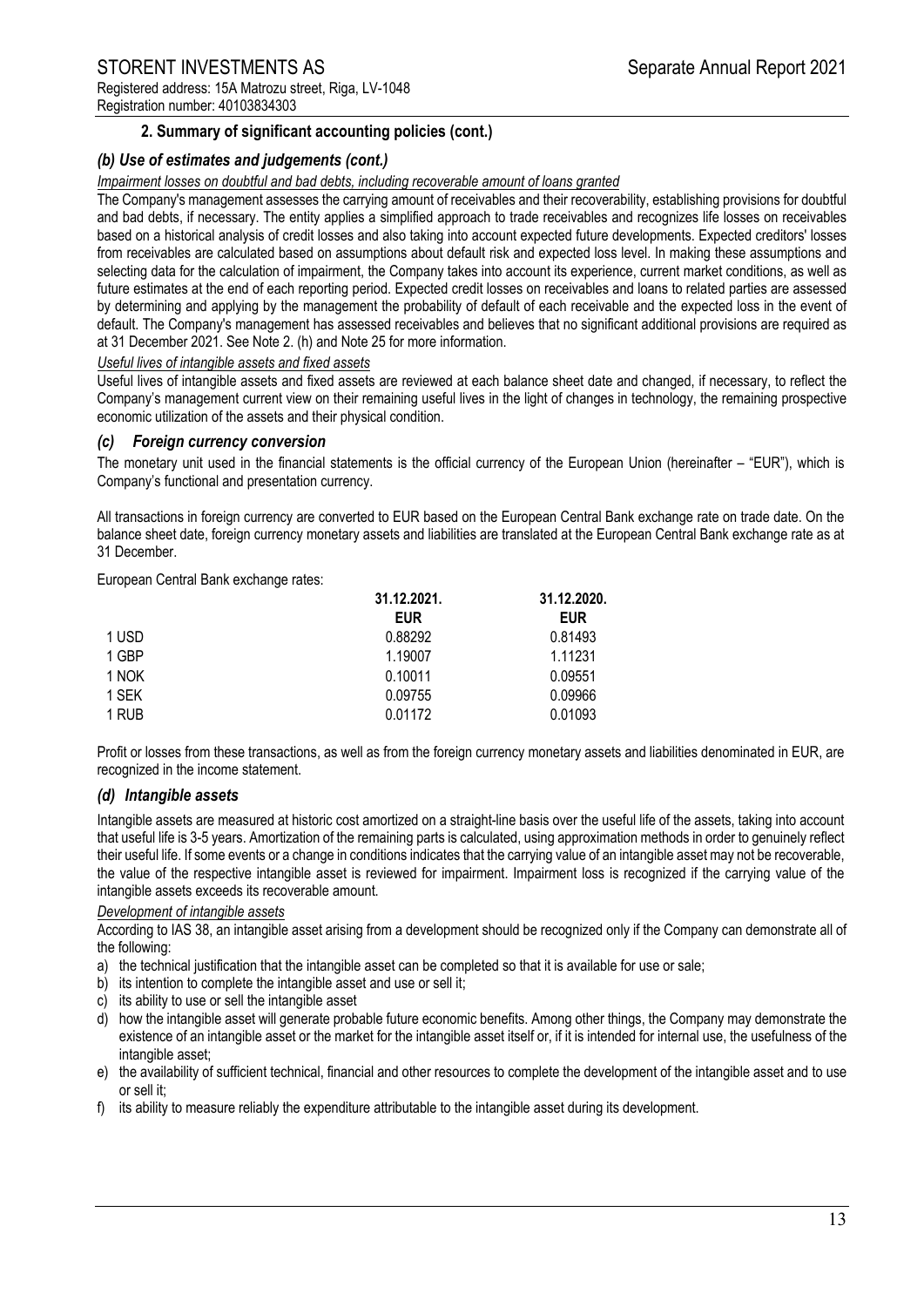## *(d) Intangible assets (cont.)*

A project initiated by the Company meets all the above criteria. The item "Development of intangible assets" currently includes only those costs that the Company can reliably estimate. The development of intangible assets was started in 2020 and, in accordance with the Company's management plans, will be continued in 2022. This intangible asset is recognized as a corporate asset because it cannot generate independent cash flows but will be used in the operations of all Group companies. At the end of 2021, this item was not assessed separately and was included in the impairment test of total assets, allocating this item by CGU equal to the current IT cost allocation in the Storent group. Please also refer to note 2.(g) and note 11.

## *(e) Property, plant and equipment*

Property, plant and equipment are carried in their historic cost less accumulated depreciation and impairment losses, if any. Depreciation is calculated using the straight-line method to allocate the cost of the assets over their estimated useful lives:

#### Other fixed assets 2 - 5 years.

Depreciation is charged in the month when an item of property, plant or equipment was put into operation or used for business purposes. Each part of an item of property, plant and equipment with a cost that is significant in relation to the total costs of the item shall be depreciated separately. If the company depreciates some parts of a fixed asset individually, the remaining parts of this fixed asset are also depreciated individually. The balance consists of those parts of the fixed asset, which are not important by themselves. Depreciation methods, useful lives and residual values are reviewed at each reporting date and, if appropriate, amended.

If events or changes in circumstances indicate that the carrying amount of an item of property, plant and equipment may not be recoverable, the carrying amount of the item is reviewed for impairment. See Note 2. (g) for more details.

The carrying amount of an item of property, plant and equipment is derecognized on disposal or when no future economic benefits are expected from its use or disposal. The gain or loss (calculated as a difference between net disposal proceeds and the carrying amount of the item of item of fixed asset) arising from the derecognition of an item of property, plant and equipment is recognized in profit or loss in the period when the item is derecognized.

## *(f) Investments in subsidiaries*

Investments in subsidiaries (i.e., where the Company holds more than 50% of interest in the share capital or otherwise controls the investee company) are measured initially at cost. Control is achieved where the Company has the power to govern the financial and operating policies of the investee company, and if Company has opportunity to reap the return of investments from the exercise of such powers.

Subsequent to initial recognition, all investments are stated at historical cost less any accumulated impairment losses. The carrying amounts of investments are reviewed for impairment whenever events or changes in circumstances indicate that the carrying amount may not be recoverable. Impairment loss is recognized in the statement of profit and loss. Please also refer to note 2.(g).

## *(g) Impairment of non-financial assets*

At the end of each reporting period, the Company reviews whether there is any indication that an asset, t.i. intangible assets, fixed assets and investments in subsidiaries, may be impaired. Such verification is performed at the level of the Storent Group's cashgenerating units (CGU) level. Each of the Company's subsidiaries is identified as a separate CGU. Intangible assets owned by the Company are allocated to the CGU for impairment assessment in the same way as the distribution of current IT costs in the Storent Group. If any such indication exists or if the CGU annual impairment test needs to be done, the Company estimates the recoverable amount of the relevant CGU. The recoverable amount of a CGU is its fair value less costs to sell or value in use, whichever is greater.

To determine impairment, assets are grouped at the lowest levels for which there are separately identifiable planned utilization efficiencies. If the carrying amount of a CGU exceeds its recoverable amount, the CGU is impaired and the carrying amount of the CGU is written down to its recoverable amount. For determining the value in use, the planned load of the equipment used by the CGU and the average rental price are taken into account, as a result, the planned revenue and the payback period of the initial investment are calculated. Impairment losses are recognized in the comprehensive income statement. Please also see Note 11.

At each balance sheet date, the Company reviews whether there is any indication that impairment loss recognized for an asset, except for goodwill, in prior periods could have reduced or no longer exist. If such indications exist the Company estimates the recoverable amount of the respective asset. Previously recognized impairment loss is reversed when and only when the estimates on the basis of which the recoverable amount of the asset was determined have changed since the last time the impairment loss was recognized. In such a case the carrying amount of an asset is increased to its recoverable amount. Where the value of an asset has increased, the carrying amount of the asset may not exceed as a result of the increase in the carrying value which would have resulted less depreciation were impairment loss not recognized in respect of the asset in prior years. Such increase in value is recognized in income statement.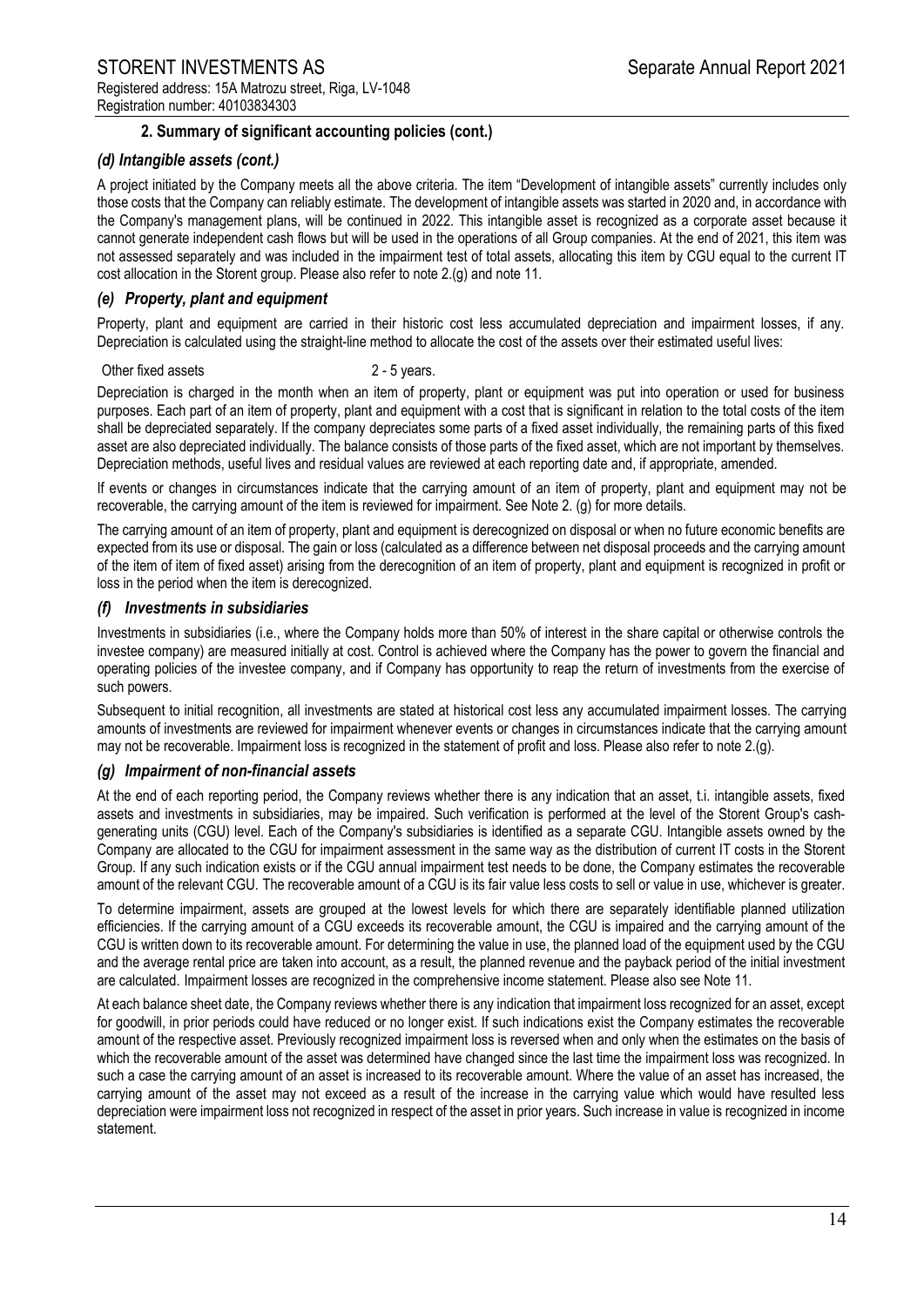## *(h) Financial assets and financial liabilities*

#### *Financial assets*

#### *Recognition, classification and subsequent measurement*

A financial asset is recognised in the statement of financial position when the Company becomes party to a contract that is a financial instrument.

On initial recognition, the Company classifies and measures a financial asset at amortised cost if it meets both of the following conditions and is not designated as at FVTPL with recognition in the income statement:

- it is held within a business model whose objective is to hold assets to collect contractual cash flows; and
- its contractual terms give rise on specified dates to cash flows that are solely payments of principal and interest (SPPI) on the principal amount outstanding.

The Company classifies its financial assets as financial assets at amortised cost in line with its business model to hold the financial assets and collect the contractual cash flows, which consist only of payments of principal and interest on the outstanding principal amount. The assets in the statement of financial position that belong to this category are Loans to related parties, Trade receivables, Trade receivables from related parties and Other receivables.

These assets are subsequently measured at amortised cost using the effective interest method. The amortised cost is reduced by impairment losses. Interest income, foreign exchange gains and losses and impairment are recognised in consolidated statement of comprehensive income. Any gain or loss on derecognition is recognised in consolidated statement of comprehensive income.

A financial asset is derecognized if:

- The contractual rights to the cash flows from the financial asset expire:
- The Company retains the contractual rights to receive the cash flows of the financial asset, but assumes a contractual obligation to pay cash flows without material delay to a third party based on and earlier arrangement without any profit arising,
- The Company transfers the contractual rights to receive the cash flows of the and either (a) it transfers substantially all the risks and rewards of ownership of the financial asset to a third party, or (b) it neither transfers no retains substantially all the risks and rewards of ownership of these assets but has transferred control over the item of financial asset.

#### *Impairment of financial assets*

Loans to related parties and trade receivables from related parties

The Company recognizes expected credit losses on issued loans, which are measured at amortized cost, even if no credit loss has occurred. The amount of expected credit losses is updated at each reporting date to reflect changes in credit risk since the date of initial recognition of the financial asset or the previous reporting date. Expected credit losses on loans to related parties and receivables from related parties are estimated using the EAD x PD x LGD approach, with management individually determining the default exposure (EAD) of each obligor and applying the probability of default (PD) and expected loss for each obligor (LGD).

Taking into account that the cash flows of the Storent Group are centrally controlled, at the end of reporting period it is known how the cash flows from related parties will be, the Company's management has determined that the credit risk of the subsidiaries has not increased significantly since the date of initial recognition of the financial asset or the previous reporting date.

Taking into account the above, the Company's management believes that as at 31 December 2021 and 31 December 2020, additional provisions for possible credit losses from debts of related companies and loans to related companies are not required.

• Trade receivables and Other receivables

The Company applies the simplified approach under IFRS 9. The Company always recognises expected lifetime credit losses over the life cycle for trade receivables and other receivables. Lifetime credit losses represents the expected credit losses that will result from all possible default events over the expected life of a financial instrument. The expected credit losses on these financial assets are estimated using a provision matrix based on the Company's historical credit loss experience over a two-year period, adjusted for factors that are specific to the debtors.

The Company considers a financial asset to be in default when the borrower is in significant financial difficulty and is unlikely to pay its credit obligations to the Company in full, without recourse by the Company to actions such as realising security (if any is held); or the financial asset is more than 90 days past due. Such financial assets in default are considered to be credit-impaired.

Loss allowances for financial assets measured at amortised cost are deducted from the gross carrying amount of the assets. Debts are written off when their recovery is considered impossible.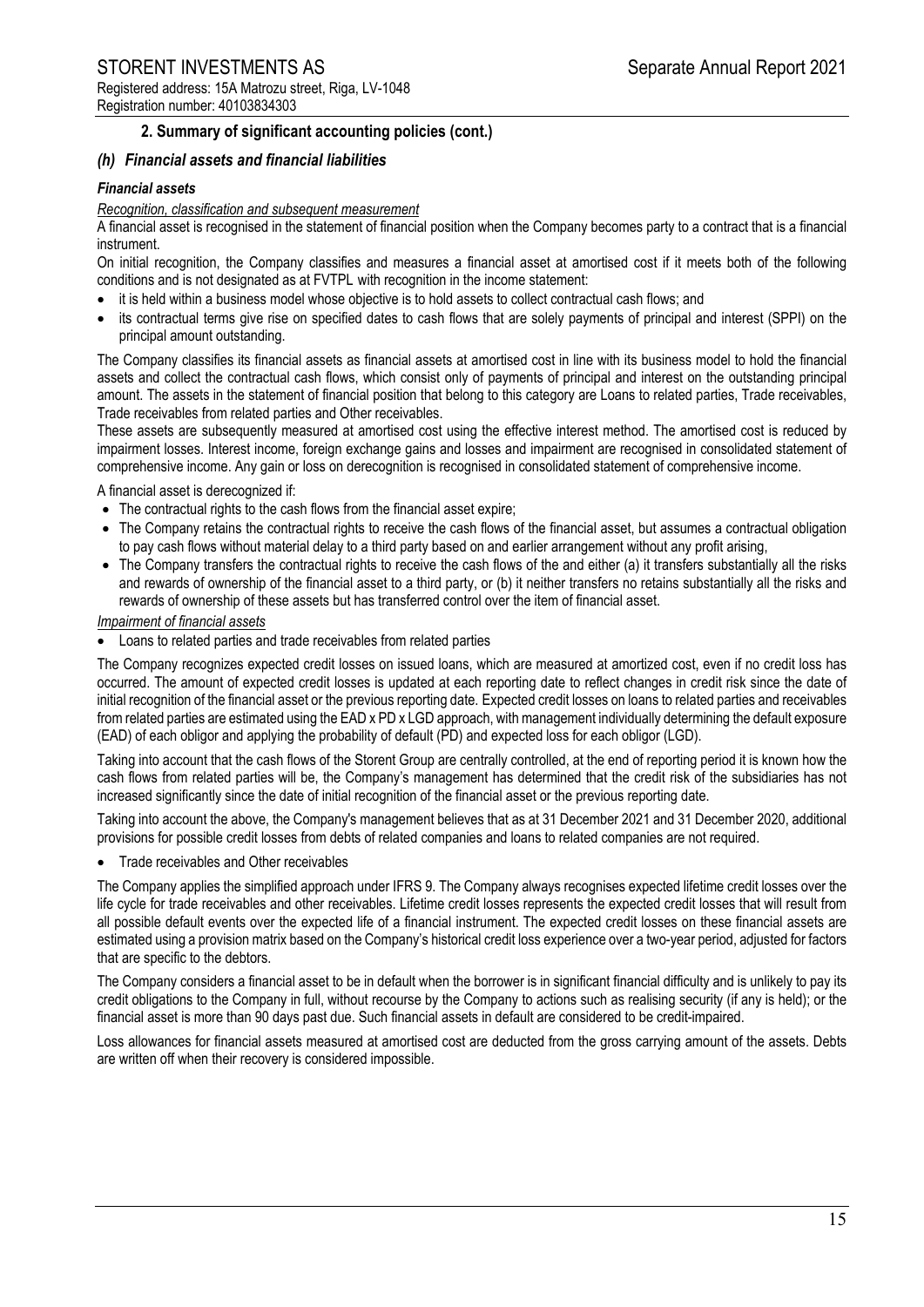#### *(h) Financial assets and financial liabilities (cont.) Financial liabilities*

#### *Recognition, classification and subsequent measurement*

A financial liability is recognised in the statement of financial position when the Company becomes party to a contract that is a financial instrument.

All of the Company's financial liabilities are classified as measured at amortised cost.

Financial liabilities are subsequently measured in fair value of the borrowing less costs associated with obtaining the borrowing. These costs are an integral part of the effective interest rate of the borrowings and are accounted for as an adjustment to the effective interest rate.

Financial liabilities are subsequently measured at amortised cost using the effective interest method. Interest expense and foreign exchange gains and losses are recognised in consolidated statement of comprehensive income. Any gain or loss on derecognition is also recognised in consolidated statement of comprehensive income.

A financial liability is derecognized, if the obligation specified in the contract is discharged or cancelled or expired. On derecognition of a financial liability, the difference between the carrying amount extinguished and the consideration paid (including any non-cash assets transferred or liabilities assumed) is recognised in comprehensive income.

Where there has been an exchange between an existing borrower and lender of debt instruments with substantially different terms, or there has been a substantial modification of the terms of an existing financial liability, this transaction is accounted for as an extinguishment of the original financial liability and the recognition of a new financial liability. The difference between the respective carrying amounts is recognized in consolidated statement of comprehensive income.

#### *Change in the terms of a financial liability*

When changes in the contractual terms of a financial liability, such as expected cash flow dates, an assessment is made as to whether the change is material and, accordingly, it is necessary to derecognise the liability. To determine whether the change is significant, the Company evaluates qualitative factors and whether the difference between the carrying amount and the discounted value of the changed expected future cash flows, applying the original effective interest rate of the financial liability, is equal to or greater than 10 percent. If a change in such contractual terms is recognized as material, it results in derecognition of the financial liability, the estimated fair value of the liability is treated as a settlement of the existing financial liability, and the new liability is recognized at fair value plus transaction costs. If the contractual condition is not recognized as material, the liability is not derecognised, the Company recalculates the gross carrying amount of the financial liability and recognizes the gain or loss in the income statement.

## *Financial guarantees*

The Company has issued a number of guarantees in favor of third parties for the liabilities of its subsidiaries. In assessing guarantees, the Company applies the method described above to determine the expected credit losses on loans to related parties and receivables from related parties, where EAD corresponds to the guaranteed amount at the end of the relevant period.

## *Offsetting*

Financial assets and financial liabilities are offset and the net amount presented in the statement of financial position when, and only when, the Company currently has a legally enforceable right to set off the amounts and it intends either to settle them on a net basis or to realise the asset and settle the liability simultaneously.

## *(i) Cash and cash equivalents*

Cash and cash equivalents include cash in bank and in hand, deposits held at call with banks with original maturities of three months or less.

## *(j) Provisions*

Provisions are recognised, when the Company has present obligation (legal or constructive) due to any past event and there is a probability that an outflow of resources from the Company including economic benefits will be required to settle this obligation, and the amount of the obligation can be measured reliably.

## *(k) Accrued liabilities for unused vacations*

The amount of accrued liabilities is determined by multiplying average daily earnings of employees in the last 6 months by the number of unused vacation days accumulated at the end of the reporting year, in additional calculating employer's mandatory state social insurance contributions.

## *(l) Contingent liabilities and assets*

No contingent liabilities are recognised in these financial statements. Contingent liabilities are recognised only if it the probability that an outflow of resources will be required is reasonably certain. Contingent assets in these financial statements are not recognised, yet they are reflected solely where the possibility that economic benefits related to operations will reach the Company is sufficiently substantiated.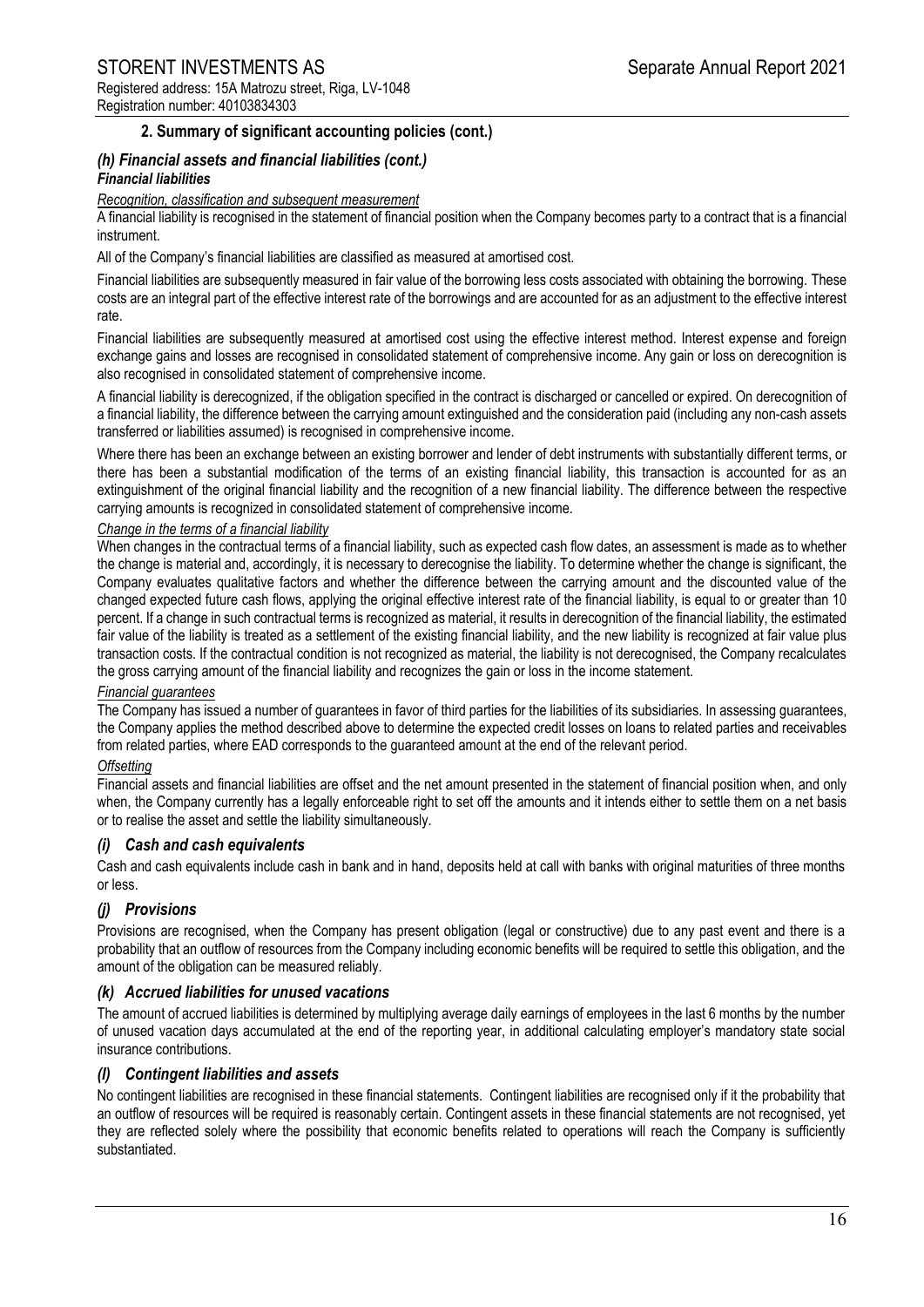## *(m) Leases*

#### *The Company as lessee*

The Company assesses whether a contract is or contains a lease, at inception of the contract. The Company recognises a right-of-use asset and a corresponding lease liability with respect to all lease arrangements in which it is the lessee, except for short-term leases (defined as leases with a lease term of 12 months or less) and leases of low value assets (such as tablets and personal computers, small items of office furniture and telephones). The term of contract is assessed on the following criteria: the contract is concluded for a specified period; the end of the lease term is stipulated in the agreement and the further extension of the agreement must be agreed with the cooperation partner by concluding additional agreements. For these leases, the Company recognises the lease payments as an operating expense on a straight-line basis over the term of the lease unless another systematic basis is more representative of the time pattern in which economic benefits from the leased assets are consumed.

The lease liability is initially measured at the present value of the lease payments that are not paid at the commencement date, discounted by using the rate implicit in the lease. If this rate cannot be readily determined, the lessee uses its incremental borrowing rate.

Lease payments included in the measurement of the lease liability comprise:

- Fixed lease payments (including in-substance fixed payments), less any lease incentives receivable;
- Variable lease payments that depend on an index or rate, initially measured using the index or rate at the commencement date;
- The amount expected to be payable by the lessee under residual value guarantees;
- The exercise price of purchase options, if the lessee is reasonably certain to exercise the options; and
- Payments of penalties for terminating the lease, if the lease term reflects the exercise of an option to terminate the lease.

The lease liability is presented as a separate line in the statement of financial position.

The lease liability is subsequently measured by increasing the carrying amount to reflect interest on the lease liability (using the effective interest method) and by reducing the carrying amount to reflect the lease payments made.

The Company remeasures the lease liability (and makes a corresponding adjustment to the related right-of-use asset) whenever:

- The lease term has changed or there is a significant event or change in circumstances resulting in a change in the assessment of exercise of a purchase option, in which case the lease liability is remeasured by discounting the revised lease payments using a revised discount rate;
- The lease payments change due to changes in an index or rate or a change in expected payment under a guaranteed residual value, in which cases the lease liability is remeasured by discounting the revised lease payments using an unchanged discount rate (unless the lease payments change is due to a change in a floating interest rate, in which case a revised discount rate is used);
- A lease contract is modified and the lease modification is not accounted for as a separate lease, in which case the lease liability is remeasured based on the lease term of the modified lease by discounting the revised lease payments using a revised discount rate at the effective date of the modification.

The right-of-use assets comprise the initial measurement of the corresponding lease liability, lease payments made at or before the commencement day, less any lease incentives received and any initial direct costs. They are subsequently measured at cost less accumulated depreciation and impairment losses.

Right-of-use assets are depreciated over period of lease term.

## *(n) Revenue recognition*

- The Company has applied and recognises income, using a 5-step model. The model consists of:
- Determination of contractual relations;
- Determination of contract performance obligation;
- Determination of transaction price:
- Attribution of transaction price to the performance obligation;
- Recognition of income, when the Company has fulfilled the performance obligation.

The following criteria are used for determination of contractual relations:

- The contractual parties have approved a contract and are committed to fulfil their liabilities;
- The Company may identify the rights of each party in relation to deliverable goods or services;
- The Company may identify settlement procedures for the goods or services;
- The contract has commercial nature;
- There is high possibility, that the Company will charge remuneration due to it in exchange for goods or services that will be transferred to the customer.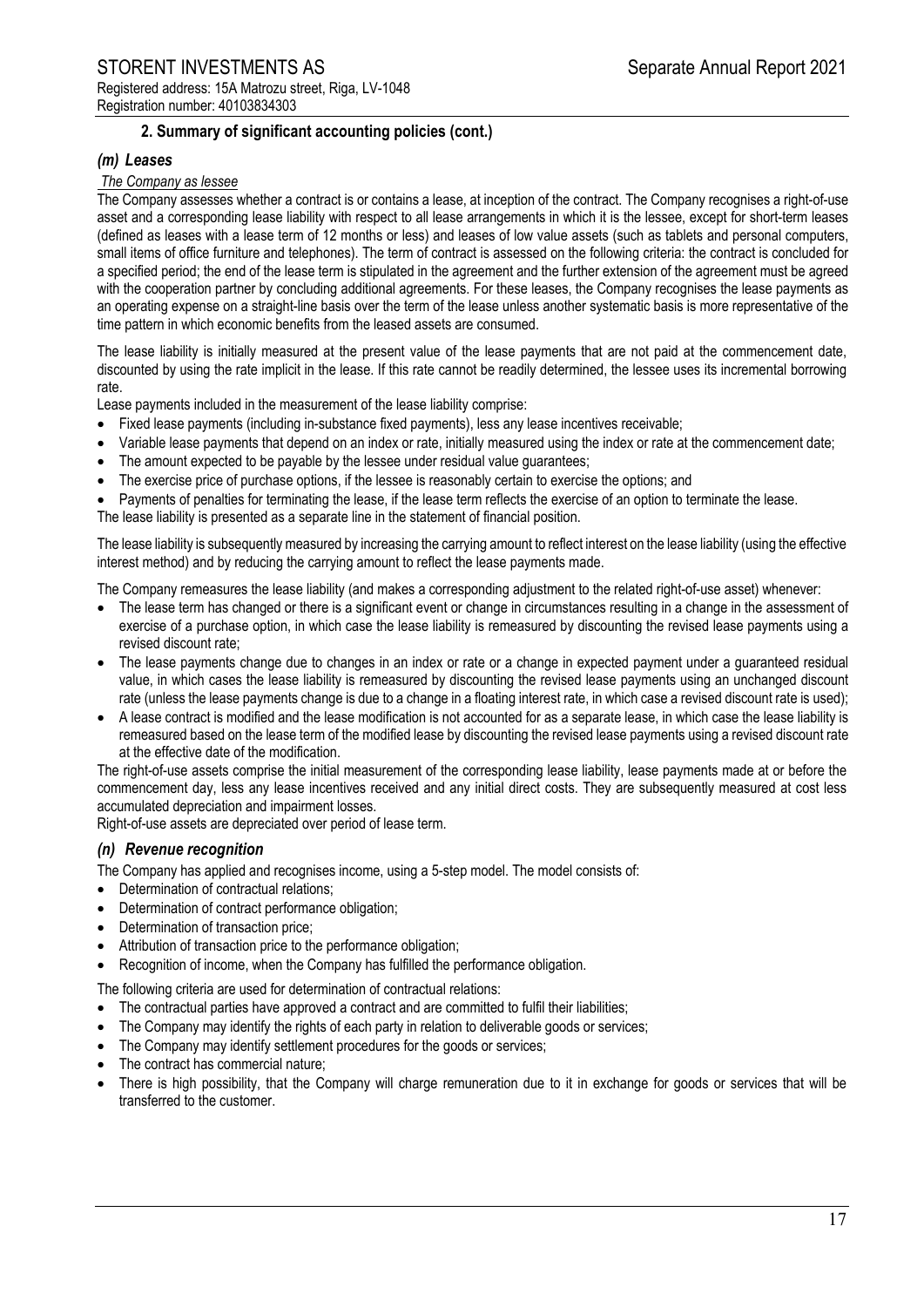#### *Management and consulting services*

Fees for the provision of management and consultancy services are treated as variable remuneration because their amount is determined on the basis of the actual costs of the services provided. Revenue from variable remuneration is recognized by the Company only when it is probable that the uncertainty surrounding the variable remuneration will be resolved and the amount of cumulative revenue recognized will not be significantly reduced. Management and consulting fees are calculated and recognized and invoiced on a monthly basis when the actual costs are recorded and the uncertainty surrounding the variable remuneration is resolved. The Company is not required to make significant judgments in determining the transaction price or the fulfillment of these performance obligations.

A performance obligation exists when there is a good or service that is severable or when there is a series of separate goods or services that are substantially the same. The Company's performance obligations are set out in its agreements with service recipients.

Determination of the transaction price and attribution to the performance obligation - the Company determines the transaction price in contracts with service recipients for each performance obligation separately, which directly depends on the Company's actual costs for the performance of the respective performance obligation, therefore attribution is not necessary.

The Company uses the relief for the financing component and does not adjust the transaction price, as the time between the customer's payment and the performance obligation does not exceed one year.

#### *(o) Corporate income tax and deferred corporate income tax*

Corporate income tax expenses are included in financial statement based on management calculations according to laws of Republic of Latvia.

Based on the Corporate Income tax law of the Republic of Latvia, starting from 1 January 2018 corporate income tax is applicable to distributed profits and several expenses that would be treated as profit distribution. In case of reinvestment of profit, corporate income tax shall not be applied. The applicable corporate income tax rate is 20%.

In accordance with International Accounting Standard No 12 "Income Taxes" requirements, income tax includes only taxes, which are calculated based on taxable profit, thus corporate income tax calculated from the taxable base, which consists of conditionally distributed profit, is presented in Other operating expenses.

In accordance with International Accounting Standard No 12 "Income Taxes" requirements, in cases where income tax is payable at a higher or lower rate, depending on whether the profit is distributed, the current and deferred tax assets and liabilities are measured at the tax rate applicable to undistributed profits. In Latvia the applicable rate for undistributed profits is 0%. Therefore, no deferred tax assets and liabilities arise.

As a parent controls the dividend policy of its subsidiaries, it is able to control the timing of the reversal of temporary differences associated with these investments including the temporary differences arising from undistributed profits. In cases the parent has determined that subsidiary's profits will not be distributed in the foreseeable future the parent company does not recognize a deferred tax assets and liabilities.

## *(p) Transactions with related parties*

Related parties represent both legal entities and private individuals related to the Group in accordance with the following rules:

- a) person or a close member of that person's family is related to a reporting entity if that person:
	- i. Has control or joint control over the reporting entity;
	- ii. Has significant influence over the reporting entity; or
	- iii. Is a member of the key management personnel of the reporting entity or of a parent of the reporting entity.
- b) An entity is related to a reporting entity if any of the following conditions applies:
	- i. The entity and the reporting entity are members of the same group (which means that each parent, subsidiary and fellow subsidiary is related to the others);
	- ii. One entity is an associate or joint venture of the other entity (or an associate or joint venture of a member of a group of which the other entity is a member);
	- iii. Both entities are joint ventures of the same third party;
	- iv. One entity is a joint venture of a third entity and the other entity is an associate of the third entity;
	- v. The entity is a post-employment benefit plan for the benefit of employees of either the reporting entity or an entity related to the reporting entity. If the reporting entity is itself such a plan, the sponsoring employers are also related to the reporting entity;
	- vi. The entity is controlled, or jointly controlled by a person identified in a);
	- vii. A person identified in a) i) has significant influence over the entity or is a member of the key management personnel of the entity (or of a parent of the entity).
- viii. The entity, or any member of the group of which it is a part, provides key management personnel services to the reporting entity or to the parent of the reporting entity.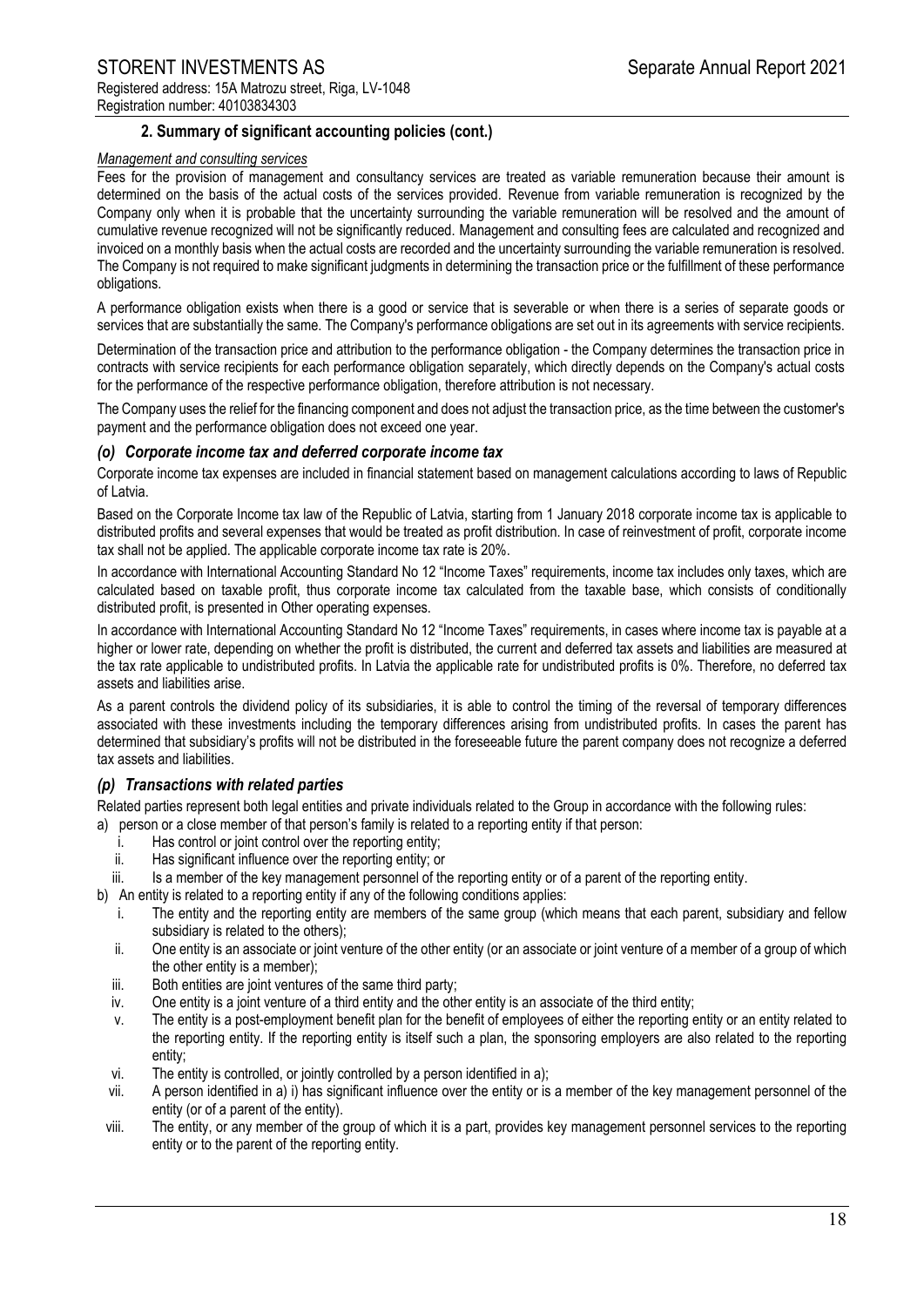## *(q) Post balance sheet events*

Only such post balance sheet events are presented in the financial statements which provide additional information on the Company's financial position at balance sheet date (adjusting events). If post balance sheet events are not adjusting, they are disclosed in the financial statements only if they are material.

## *(r) International Financial Reporting Standards*

New standards and amendments to standards, including any consequential amendments to other standards, effective for annual periods beginning on 1 January 2021, have not had a material impact on these separate financial statements.

## *Standards issued but not yet effective*

A number of new standards are effective for annual periods beginning after 1 January 2021 and earlier application is permitted; however, the Company has not early adopted the new or amended standards in preparing these separate financial statements.

The following new and amended standards effective for annual periods beginning after 1 January 2021 are not expected to have a significant impact on the Company's consolidated financial statements:

- **Amendments to IAS 37** Onerous contracts Cost of Fulfilling a Contract (effective for annual periods beginning on or after 1 January 2022, have not yet been adopted by the EU);
- **Annual Improvements to IFRS Standards 2018-2020** (effective for annual periods beginning on or after 1 January 2022, have not yet been adopted by the EU);
- **Amendments to IAS 16** Property, Plant and Equipment: Proceeds before Intended Use (effective for annual periods beginning on or after 1 January 2022, not yet adopted by the EU);
- **Reference to Conceptual Framework** Amendments to IFRS 3 (effective for annual periods beginning on or after 1 January 2022, have not yet been adopted by the EU);
- Amendments to IAS 1 Classification of Liabilities as Current or Non-current (effective for annual periods beginning on or after 1 January 2023, have not yet been adopted by the EU);
- **IFRS 17 Insurance Contracts and amendments to IFRS 17 Insurance Contracts** (effective for annual periods beginning on or after 1 January 2023, have not yet been adopted by the EU).

IFRSs currently adopted by the EU do not differ materially from those adopted by the International Accounting Standards Board (IASB), except for some of the above-mentioned standards, amendments to existing standards and interpretations not yet endorsed by the EU on 31 December 2021 (effective dates refer to IFRSs, issued by the IASB).

The Company decided not to introduce new standards, amendments to existing standards and interpretations before their effective date. The Company anticipates that the adoption of these standards and amendments to existing standards will not have a material impact on the Company's financial statements in the period of initial application.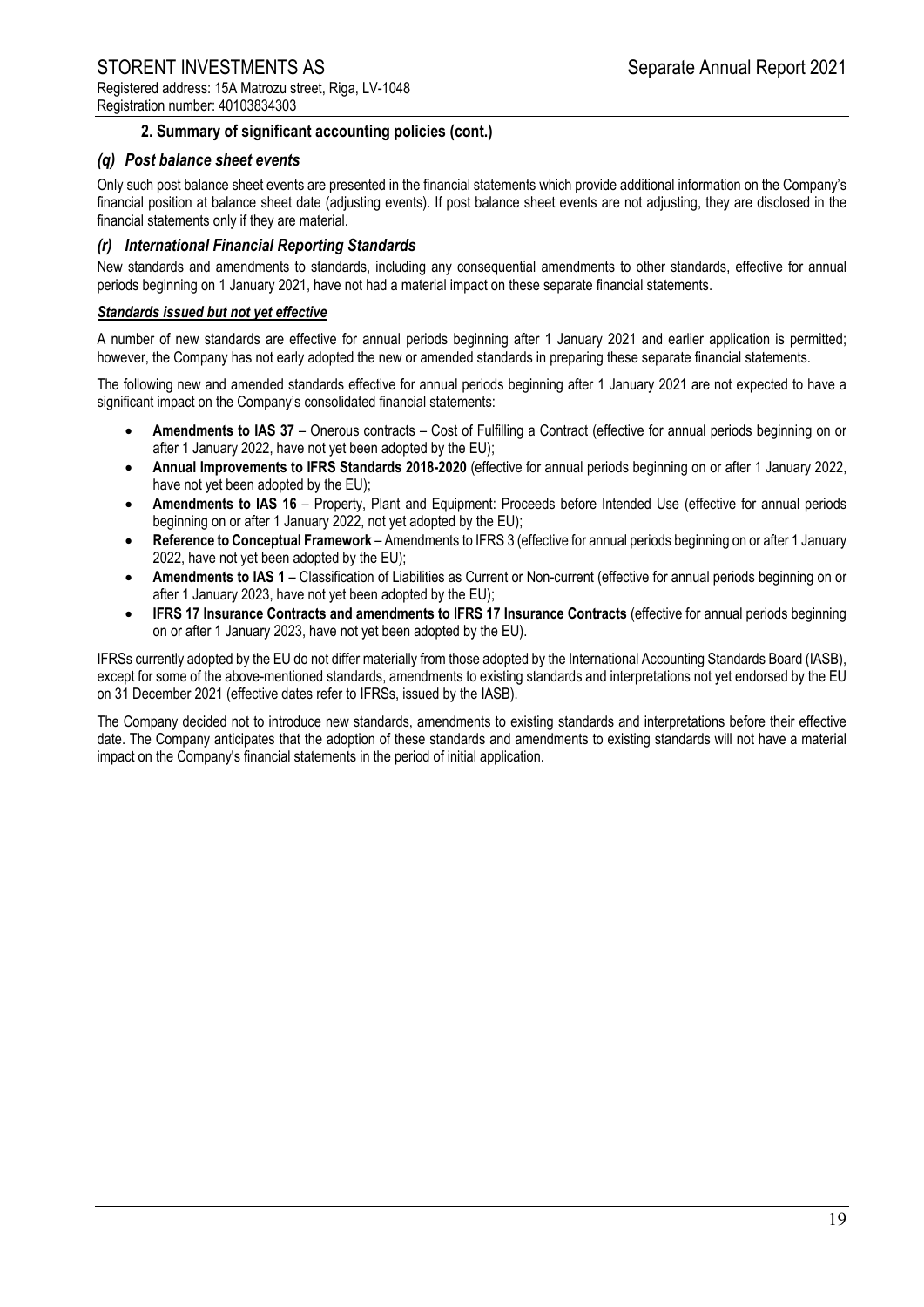## Registered address: 15A Matrozu street, Riga, LV-1048 Registration number: 40103834303

**3. Net revenue** 

| By type of services                                    |               | 2021<br><b>EUR</b> | 2020<br><b>EUR</b> |
|--------------------------------------------------------|---------------|--------------------|--------------------|
| Management and consultancy services to related parties |               | 4 861 227          | 5 5 28 8 77        |
| Revenue from the sale of inventories                   |               | -                  | 24 7 9 3           |
| Rental revenue from related parties                    |               | 5 7 1 7            | 6 2 9 4            |
|                                                        | <b>TOTAL:</b> | 4 866 944          | 5 559 964          |

The Company has no contract liabilities from contracts with customers. Contracts assets from contracts with customers are reflected in the items Trade receivables and Trade receivables from related companies:

|                                        |               | 2021<br><b>EUR</b> | 2020<br><b>EUR</b> |
|----------------------------------------|---------------|--------------------|--------------------|
| Trade receivables                      |               | 4 3 9 0            | 2664               |
| Trade receivables from related parties |               | 1 033 971          | 2 450 811          |
|                                        | <b>TOTAL:</b> | 1 038 361          | 2 453 475          |
| By geographical area                   |               | 2021<br><b>EUR</b> | 2020<br><b>EUR</b> |
| Latvia                                 |               | 1725469            | 1746 130           |
| Finland                                |               | 1 140 995          | 1606779            |
| Lithuania                              |               | 1 082 846          | 1 0 1 2 1 4 1      |
| Estonia                                |               | 624 491            | 762 933            |
| Sweden                                 |               | 254 004            | 364 622            |
| Russia                                 |               | 39 139             | 67 359             |
|                                        | <b>TOTAL:</b> | 4 866 944          | 5 559 964          |
| 4.<br>Other operating expenses         |               |                    |                    |

|                                                              | 2021       | 2020       |
|--------------------------------------------------------------|------------|------------|
|                                                              | <b>EUR</b> | <b>EUR</b> |
| IT expenses                                                  | 945 247    | 1 176 643  |
| Insurance costs                                              | 134 622    | 158 331    |
| Administration transport costs                               | 103872     | 100 330    |
| Consultancy services *                                       | 78 936     | 151 205    |
| Legal services                                               | 68 275     | 85 548     |
| Short-term leases of offices and areas and maintenance costs | 49 019     | 49 550     |
| Marketing expenses                                           | 36 770     | 111 052    |
| Communication expenses                                       | 4 5 6 7    | 6 2 9 9    |
| Other administration expenses                                | 104 451    | 166 218    |
| TOTAL:                                                       | 1 525 759  | 2 005 176  |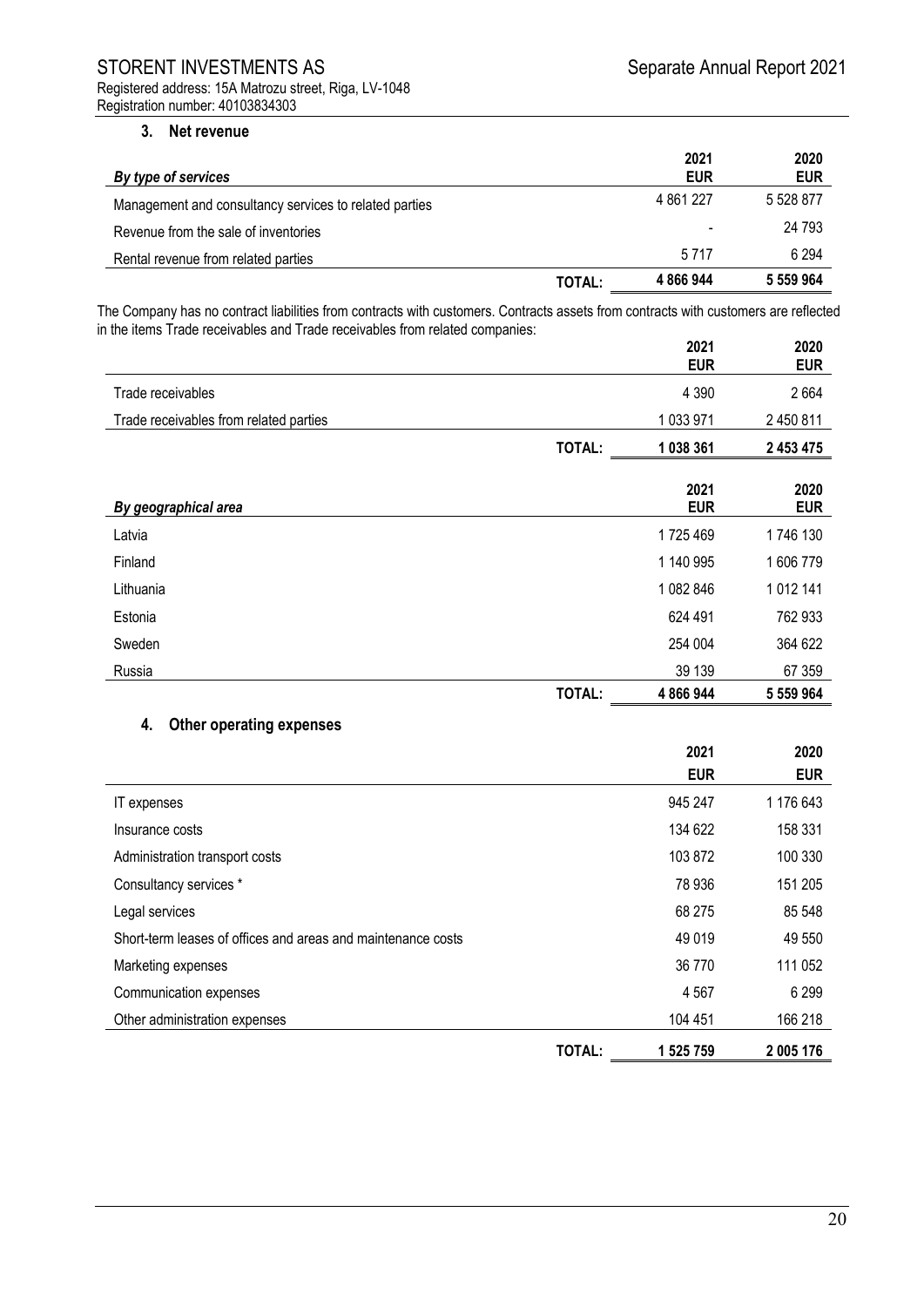## Registration number: 40103834303 **4. Other operating expenses (cont.)**

\* including payments for audit and non-audit services to company KPMG Baltics SIA:

|                                                    |               | 2021<br><b>EUR</b> | 2020<br><b>EUR</b> |
|----------------------------------------------------|---------------|--------------------|--------------------|
| Financial statement auditing services              |               | 47 882             | 41 200             |
| Permitted tax services                             |               | 79                 | 79                 |
|                                                    | TOTAL:        | 47 961             | 41 279             |
| 5.<br><b>Depreciation and amortization</b>         |               |                    |                    |
|                                                    |               | 2021<br><b>EUR</b> | 2020<br><b>EUR</b> |
| Amortization of intangible assets (see Note 9)     |               | 881790             | 864 042            |
| Depreciation of fixed assets (see Note 9)          |               | 31 556             | 35 741             |
| Amortization of rights of use assets (see Note 10) |               | 51 115             | 65 874             |
|                                                    | <b>TOTAL:</b> | 964 461            | 965 657            |
| 6.<br>Interest and similar income                  |               |                    |                    |
|                                                    |               | 2021<br><b>EUR</b> | 2020<br><b>EUR</b> |
| Income from dividends*                             |               | 2011 114           | 173718             |
| Interest income from related parties               |               | 83 736             | 393 831            |
| __________________                                 |               | $9.991$            |                    |

|                                                    |               | 2021<br><b>EUR</b> | 2020<br><b>EUR</b> |
|----------------------------------------------------|---------------|--------------------|--------------------|
| Income from dividends*                             |               | 2011 114           | 173 718            |
| Interest income from related parties               |               | 83736              | 393 831            |
| Proceeds from additional discounts                 |               | 8884               |                    |
| Repurchased bonds (price difference) (see Note 22) |               | 4 4 0 3            | 21 994             |
| Income from foreign exchange fluctuations          |               | 21                 | 78                 |
|                                                    | <b>TOTAL:</b> | 2 108 158          | 589 621            |

\*In 2021, the Company has received dividends income of EUR 1 935 452 from subsidiary Storent SIA and EUR 75 662 from subsidiary Storent OOO (2020: EUR 173 718 from subsidiary Storent OOO).

## **7. Interest payments and similar expenses**

|                                                 | 2021<br><b>EUR</b> | 2020<br><b>EUR</b> |
|-------------------------------------------------|--------------------|--------------------|
| Interest on borrowings                          | 630 530            | 1 121 719          |
| Interest on raised funding                      | 198 587            | 351864             |
| Interest on loans received from related parties | 53 177             | 34 511             |
| Loss from foreign exchange fluctuations         | 3448               | 14 3 53            |
| TOTAL:                                          | 885742             | 1 522 447          |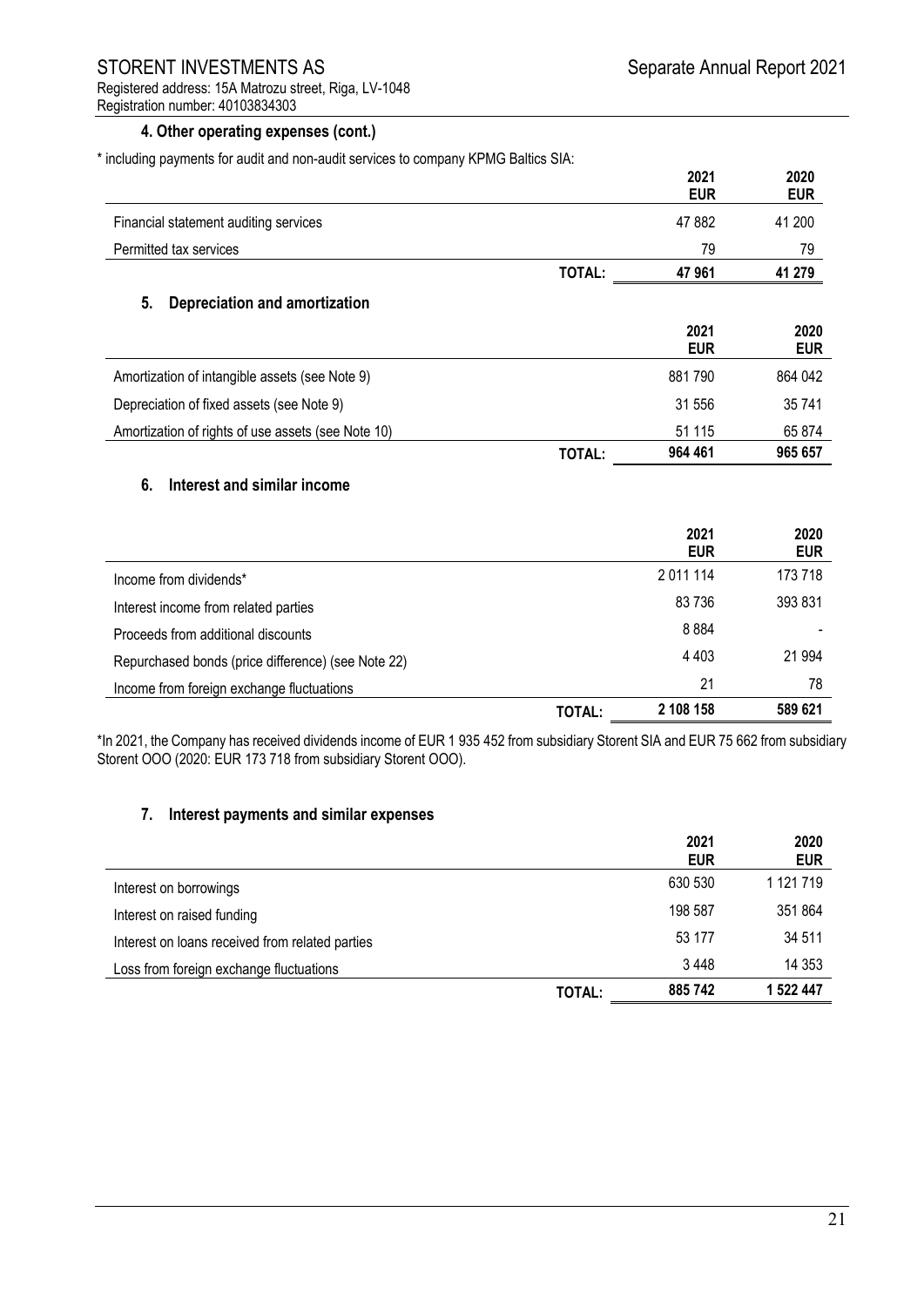# STORENT INVESTMENTS AS SEPARATE SEPARATE SEPARATE Annual Report 2021

#### Registered address: 15A Matrozu street, Riga, LV-1048 Registration number: 40103834303

## **8. Personnel costs and number of employees**

|                                                       |               | 2021<br><b>EUR</b> | 2020<br><b>EUR</b> |
|-------------------------------------------------------|---------------|--------------------|--------------------|
| Salaries                                              |               | 903 347            | 1 457 939          |
| Remuneration to contractors                           |               | 394 796            | 335 311            |
| National social security mandatory contributions      |               | 213 365            | 351 320            |
| Provisions for bonuses (change)                       |               | 7819               | (364951)           |
| Other personnel costs                                 |               | (64346)            | (43 170)           |
|                                                       | <b>TOTAL:</b> | 1 454 981          | 1736 449           |
| <b>Personnel costs by function:</b>                   |               | 2021<br><b>EUR</b> | 202<br><b>EUR</b>  |
| Administration and finance staff                      |               | 1454981            | 1736 449           |
|                                                       | <b>TOTAL:</b> | 1 454 981          | 1736 449           |
| Incl. executive management remuneration:              |               | 2021<br><b>EUR</b> | 2020<br><b>EUR</b> |
| <b>Members of the Board</b>                           |               |                    |                    |
| Salaries                                              |               | 452 849            | 813 000            |
| National social security mandatory contributions      |               | 106 835            | 195 864            |
|                                                       | TOTAL:        | 559 684            | 1 008 864          |
|                                                       |               | 2021               | 2020               |
| Average number of employees during the reporting year |               | 10                 | 10                 |
|                                                       | TOTAL:        | 10                 | 10                 |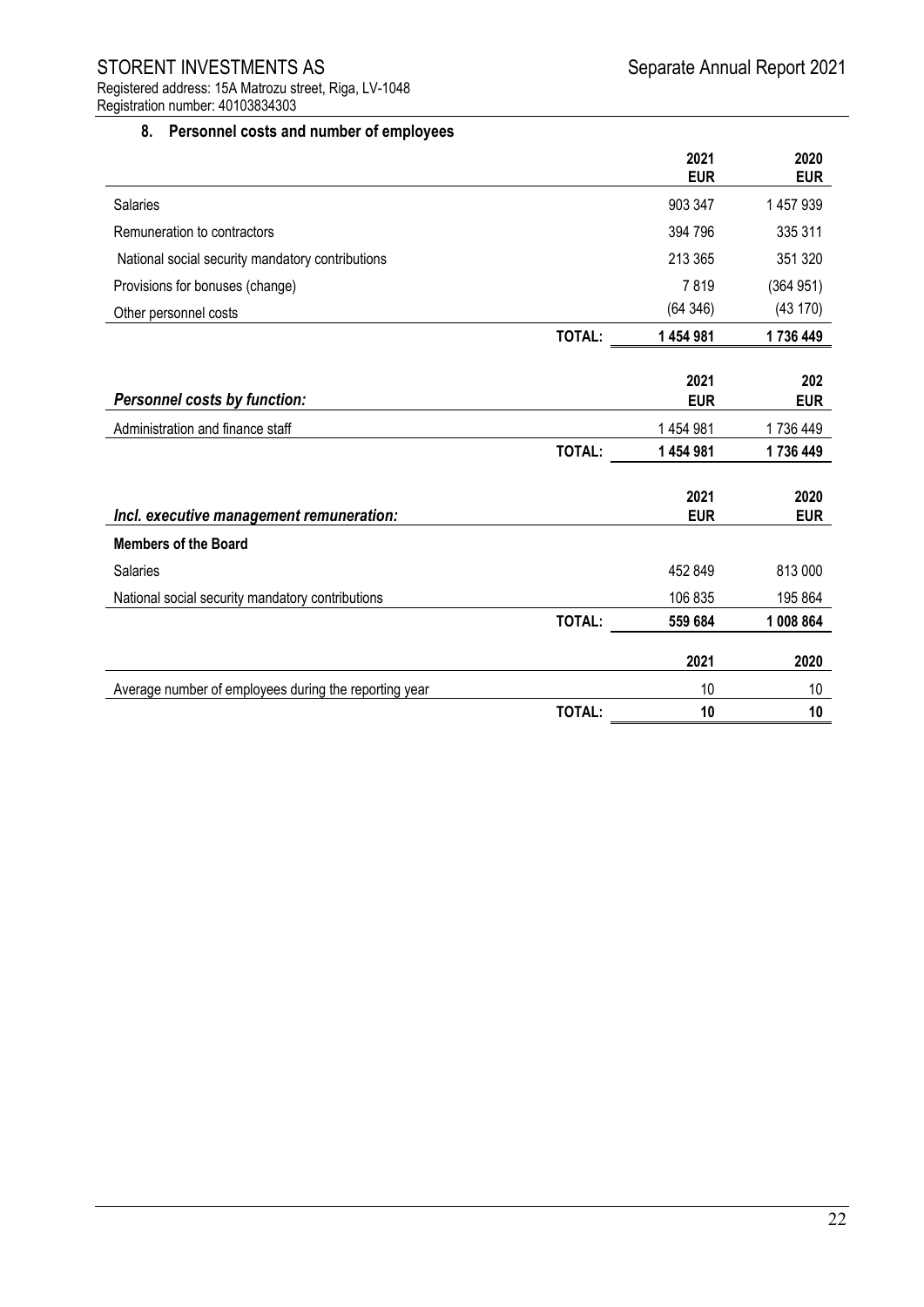## **9. Intangible assets and property, plant and equipment**

|                                           | <b>Development</b><br>of intangible<br>assets | <b>Licenses</b><br>and similar<br>rights | Other<br>intangible<br>assets | <b>Other fixed</b><br>assets and<br>inventory | <b>TOTAL</b> |
|-------------------------------------------|-----------------------------------------------|------------------------------------------|-------------------------------|-----------------------------------------------|--------------|
| 31 December 2019                          | <b>EUR</b>                                    | <b>EUR</b>                               | <b>EUR</b>                    | <b>EUR</b>                                    | <b>EUR</b>   |
| Historical cost                           |                                               | 470 881                                  | 3 0 7 5 7 2 5                 | 254 095                                       | 3 800 702    |
| Accumulated amortisation and depreciation |                                               | (317864)                                 | (1610273)                     | (172721)                                      | (2 100 858)  |
| Net carrying value                        | $\blacksquare$                                | 153 018                                  | 1465452                       | 81 374                                        | 1 699 844    |
| 2020                                      |                                               |                                          |                               |                                               |              |
| Net carrying value, opening               |                                               | 153 018                                  | 1465452                       | 81 374                                        | 1699844      |
| Additions                                 | 418 813                                       |                                          | 767 091                       | 20 119                                        | 1 206 023    |
| Disposals, net                            |                                               | (151 133)                                | (1174)                        | (11165)                                       | (163 472)    |
| Excluded depreciation                     |                                               | 97 928                                   | 1 1 7 4                       | 9466                                          | 108 568      |
| Accumulated amortisation and depreciation |                                               | (47673)                                  | (816369)                      | (35741)                                       | (899 783)    |
| Net carrying value                        | 418 813                                       | 52 140                                   | 1 416 174                     | 64 053                                        | 1951180      |
| 31 December 2020                          |                                               |                                          |                               |                                               |              |
| <b>Historical cost</b>                    | 418 813                                       | 319749                                   | 3841642                       | 263 049                                       | 4 843 253    |
| Accumulated amortisation and depreciation |                                               | (267609)                                 | (2425468)                     | (198996)                                      | (2892073)    |
| Net carrying value                        | 418813                                        | 52 140                                   | 1 416 174                     | 64 053                                        | 1951180      |
| 2021                                      |                                               |                                          |                               |                                               |              |
| Net carrying value, opening               | 418813                                        | 52 140                                   | 1 4 1 6 1 7 4                 | 64 053                                        | 1951180      |
| Additions                                 | 566 475                                       | 938                                      | 457 062                       | 27 707                                        | 1 052 182    |
| Disposals, net                            |                                               | (7641)                                   | (40703)                       | (19 221)                                      | (67565)      |
| Excluded depreciation                     |                                               | 7641                                     | 40 703                        | 14 671                                        | 63 015       |
| Accumulated amortisation and depreciation |                                               | (32 280)                                 | (849510)                      | (31 556)                                      | (913 346)    |
| Net carrying value                        | 985 288                                       | 20798                                    | 1 023 726                     | 55 654                                        | 2 085 466    |
| 31 December 2021                          |                                               |                                          |                               |                                               |              |
| Historical cost                           | 985 288                                       | 313 046                                  | 4 258 001                     | 271 535                                       | 5 827 870    |
| Accumulated amortisation and depreciation |                                               | (292 248)                                | (3234275)                     | (215 881)                                     | (3742404)    |
| Net carrying value                        | 985 288                                       | 20798                                    | 1 023 726                     | 55 654                                        | 2 085 466    |

## **Fully amortized intangible assets and depreciated fixed assets**

On 31 December 2021 intangible assets and fixed assets of the Company included assets with acquisition value of EUR 2 844 174 (31.12.2020.: EUR 1 960 486), which were completely written down into amortization and depreciation costs and are still actively used in economic activity. Most of these intangible and fixed assets consist of computer programs, which continue to be used, and for which annual maintenance and improvement fees are paid.

#### **Development of intangible assets**

In 2020, the Company has started to develop a new ERP system that meets the development trends of modern IT technologies in the business environment, especially as a result of Covid-19, and will provide effective accounting of rental processes, control procedures of the Company and its subsidiaries and operational information for the Company's management to make decisions. The item "Development of intangible assets" currently includes only those costs that the Company can reliably measure and that meet the IFRS criteria for capitalization.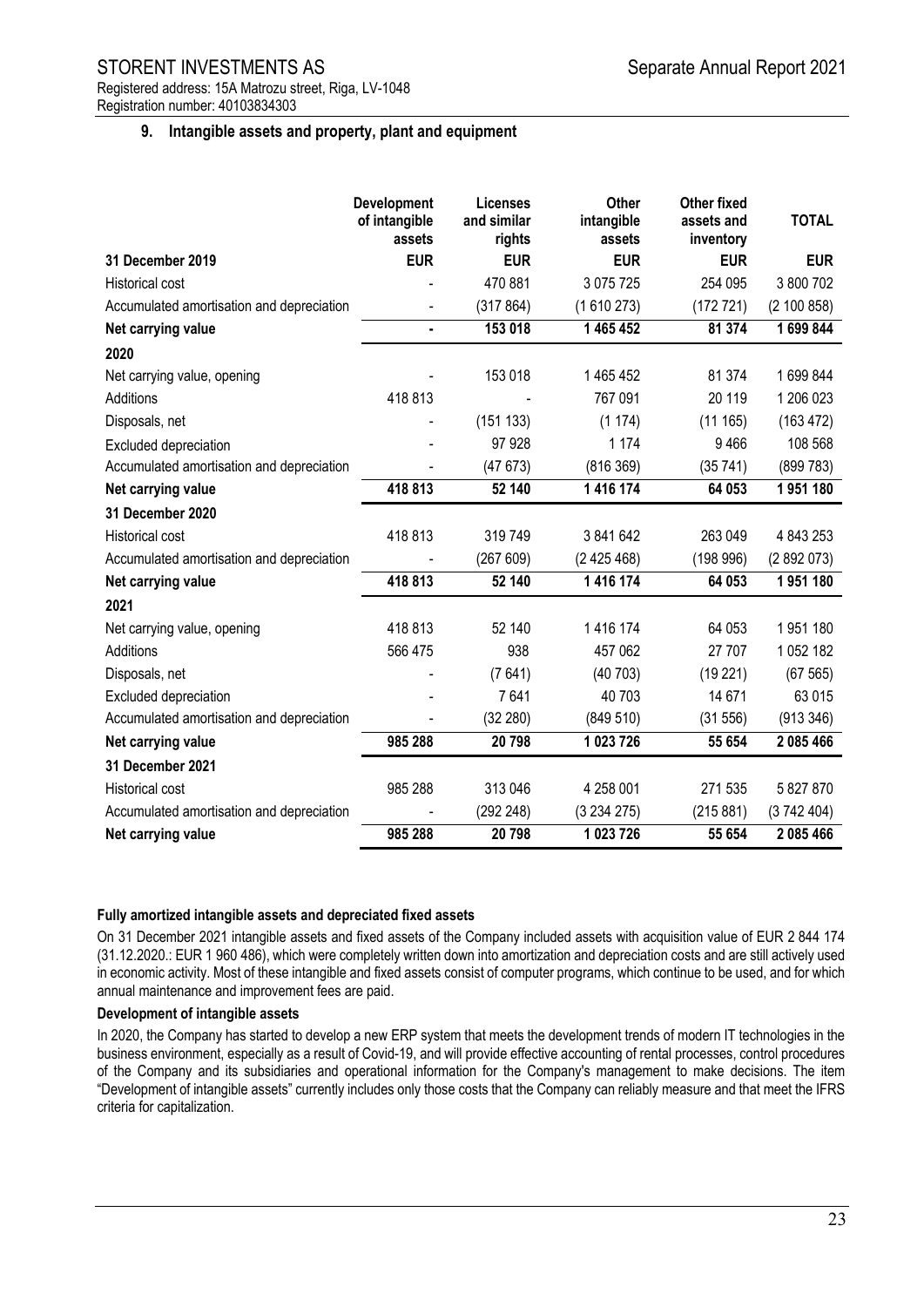## Registered address: 15A Matrozu street, Riga, LV-1048 Registration number: 40103834303

|                                           | Licenses and<br>similar rights | <b>Other fixed</b><br>assets and<br>inventory | <b>TOTAL</b> |
|-------------------------------------------|--------------------------------|-----------------------------------------------|--------------|
|                                           | <b>EUR</b>                     | <b>EUR</b>                                    | <b>EUR</b>   |
| 2020                                      |                                |                                               |              |
| Net carrying value, opening               |                                | 90 129                                        | 90 129       |
| Additions                                 | 77 908                         | 24 701                                        | 102 608      |
| Accumulated amortisation and depreciation | (28134)                        | (37741)                                       | (65 875)     |
| Net carrying value                        | 49 774                         | 77 089                                        | 126 863      |
| 31 December 2020                          |                                |                                               |              |
| Historical cost                           | 77 908                         | 168737                                        | 246 645      |
| Accumulated amortisation and depreciation | (28134)                        | (91648)                                       | (119782)     |
| Net carrying value                        | 49 774                         | 77 089                                        | 126 863      |
| 2021                                      |                                |                                               |              |
| Net carrying value, opening               | 49 774                         | 77 089                                        | 126 863      |
| Disposals, net                            |                                | (81844)                                       | (81844)      |
| Excluded depreciation                     |                                | 43 091                                        | 43 091       |
| Accumulated amortisation and depreciation | (25968)                        | (25147)                                       | (51115)      |
| Net carrying value                        | 23 806                         | 13 189                                        | 36 995       |
| 31 December 2021                          |                                |                                               |              |
| Historical cost                           | 77 908                         | 86 893                                        | 164 801      |
| Accumulated amortisation and depreciation | (54 102)                       | (73704)                                       | (127 806)    |
| Net carrying value                        | 23 806                         | 13 189                                        | 36 995       |

The Company has entered into a Microsoft license lease and several car lease agreements as a lessee in accordance with IFRS 16. The average lease term is 3.5 years. The license lease term is 3 years. The maturity analyses of lease liabilities is presented in Note 23.

| Amounts recognized in profit and loss:      | Note          | 2021<br><b>EUR</b> | 2020<br><b>EUR</b> |
|---------------------------------------------|---------------|--------------------|--------------------|
| Amortization expense on right of use assets | 10            | (51115)            | (65 874)           |
| Interest expenses on lease liabilities      |               | (9846)             | (12 854)           |
| Short term and low value lease expenses     |               | (81310)            | (82847)            |
|                                             | <b>TOTAL:</b> | (142 271)          | (161 575)          |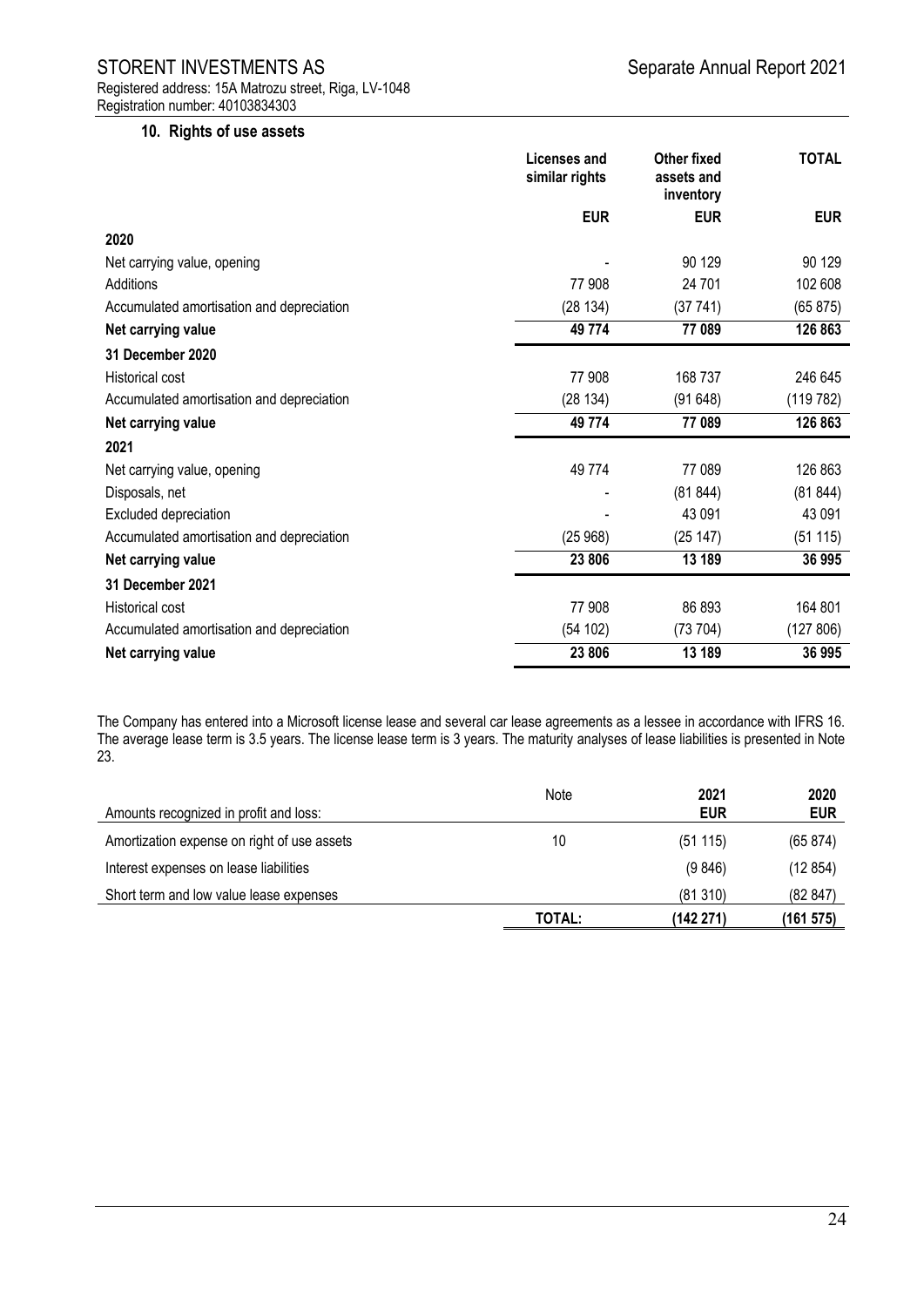## Registration number: 40103834303 **11. Investments in subsidiaries**

The Company had the following investments in its subsidiaries as at 31 December 2021:

| Company                                                                          | <b>Address</b>                                                            | %             | 31.12.2021<br><b>EUR</b> | 31.12.2020<br><b>EUR</b> |
|----------------------------------------------------------------------------------|---------------------------------------------------------------------------|---------------|--------------------------|--------------------------|
| <b>STORENT SIA</b>                                                               | Zolitūdes iela 89, Rīga, LV-1046, Latvia                                  | 100           | 10 921 613               | 10 921 613               |
| <b>STORENT UAB</b>                                                               | Savanorių pr. 180B, Vilnius, LT-03154,<br>Vilniaus m., Lithuania          | 100           | 11 842 694               | 9 942 694                |
| STORENT OU                                                                       | Betooni 15/Paneeli 5, Tallina, 11415, Estonia                             | 100           | 13 683 177               | 13 683 177               |
| STORENT OU                                                                       | Impairment losses                                                         | 100           | (3722619)                | (3722619)                |
| STORENT Holding Finland OY                                                       | Virkatie 16, Vantaa, FI-01510, Finland                                    | 100           | 3 652 500                | 2 652 500                |
| STORENT AS                                                                       | PB 1441, Vika, N-0116, Oslo, Norway                                       | 100           | 3700                     | 3700                     |
| STORENT AS                                                                       | Impairment losses                                                         | 100           | (3700)                   | (3700)                   |
| STORENT AB                                                                       | Arrendevagen 50, 163 44, Spanga,<br>stokholma, Sweden                     | 100           | 3 328 973                | 3 3 28 9 73              |
| STORENT OOO*                                                                     | 4 Bolshaja Okruznaja ulica 33, 236009,<br>Kaliningrad, Russian Federation | 100           | 582 937                  | 582 937                  |
|                                                                                  |                                                                           | <b>TOTAL:</b> | 40 289 275               | 37 389 275               |
| Summary about STORENT Holding Finland OY subsidiary<br><b>Address</b><br>Company |                                                                           | %             | 31.12.2021<br><b>EUR</b> | 31.12.2020<br><b>EUR</b> |
| STORENT OY                                                                       | Virkatie 16, Vantaa, FI-01510, Finland                                    | 100           | 3 658 409                | 2658409                  |

#### \* STORENT OOO

The Company management has evaluated the recoverable amount of each investment related to geopolitical situation with increased focus on entity in Russia, Kaliningrad. At the moment of issue of this report Storent OOO continues to operate without significant changes. Before 24 February 2022 Russia entity operated quite independently, management don't see any major risks for further business activities. Company monitors and follows sanction restrictions and so far they doesn't affect subsidiaries activities.

|                                          |               | 2021           | 2020       |
|------------------------------------------|---------------|----------------|------------|
| Movement of investments in subsidiaries  |               | <b>EUR</b>     | <b>EUR</b> |
| At the beginning of the year             |               | 37 389 275     | 33 529 851 |
| Investment in Storent OU                 |               |                | 3 600 000  |
| Investment in Storent UAB                |               | 1 900 000      | 500 000    |
| Investment in Storent AB                 |               |                | 2 085 743  |
| Investment in Storent Holding Finland Oy |               | 1 000 000      | 1 400 000  |
| Impairment charge                        |               | $\blacksquare$ | (3726319)  |
|                                          | <b>TOTAL:</b> | 40 289 275     | 37 389 275 |

Investments made in subsidiaries Storent UAB and Storent Holding Finland Oy in 2021 for the total amount of EUR 2 900 000 were made in cash by transferring the respective amounts to the bank accounts of the subsidiaries.

| <b>Movement of impairment</b>                    | 31.12.2021<br><b>EUR</b> | 31.12.2020<br><b>EUR</b> |
|--------------------------------------------------|--------------------------|--------------------------|
| Impairment of investments in subsidiaries        |                          |                          |
| At the beginning of the year                     | (3726319)                | (307 026)                |
| Impairment for Storent OU                        |                          | (3419293)                |
| Total impairment of investments in subsidiaries: | (3726319)                | (3726319)                |
| Distribution of impairment by position           | 31.12.2021<br><b>EUR</b> | 31.12.2020<br><b>EUR</b> |
| Investment in Storent OU<br>11                   | (3722619)                | (3722619)                |
| 11<br>Investment in Storent AS                   | (3700)                   | (3700)                   |
| Total accruals for impairment:                   | (3726319)                | (3726319)                |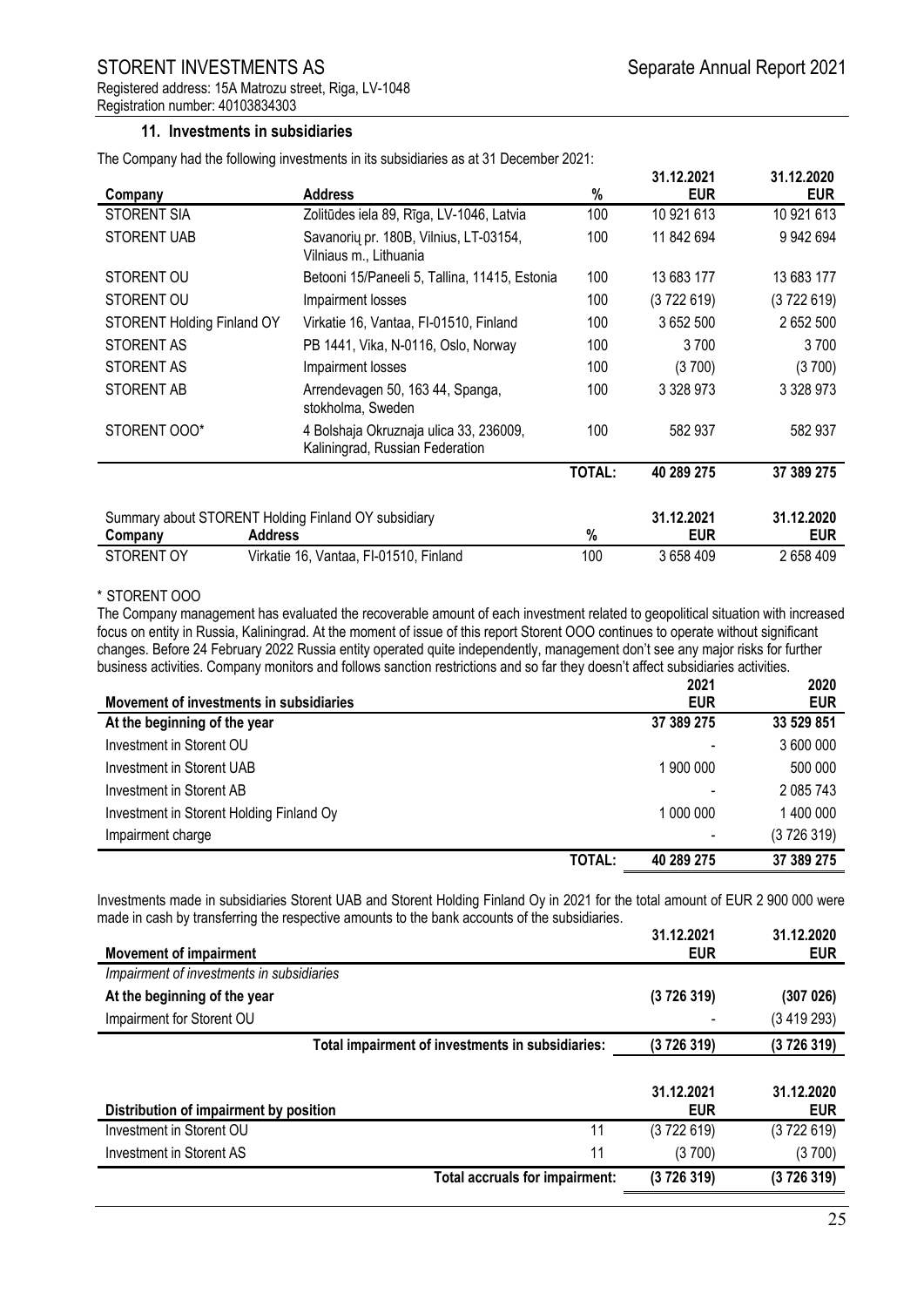## **11. Investments in subsidiaries (cont.)**

| Name                                 | Country                   | <b>Business</b>                                 | Establishment / purchase date |
|--------------------------------------|---------------------------|-------------------------------------------------|-------------------------------|
| Company                              |                           |                                                 |                               |
| <b>STORENT SIA</b>                   | Latvia                    | Renting of construction machinery and equipment | April 17, 2008                |
| <b>STORENT UAB</b>                   | Lithuania                 | Renting of construction machinery and equipment | November 27, 2008             |
| STORENT OU                           | Estonia                   | Renting of construction machinery and equipment | July 7, 2009                  |
| <b>STORENT Holding</b><br>Finland OY | Finland                   | Activities of head offices                      | September 4, 2012             |
| STORENT AS                           | Norway                    | Renting of construction machinery and equipment | January 15, 2013              |
| STORENT AB                           | Sweden                    | Renting of construction machinery and equipment | June 27, 2013                 |
| STORENT OOO                          | <b>Russian Federation</b> | Renting of construction machinery and equipment | 1 August 2017                 |

|                                        | 2021 | <b>Audited</b><br>2020 |             | Profit(loss) of the reporting year<br>2020 | <b>Equity</b><br>31.12.2021 | 31.12.2020 |
|----------------------------------------|------|------------------------|-------------|--------------------------------------------|-----------------------------|------------|
| <b>Name</b>                            |      |                        | <b>EUR</b>  | <b>EUR</b>                                 | <b>EUR</b>                  | <b>EUR</b> |
| <b>STORENT SIA</b>                     | Yes  | Yes                    | 1 319 382   | (289 168)                                  | 15 469 380                  | 14 149 998 |
| <b>STORENT UAB</b>                     | Yes  | Yes                    | (184 727)   | (1521053)                                  | (1448512)                   | (1263785)  |
| STORENT OU                             | Yes  | Yes                    | (1675012)   | (2034909)                                  | (5545579)                   | (3870567)  |
| STORENT Holding Finland OY             | Yes  | Yes                    | (876 222)   | (732 354)                                  | (794 259)                   | 81 963     |
| <b>STORENT AS</b>                      | No   | No                     | (2885)      | (6250)                                     | (54947)                     | (52062)    |
| STORENT AB                             | Yes  | Yes                    | (464 899)   | (1106857)                                  | (595328)                    | (130 429)  |
| STORENT OOO                            | No   | No                     | 181 286     | 110 725                                    | 647 576                     | 466 290    |
| STORENT Holding Finland OY subsidiary: |      |                        |             |                                            |                             |            |
| STORENT OY                             | Yes  | Yes                    | (1 825 155) | (1476933)                                  | (1699930)                   | 125 224    |

The Company management has evaluated the recoverable amount of each investment. It has been evaluated whether ownership interest in subsidiaries has been impaired. When performing an impairment test for ownership interest in subsidiaries, the recoverable amount – value in use – is determined by discounting future cash flows of each subsidiary. The calculation is based on the following assumption: each subsidiary is considered to be a separate cash-generating unit (CGU). This test is performed also to assess the recoverability of capitalized development costs for intangible assets, which are allocated to the subsidiaries. Cash flows are planned based on actual results and 5-year business plan which uses the following assumptions: Storent Group's amortisation and depreciation costs, IT costs, management fee, insurance costs and interest expenses are allocated in the budget of each subsidiary according to fleet proportion in the subsidiary. By using the same fleet proportion all the Group's liabilities for equipment purchase are allocated in impairment calculation. Cash flows beyond that five-year period have been extrapolated using a steady 3 per cent (2020: 3 per cent) per annum growth rate. A post-tax discount rate of 10.24% (8,98% in 2020) was applied to determine the recoverable present value of assets. Discount rate forecasts are based on the actual cost of capital of Storent group companies

The recoverable amount of long-term investments largely depends on the assumptions used in the assessment relating to net turnover growth, EBITDA margin and growth rate, timing of growth, as well as the ability of Company's management to implement these assumptions and the development of the Baltic construction equipment rental market in general. Any unfavorable changes in these assumptions that may be caused by volatility of the market, in which the Company or its subsidiaries operate, may have a negative influence of the carrying amount of the Company's investments in subsidiaries reflected in the balance sheet as at 31 December 2021.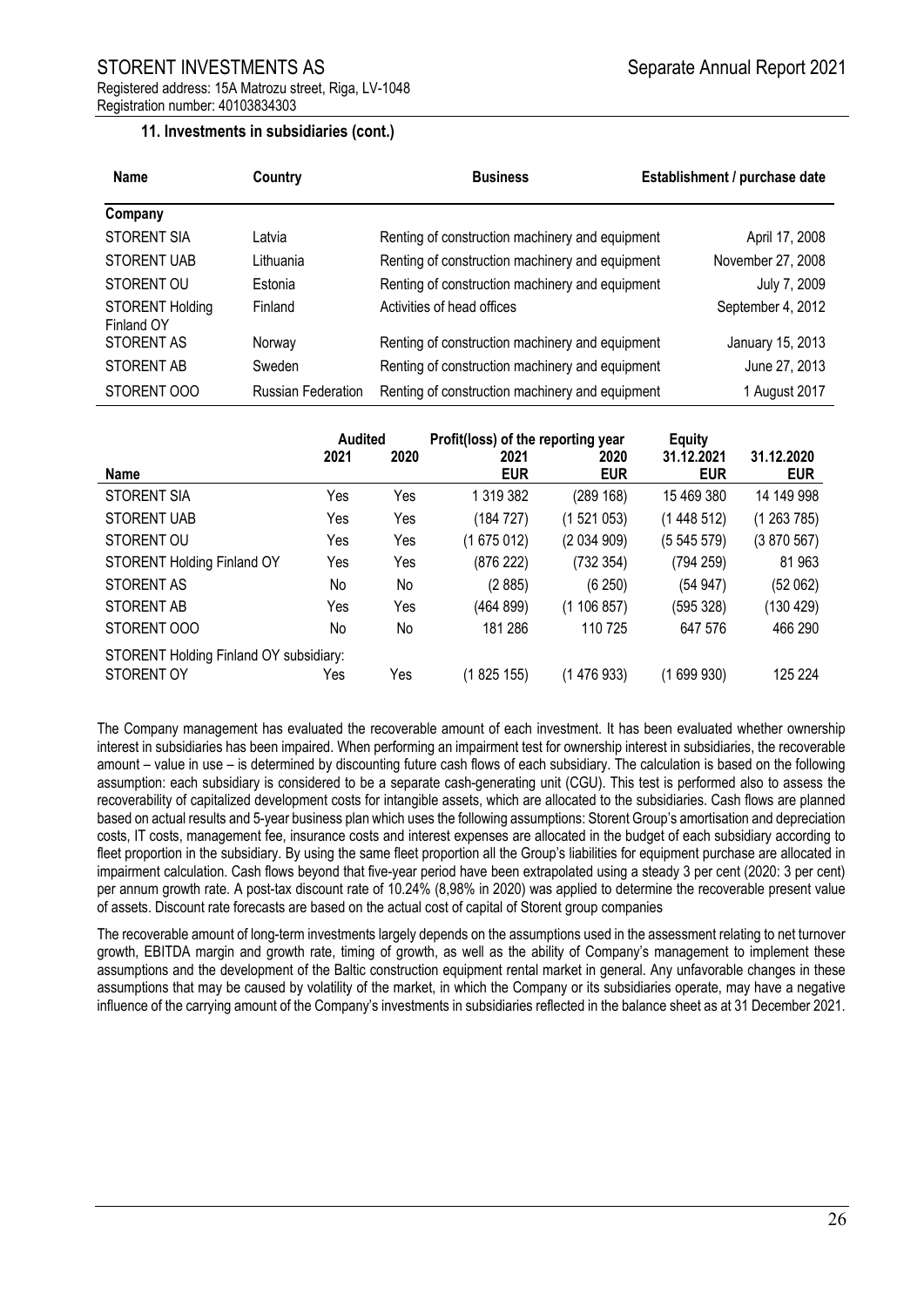## **11. Investments in subsidiaries (cont.)**

#### **Sensitivity analysis**

The Company has conducted an analysis of the sensitivity of the impairment test to changes in the key assumptions used to determine the recoverable amount for each of the CGUs. Analysis of the sensitivity is based on same assumptions as impairment test and as described above. Management estimated that all Baltic countries will reach a similar EBITDA margin level by increasing sales and significantly improving efficiency in Lithuania and Estonia. Covid-19 pandemic has been negatively impacted results in previous periods, with the introduction of online processes and improved efficiency, as well as increased sales and prices, will result in a relatively faster increase in EBITDA.

| 31.12.2021                          | Latvia                                                                | Lithuania                                                            | Estonia                                                              | <b>Finland</b>                                                        | Sweden                                                               | <b>Russian</b><br>Federation                                          |
|-------------------------------------|-----------------------------------------------------------------------|----------------------------------------------------------------------|----------------------------------------------------------------------|-----------------------------------------------------------------------|----------------------------------------------------------------------|-----------------------------------------------------------------------|
| EBITDA margin                       | 16%-18%<br>2022-2026 in<br>terminal year<br>16% (2021:<br>actual 18%) | 9%-18% 2022-<br>2026 in<br>terminal year<br>9% (2021:<br>actual 16%) | 1%-18% 2022-<br>2026 in<br>terminal year<br>1% (2021:<br>actual -8%) | 15%-18%<br>2022-2026 in<br>terminal year<br>15% (2021:<br>actual 14%) | 14%-16%<br>2022-2026 in<br>terminal year<br>14% (2021:<br>actual 8%) | 48%-40%<br>2022-2026 in<br>terminal year<br>48% (2021:<br>actual 51%) |
| EBITDA<br>the growth rate           | 2%                                                                    | 9%                                                                   | 18%                                                                  | 3%                                                                    | 2%                                                                   | $-8%$                                                                 |
| Cash flow<br>calculation<br>periods | $5$ years + the<br>terminal year                                      | $5$ years + the<br>terminal year                                     | $5$ years + the<br>terminal year                                     | $5$ years + the<br>terminal year                                      | $5$ years + the<br>terminal year                                     | $5$ years + the<br>terminal year                                      |
| Discount rate                       | 10,24%                                                                | 10,24%                                                               | 10,24%                                                               | 10,24%                                                                | 10,24%                                                               | 10,24%                                                                |
| Terminal growth<br>rate             | 0,59%                                                                 | 0,59%                                                                | 0,59%                                                                | 0,59%                                                                 | 0,59%                                                                | 0,59%                                                                 |

| 31.12.2020                             | Latvia                                                                | Lithuania                                                             | <b>Estonia</b>                                                        | <b>Finland</b>                                                        | Sweden                                                               | <b>Russian</b><br>Federation                                          |
|----------------------------------------|-----------------------------------------------------------------------|-----------------------------------------------------------------------|-----------------------------------------------------------------------|-----------------------------------------------------------------------|----------------------------------------------------------------------|-----------------------------------------------------------------------|
| EBITDA margin                          | 12%-16%<br>2021-2025 in<br>terminal year<br>16% (2020:<br>actual 18%) | 12%-17%<br>2021-2025 in<br>terminal year<br>17% (2020:<br>actual 11%) | 3%-14% 2021-<br>2025 in<br>terminal year<br>14% (2020:<br>actual -6%) | 24%-25%<br>2021-2025 in<br>terminal year<br>25% (2020:<br>actual 14%) | 10%-19%<br>2021-2025 in<br>terminal year<br>19% (2020:<br>actual 4%) | 36%-37%<br>2021-2025 in<br>terminal year<br>37% (2020:<br>actual 37%) |
| <b>EBITDA</b><br>the growth rate       | 4%                                                                    | 5%                                                                    | 9%                                                                    | 1%                                                                    | 9%                                                                   | 1%                                                                    |
| Cash<br>flow<br>calculation<br>periods | $5$ years $+$ the<br>terminal year                                    | $5$ years + the<br>terminal year                                      | $5$ years + the<br>terminal year                                      | $5$ years + the<br>terminal year                                      | $5$ years $+$ the<br>terminal year                                   | $5$ years + the<br>terminal year                                      |
| Discount rate                          | 8,98%                                                                 | 8,98%                                                                 | 8,98%                                                                 | 8,98%                                                                 | 8,98%                                                                | 8,98%                                                                 |
| Terminal growth<br>rate                | 0,62%                                                                 | 0,62%                                                                 | 0,62%                                                                 | 0,62%                                                                 | 0,62%                                                                | 0,62%                                                                 |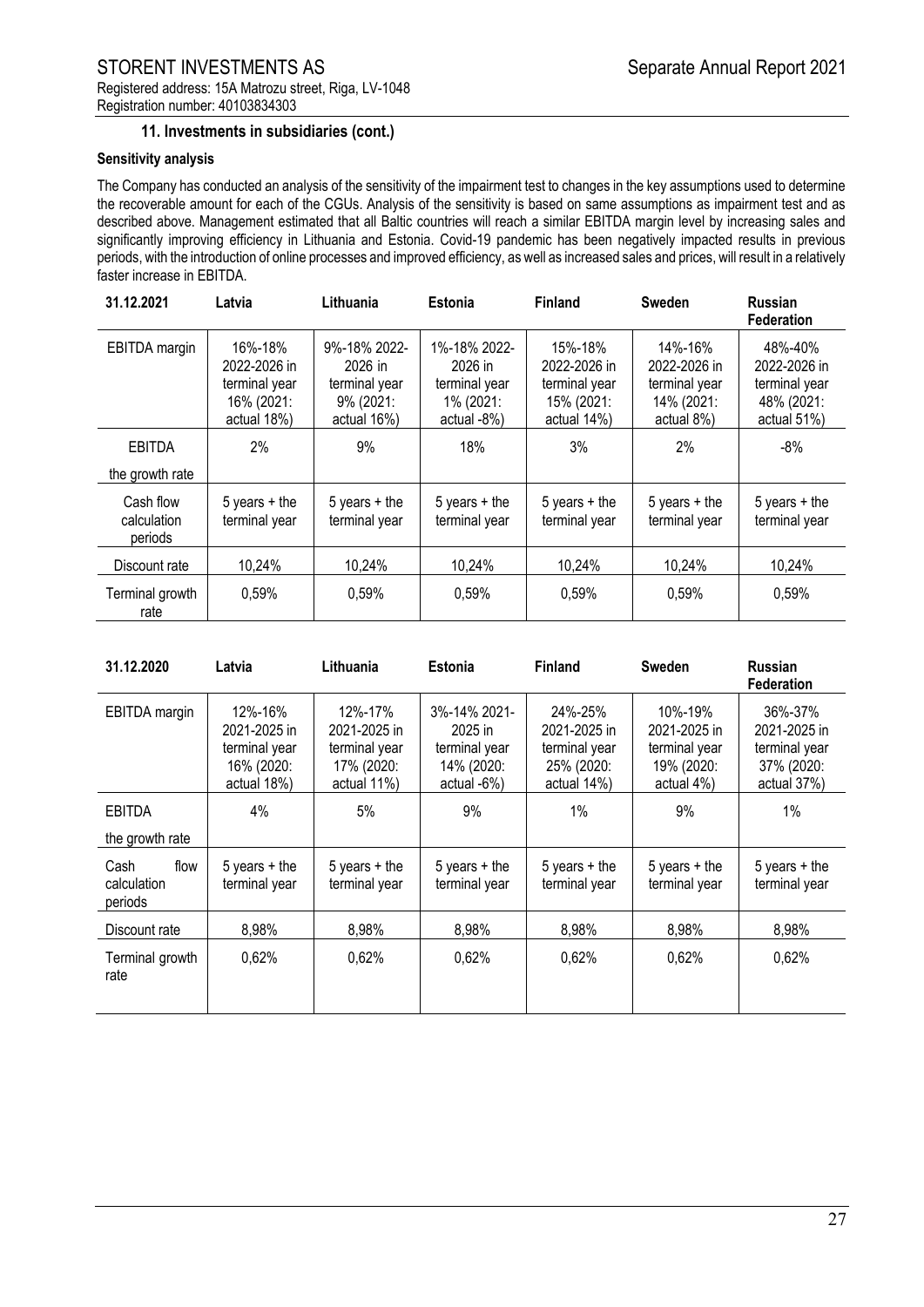## STORENT INVESTMENTS AS SEPARATE SEPARATE Annual Report 2021 Registered address: 15A Matrozu street, Riga, LV-1048 Registration number: 40103834303

## **11. Investments in subsidiaries (cont.)**

Main key assumptions, that can affect recoverable amount and impairment change is EBITDA budget execution and WACC rate. The table below shows the impact of the change in these two assumptions on the value headroom/(impairment) of the cashgenerating unit.

|                    | Weighted average cost of capital 10,24%<br>$(8.98\%$ in 2020) |                                              |                                              | <b>EBITDA target reached by 90%</b>          |                                                 |                                                  |                                                 |                                                 |
|--------------------|---------------------------------------------------------------|----------------------------------------------|----------------------------------------------|----------------------------------------------|-------------------------------------------------|--------------------------------------------------|-------------------------------------------------|-------------------------------------------------|
|                    | <b>EBITDA</b><br>target<br>reached<br>by 90%                  | <b>EBITDA</b><br>target<br>reached<br>by 80% | <b>EBITDA</b><br>target<br>reached<br>by 90% | <b>EBITDA</b><br>target<br>reached<br>by 80% | Weighted<br>average cost<br>of capital<br>9,24% | Weighted<br>average cost<br>of capital<br>11,24% | Weighted<br>average cost<br>of capital<br>7,98% | Weighted<br>average cost<br>of capital<br>9,98% |
| m EUR              | 2021                                                          | 2021                                         | 2020                                         | 2020                                         | 2021                                            | 2021                                             | 2020                                            | 2020                                            |
| Storent SIA        | 22,26                                                         | 18,10                                        | 15,65                                        | 12,02                                        | 27,86                                           | 18,18                                            | 20,44                                           | 12,23                                           |
| <b>Storent UAB</b> | 10,45                                                         | 7,82                                         | 12,56                                        | 10,19                                        | 14,07                                           | 7,82                                             | 15,91                                           | 10, 18                                          |
| Storent OU         | 1,09                                                          | $-0,38$                                      | $-0,31$                                      | $-1,37$                                      | 2,87                                            | $-0,25$                                          | 1,35                                            | $-1,50$                                         |
| Storent AB         | $-0,14$                                                       | $-0,60$                                      | 4,56                                         | 3,54                                         | 0,29                                            | $-0,47$                                          | 5,98                                            | 3,54                                            |
| Storent Oy         | 2,28                                                          | 0,03                                         | 15,08                                        | 11,9                                         | 4,56                                            | 0,55                                             | 18,71                                           | 12,49                                           |
| Storent OOO        | 1,54                                                          | 1,28                                         | 0,50                                         | 0,33                                         | 1,75                                            | 1,38                                             | 0,66                                            | 0,38                                            |
| KOPĀ:              | 37,48                                                         | 26,25                                        | 48,04                                        | 36,61                                        | 51,40                                           | 27,21                                            | 63,05                                           | 37,32                                           |

Based on the calculations, a decrease in EBITDA would lead to the fact that the carrying amount of Estonian and Swedish subsidiaries, including the allocated corporate assets, may not reach the expected recoverable amount as of December 31, 2021. The management of the Storent Group, in close cooperation with the management of the Estonian and Swedish subsidiaries, carefully considers and implements the sales strategy in Estonia and Sweden in order to prevent non-compliance with the planned EBITDA level.

Management believes that reasonably possible changes in the key assumptions underlying the recoverable amount of other investments will not result in the total carrying amount exceeding the total recoverable amount of the related investments.

## **12. Other receivables**

|                         |               | 31.12.2021<br><b>EUR</b> | 31.12.2020<br><b>EUR</b> |
|-------------------------|---------------|--------------------------|--------------------------|
| Guarantee deposits      |               | 7 7 7 4                  | 7774                     |
|                         | <b>TOTAL:</b> | 7 7 7 4                  | 7774                     |
| 13. Deferred expenses   |               |                          |                          |
|                         |               | 31.12.2021               | 31.12.2020               |
|                         |               | <b>EUR</b>               | <b>EUR</b>               |
| Software maintenance    |               | 17 255                   | 119 605                  |
| Personnel expenses      |               | 3771                     | 11 343                   |
| Other deferred expenses |               | 3 500                    |                          |
| Insurance expenses      |               | 1858                     | 2937                     |
|                         | <b>TOTAL:</b> | 26 384                   | 133 885                  |

## **14. Cash and cash equivalents**

|                   |        | 31.12.2021 | 31.12.2020 |
|-------------------|--------|------------|------------|
|                   |        | <b>EUR</b> | <b>EUR</b> |
| Cash in bank, EUR |        | 53 588     | 1937007    |
|                   | TOTAL: | 53 588     | 1937007    |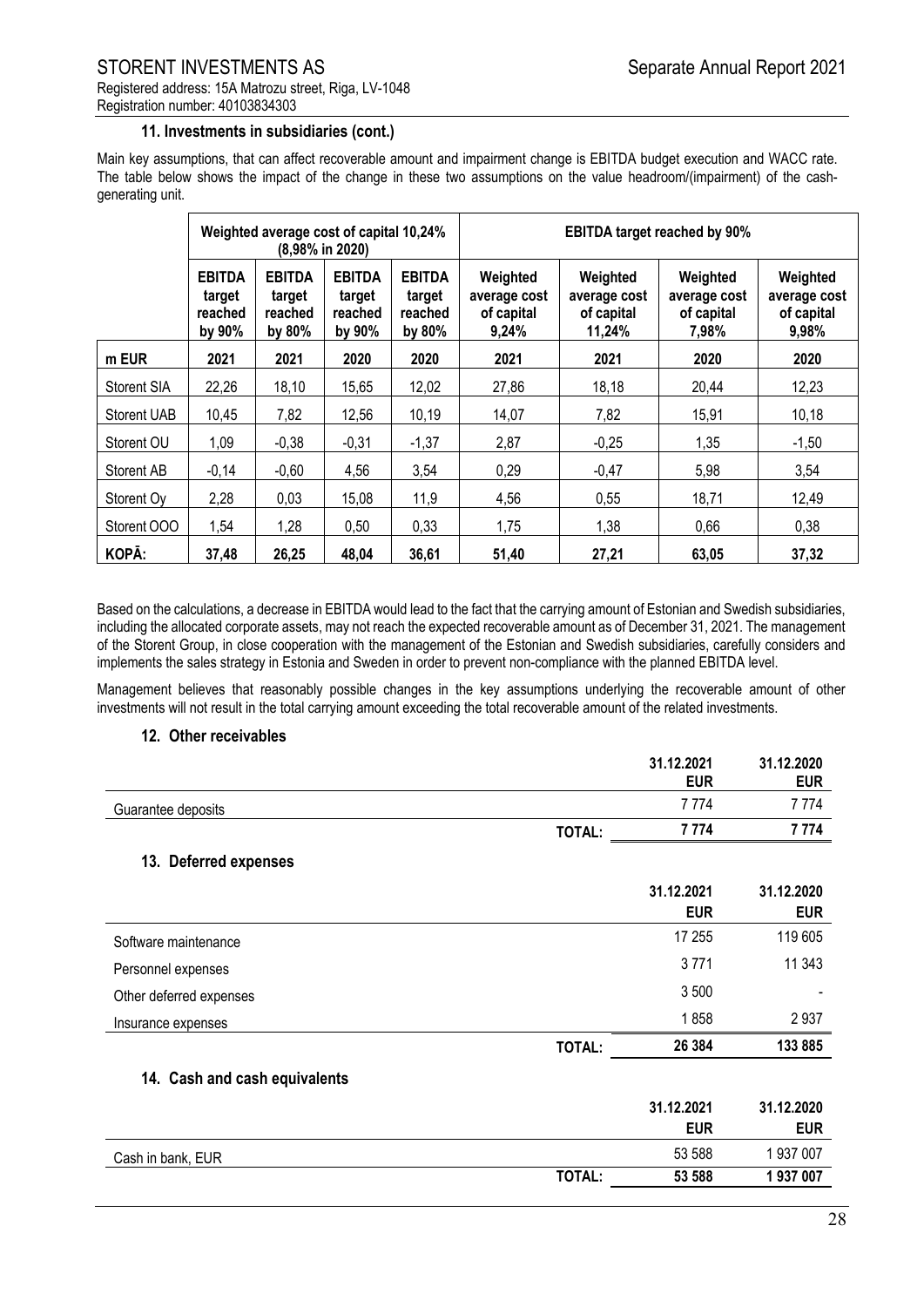## **15. Share capital**

Registered share capital of the Company on 31.12.2021 and 31.12.2020 is EUR 33 316 278, consisting of 33 316 278 shares. The nominal value of a share is EUR 1. All shares have equal voting right and dividend entitlement.

| Shareholders of the Company as at 31 December 2021: |            |        | Number of  |                      |                           |
|-----------------------------------------------------|------------|--------|------------|----------------------|---------------------------|
| <b>Shareholder</b>                                  | Country    |        | shares     | Amount<br><b>EUR</b> | Participating<br>interest |
| "Levina Investments" S.A.R.L.                       | Luxembourg |        | 24 320 882 | 24 320 882           | 73,0%                     |
| Supremo SIA                                         | Latvia     |        | 4 497 698  | 4 497 698            | 13,5%                     |
| Bomaria SIA                                         | Latvia     |        | 4 497 698  | 4 497 698            | 13,5%                     |
|                                                     |            | TOTAL: | 33 316 278 | 33 316 278           | 100%                      |

#### **Shareholders of the Company as at 31 December 2020:**

| <b>Shareholder</b>            |            |               | Number of  |            | Participating |  |
|-------------------------------|------------|---------------|------------|------------|---------------|--|
|                               | Country    |               | shares     | <b>EUR</b> | interest      |  |
| "Levina Investments" S.A.R.L. | Luxembourg |               | 24 320 882 | 24 320 882 | 73,0%         |  |
| Supremo SIA                   | Latvia     |               | 4 497 698  | 4 497 698  | 13,5%         |  |
| Bomaria SIA                   | Latvia     |               | 4 497 698  | 4 497 698  | 13,5%         |  |
|                               |            | <b>TOTAL:</b> | 33 316 278 | 33 316 278 | 100%          |  |

## **16. Other provisions**

|                                                                                                                                                    |        | 31.12.2021<br><b>EUR</b> | 31.12.2020 |  |
|----------------------------------------------------------------------------------------------------------------------------------------------------|--------|--------------------------|------------|--|
|                                                                                                                                                    |        |                          | <b>EUR</b> |  |
| Provisions for personnel bonuses                                                                                                                   |        | 70 683                   | 62 864     |  |
|                                                                                                                                                    | TOTAL: | 70 683                   | 62 864     |  |
| Changes in provisions can be reflected as follows:<br>At the beginning of the year<br>Created provisions<br>Used provisions<br>Reversed provisions |        |                          |            |  |
|                                                                                                                                                    |        | 31.12.2021               | 31.12.2020 |  |
|                                                                                                                                                    |        | <b>EUR</b>               | <b>EUR</b> |  |
|                                                                                                                                                    |        | 62 864                   | 427 815    |  |
|                                                                                                                                                    |        | 71 297                   | 96 913     |  |
|                                                                                                                                                    |        | (63 478)                 | (427815)   |  |
|                                                                                                                                                    |        |                          | (34 049)   |  |
| At the ending of the year                                                                                                                          |        | 70 683                   | 62 864     |  |

## **17. Other liabilities**

|                  |        | 31.12.2021 | 31.12.2020 |
|------------------|--------|------------|------------|
|                  |        | <b>EUR</b> | <b>EUR</b> |
| Salaries payable |        | 45 321     | 55 057     |
|                  | TOTAL: | 45 3 21    | 55 057     |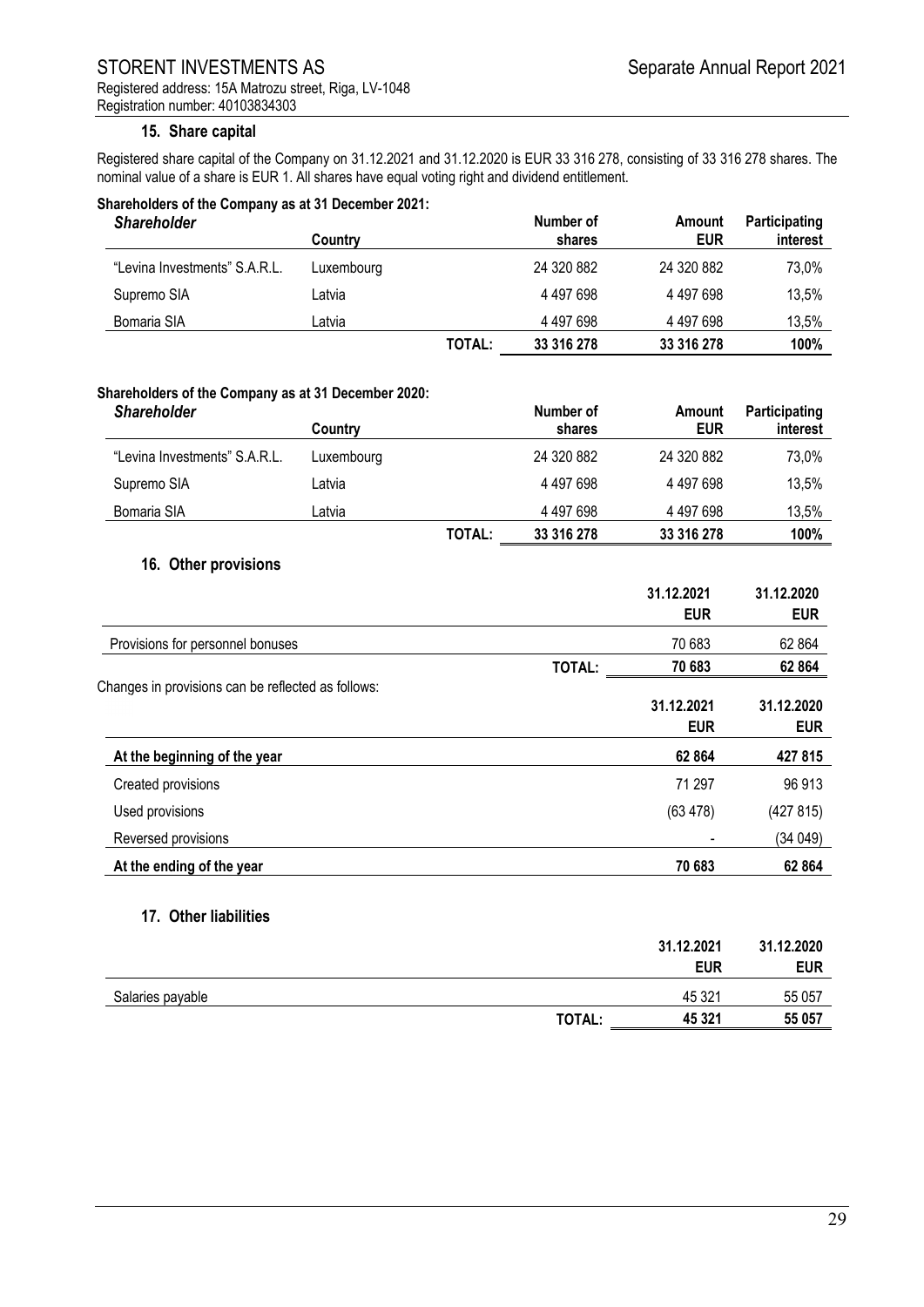# STORENT INVESTMENTS AS SEPARATE SEPARATE Annual Report 2021

#### Registered address: 15A Matrozu street, Riga, LV-1048 Registration number: 40103834303

## **18. Accrued liabilities**

|                                                |        | 31.12.2021<br><b>EUR</b> | 31.12.2020<br><b>EUR</b> |
|------------------------------------------------|--------|--------------------------|--------------------------|
| Accrued liabilities for unused vacations       |        | 80 663                   | 85874                    |
| Accrued liabilities for audit services         |        | 12 600                   | 12 360                   |
| Accrued liabilities for consultations received |        | 3971                     | 53 300                   |
| Other accrued liabilities                      |        | 3 9 6 4                  | 9943                     |
|                                                | TOTAL: | 101 198                  | 161 477                  |

## **19. Taxes and mandatory state social insurance contributions**

|                                                  |               | 31.12.2021<br><b>EUR</b> | 31.12.2020<br><b>EUR</b> |
|--------------------------------------------------|---------------|--------------------------|--------------------------|
| National social security mandatory contributions |               | 10 080                   | 28 042                   |
| Personal income tax                              |               | 12 985                   | 15 408                   |
| Value added tax                                  |               | (83)                     | (83)                     |
| Risk duty                                        |               |                          | (17)                     |
|                                                  | <b>TOTAL:</b> | 22 985                   | 43 350                   |

## **20. Transactions with related parties**

## **20.(a) Transactions with related parties:**

| <b>Related party</b>       | Year               | Goods and<br>services<br>provided | <b>Interest</b><br>income | Goods<br>purchased<br>and<br>services<br>received | <b>Payables</b><br>related<br>parties | <b>Interest</b><br>expenses | <b>Receivables</b><br>from related<br>parties |
|----------------------------|--------------------|-----------------------------------|---------------------------|---------------------------------------------------|---------------------------------------|-----------------------------|-----------------------------------------------|
| Subsidiaries:              |                    | <b>EUR</b>                        | <b>EUR</b>                | <b>EUR</b>                                        | <b>EUR</b>                            | <b>EUR</b>                  | <b>EUR</b>                                    |
| <b>STORENT SIA</b>         | 2020               | 1721336                           | 344 427                   | (96796)                                           | (238053)                              |                             |                                               |
|                            | 2021               | 1725469                           | 7018                      | (85243)                                           |                                       | (22048)                     | 37 120                                        |
| <b>STORENT UAB</b>         | 2020               | 1012 142                          |                           |                                                   |                                       |                             | 1 217 599                                     |
|                            | 2021               | 1 082 847                         |                           |                                                   |                                       |                             | 9914                                          |
| STORENT OU                 | 2020               | 762 933                           | 19 083                    |                                                   | (11 129)                              |                             |                                               |
|                            | 2021               | 624 491                           | 2455                      |                                                   |                                       |                             | 440 506                                       |
| STORENT Holding Finland OY | 2020               |                                   | 28 6 20                   |                                                   |                                       |                             | 37 177                                        |
|                            | 2021               |                                   | 35 573                    |                                                   |                                       |                             | 72750                                         |
| STORENT AB                 | 2020               | 364 622                           |                           |                                                   |                                       |                             | 78 646                                        |
|                            | 2021               | 254 004                           |                           |                                                   |                                       |                             | 65 651                                        |
| STORENT AS                 | 2020               |                                   | 1701                      |                                                   |                                       |                             | 7074                                          |
| Impairment loses (note 11) | 2020               |                                   |                           |                                                   |                                       |                             | (7074)                                        |
| <b>STORENT AS</b>          | 2021               |                                   | 2690                      |                                                   |                                       |                             | 9764                                          |
| Impairment loses (note 11) | 2021               |                                   |                           |                                                   |                                       |                             | (9764)                                        |
| STORENT 000                | 2020               | 67 359                            |                           |                                                   |                                       |                             |                                               |
|                            | 2021               | 39 139                            |                           |                                                   |                                       |                             | 2056                                          |
| STORENT OY                 | 2020               | 1606779                           |                           |                                                   |                                       |                             | 1 117 389                                     |
|                            | 2021               | 1 140 994                         | 36 000                    |                                                   |                                       |                             | 405 974                                       |
|                            | <b>TOTAL 2020:</b> | 5 535 171                         | 393831                    | (96796)                                           | (249 182)                             |                             | 2 450 811                                     |
|                            | <b>TOTAL 2021:</b> | 4 866 944                         | 83736                     | (85243)                                           |                                       | (22048)                     | 1 033 971                                     |

In 2021 the costs of services received from related parties were not capitalized. In 2020, Storent AB's debt for services provided was capitalized to investment in the subsidiary for the total amount of EUR 535 744.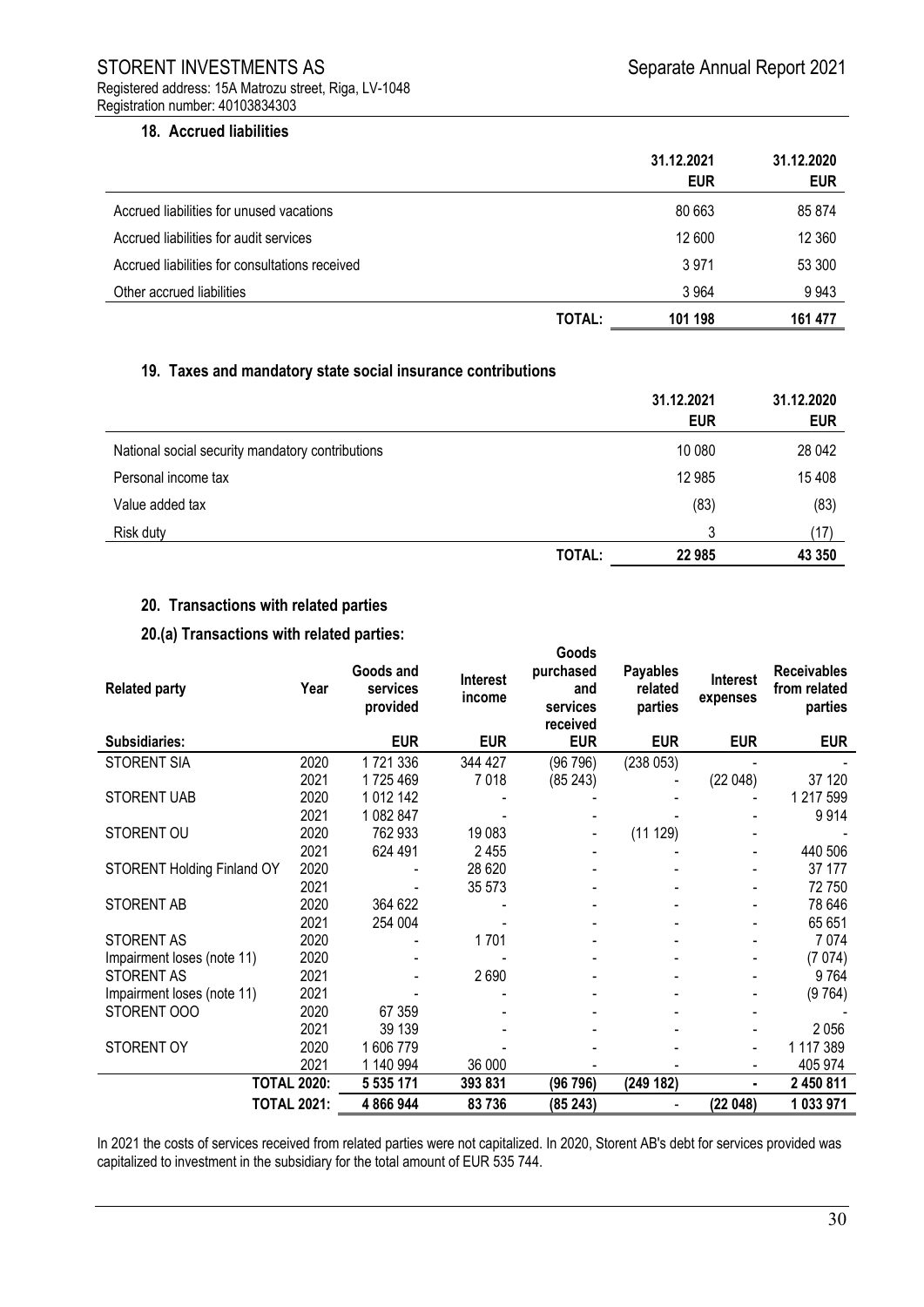## **20.(b) Loans to related parties**

|                                 | <b>Maturity</b><br>date | Loan amount | <b>Actual interest rate</b><br>(%) | 31.12.2021<br><b>EUR</b> | 31.12.2020<br><b>EUR</b> |
|---------------------------------|-------------------------|-------------|------------------------------------|--------------------------|--------------------------|
| SIA "STORENT"                   | 31.12.2022.             | 930 000     | 6                                  | $\overline{\phantom{0}}$ | 930 000                  |
| SIA "STORENT"                   | 31.12.2022.             | 1 684 673   | 1.434                              |                          | 1684674                  |
| OY "STORENT<br>Holding Finland" | 31.12.2023.             | 793 651     | 6                                  | 793 651                  | 487 151                  |
| OY "Storent"                    | *                       | 600 000     | 6                                  | 600 000                  | 600 000                  |
| AS "STORENT"                    | 31.12.2023.             | 44 224      | 6                                  | 44 224                   | 44 224                   |
| Impairment losses AS "STORENT"  |                         |             |                                    | (44 224)                 | (44 224)                 |
|                                 |                         |             | Long term liabilities:             | 1 393 651                | 3701825                  |
|                                 |                         |             | <b>Short term liabilities:</b>     |                          |                          |

\*Long-term capital loan without a specified maturity. The repayment shall be decided by the Board of Directors of Storent Oy. The Board of Directors shall notify the repayment to the Storent Investments at least thirty (30) days prior the repayment of capital. The principal of the Capital Loan may be repaid only to the extent that the amount of the unrestricted equity of the company added with all the capital loans of the company exceeds at the moment of the repayment the losses of the company according to the balance sheet of the last audited or later bookings.

|                                                                | 31.12.2021 | 31.12.2020 |
|----------------------------------------------------------------|------------|------------|
| <b>Movement of impairment</b>                                  | <b>EUR</b> | <b>EUR</b> |
| Impairment of trade receivables from related parties and loans | (51 298)   | (30373)    |
| Storent AS, trade receivables from related parties             | (2690)     | (1701)     |
| Storent AS, loans                                              |            | (19 224)   |
| Total impairment of loans and receivables:                     | (53988)    | (51 298)   |
|                                                                | 31.12.2021 | 31.12.2020 |
| <b>Note</b><br>Distribution of impairment by positions         | <b>EUR</b> | <b>EUR</b> |
|                                                                |            |            |
| Storent AS, trade receivables from related parties<br>20(a)    | (9764)     | (7074)     |
| 20(b)<br>Storent AS, loans                                     | (44 224)   | (44 224)   |
| <b>Total impairment of loans and receivables:</b>              | (53988)    | (51 298)   |

Loans to related parties issued without security and their recoverability is assessed individually.

#### **20.(c) Borrowings from related parties**

|                    | <b>Maturity</b><br>date | Loan<br>amount | <b>Actual interest rate</b><br>(%) | 31.12.2021<br><b>EUR</b> | 31.12.2020<br><b>EUR</b> |
|--------------------|-------------------------|----------------|------------------------------------|--------------------------|--------------------------|
| Bomaria SIA        | 31.12.2022              | 6 680 872      | 6                                  | $\overline{\phantom{0}}$ | 325 581                  |
| Supremo SIA        | 31.12.2022              | 6 680 872      | 6                                  | $\overline{\phantom{a}}$ | 325 581                  |
| <b>Storent SIA</b> | 15.07-26.12.2022        | 1935000        |                                    | 1935000                  |                          |
|                    |                         |                | Long term liabilities:             | ٠                        | 651 162                  |
|                    |                         |                | <b>Short term liabilities:</b>     | 1935000                  | $\blacksquare$           |

Borrowings from related parties are received without security.

## **20.(d) Terms and conditions applicable to transactions with related parties**

Unsettled liabilities have not been secured in any way at the end of the year, and settlements are made in cash. No guarantees have been provided or received for any receivables from related parties with the exception of those disclosed in Note 27.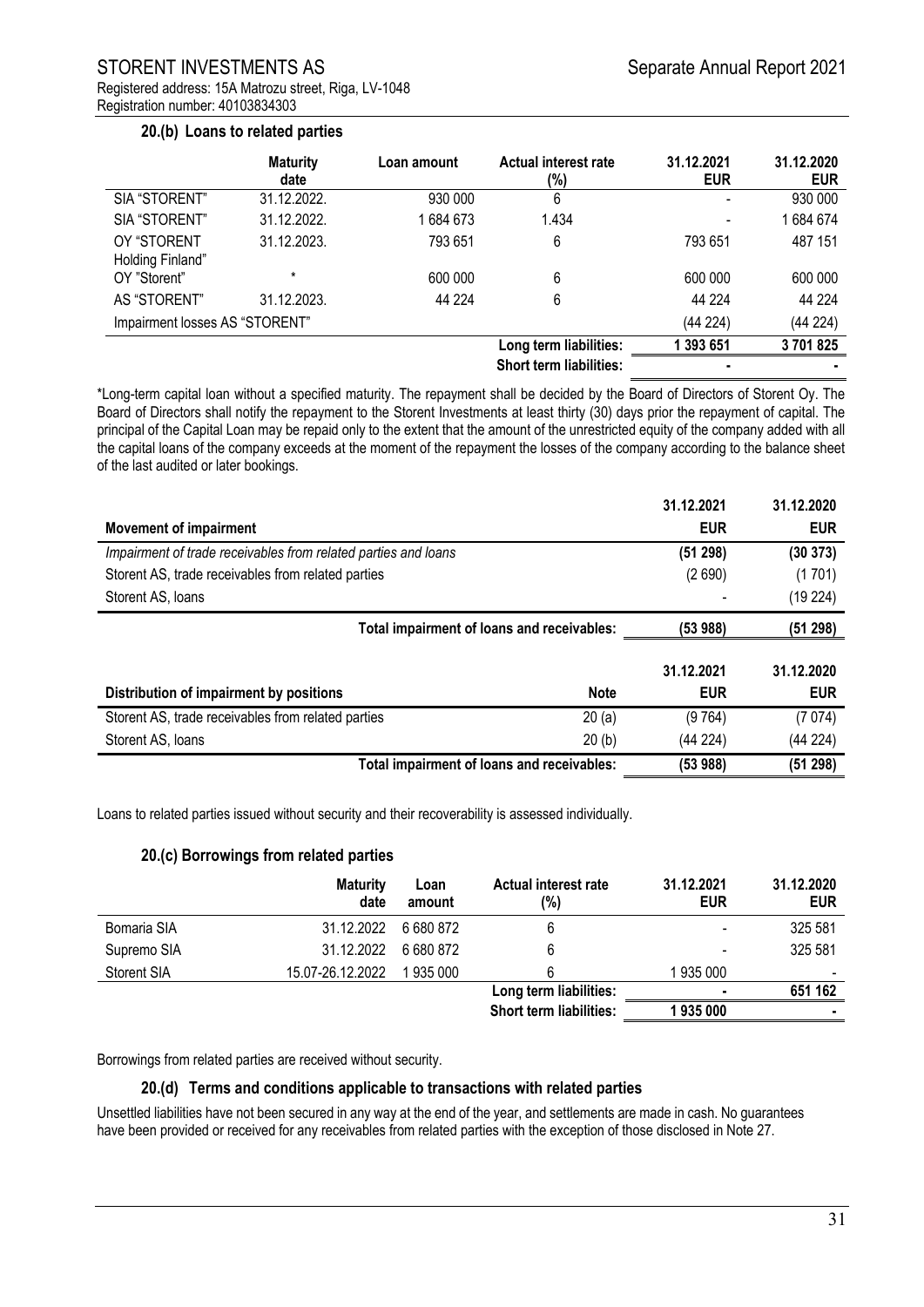## **20.(e) Interest on loans to related parties and borrowings from related parties**

|                             |       | Loan interest            |                          | <b>Borrowing interest</b><br>income<br>expenses |            |  |            |
|-----------------------------|-------|--------------------------|--------------------------|-------------------------------------------------|------------|--|------------|
|                             |       | 31.12.2021<br>31.12.2020 |                          | 31.12.2021                                      |            |  | 31.12.2020 |
|                             |       | <b>EUR</b>               | <b>EUR</b>               | <b>EUR</b>                                      | <b>EUR</b> |  |            |
| Shareholders of the Company |       | $\overline{\phantom{a}}$ | $\overline{\phantom{a}}$ | 31 1 29                                         | 34 511     |  |            |
| Subsidiaries of the Company |       | 83736                    | 393 831                  | 22 048                                          |            |  |            |
|                             | KOPĀ: | 83736                    | 393831                   | 53 177                                          | 34 511     |  |            |

## **21. Other borrowings**

In 2015 – 2019, the Company received loans from Haulotte Group AB, Yanmar Construction Equipment Europe S.A.S. and SA Manitou BF. Total loans amounted to EUR 16 254 002 with interest rate 2,49% - 4% per annum. Loans repayment date are shown in table below.

As collateral for contracts with Haulotte Group AB, Yanmar Construction Equipment Europe S.A.S Group and SA Manitou BF promissory notes for each payment have been registered.

|                                          |                 |                                       | Actual                            | 31.12.2021 | 31.12.2020 |
|------------------------------------------|-----------------|---------------------------------------|-----------------------------------|------------|------------|
|                                          | <b>Maturity</b> | Amount                                | interest<br>rate $(\%)$           | <b>EUR</b> | <b>EUR</b> |
| AB Haulotte Group                        | 01.10.2021      | 5 500 000                             | 2.49                              |            | 1 006 646  |
| AB Haulotte Group                        | 01.09.2022      | 1 003 836                             | 3.94                              | 151 065    | 352 484    |
| AB Haulotte Group                        | 01.09.2022      | 1994007                               | 3.94                              | 318798     | 743 861    |
| AB Haulotte Group                        | 01.09.2021      | 1 006 969                             | 4                                 |            | 202 087    |
| AB Haulotte Group                        | 15.09.2022      | 1 004 278                             | 4                                 | 201 525    | 470 277    |
| AB Haulotte Group                        | 01.08.2024      | 1607292                               | 4                                 | 1 110 362  | 1 514 103  |
| SAS Yanmar construction equipment Europe | 01.09.2021      | 995 7003                              | 4                                 |            | 199 804    |
| SAS Yanmar construction equipment Europe | 15.09.2022      | 1075956                               | 4                                 | 215 909    | 503 842    |
| SAS Yanmar construction equipment Europe | 04.08.2023      | 643 014                               | 4                                 | 444 204    | 605 733    |
| <b>SA Manitou BF</b>                     | 04.08.2024      | 1 192 550                             | 4                                 | 905 126    | 1 055 980  |
| Incremental cost allocation              |                 | (1 223 078)                           |                                   | (76 259)   | (218 398)  |
|                                          |                 |                                       | Total:                            | 3 270 730  | 6436419    |
|                                          |                 | <b>Total Non-current liabilities:</b> |                                   | 1 504 527  | 3 107 487  |
|                                          |                 |                                       | <b>Total Current liabilities:</b> | 1766203    | 3 328 932  |

Total loans origination fees and costs amounted to EUR 1 223 078. The Company treated these fees and costs as incremental costs related to attracted finance. These fees and costs are on integral part of the effective interest rate of the loans and are treated as an adjustment to the effective interest rate.

## **Reconciliation of movements other borrowings to cash flows arising from financing activities:**

|                                              | 2021       | 2020       |
|----------------------------------------------|------------|------------|
|                                              | <b>EUR</b> | <b>EUR</b> |
| Balance at the beginning of the year         | 6436419    | 7093073    |
| Proceeds from other borrowings               |            |            |
| Repayment of other borrowings                | (3282837)  | (718 020)  |
| Total changes from financing cash flows      | (3282837)  | (718 020)  |
| Reclassification to Lease liabilities        |            | (20017)    |
| Incremental cost allocation amortization     | 142 928    | 76845      |
| Proceeds from additional discount            | (9671)     |            |
| Interest expense                             | 159 092    | 207 760    |
| Interest paid                                | (175 201)  | (203 222)  |
| <b>Total liability-related other changes</b> | 117 148    | 61 366     |
| Balance at the end of the year               | 3 270 730  | 6 436 419  |
|                                              |            |            |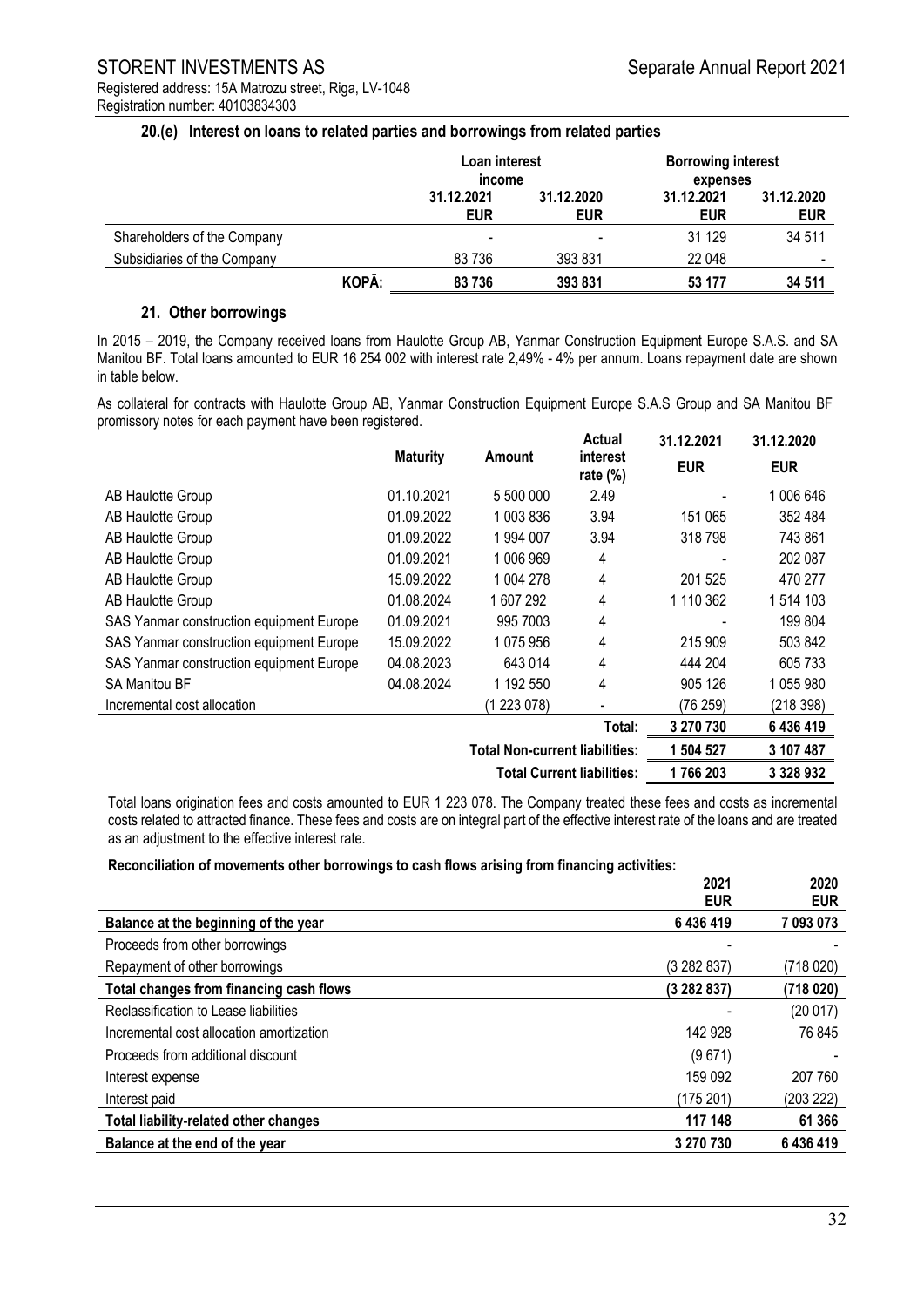## **22. Issued bonds**

In 2017, Company issued bonds with current maturity date 30.06.2021 and coupon interest rate 8%, nominal value of one bond is 100 eur, total nominal value was 10 000 000 eur. As at 31 December 2020, the Company has settled bonds of this issue for total amount 5 950 000 eur. As at 31 December 2021, the Company has fully settled the remaining outstanding bonds of this issue. Bonds were listed on the official bond list of AS "Nasdaq Riga."

In 2020, Company issued second emission of bonds with maturity date 19.10.2023, coupon interest rate 8%, bond nominal value 100 eur and total nominal value 15 000 000 eur. Bonds are listed on the official bond list of AS "Nasdaq Riga."

| <b>Issued bonds</b>                                         | <b>Emission</b><br>date | <b>Maturity</b><br>date | Amount                         | Actual<br>interest<br>rate $(\%)$ | 31.12.2021<br><b>EUR</b> | 31.12.2020<br><b>EUR</b> |
|-------------------------------------------------------------|-------------------------|-------------------------|--------------------------------|-----------------------------------|--------------------------|--------------------------|
| ISIN code LV0000802304                                      | 01.07.2017              | 30.06.2021              | 4 050 000                      | 8                                 |                          | 4 050 000                |
| ISIN code LV0000802411                                      | 19.03.2020              | 19.10.2023              | 15 000 000                     | 8                                 | 4 870 500                | 3 446 300                |
| Accrued interest for bonds coupon<br>payment (LV0000802411) |                         |                         |                                |                                   | 78 378                   | 55 907                   |
| Incremental cost allocation<br>emission LV0000802411 *      |                         |                         |                                |                                   | (110313)                 | (105739)                 |
|                                                             |                         |                         |                                | TOTAL:                            | 4 838 565                | 7 446 468                |
|                                                             |                         |                         | Total Non-current liabilities: |                                   |                          | 3 340 561                |
|                                                             |                         |                         |                                | Total Current liabilities:        | 4 838 565                | 4 105 907                |

On 31.12.2021. liabilities for bonds are reflected as short-term liabilities because the financial covenant Net debt / EBITDA ratio is not fulfilled at the end of the reporting period. These circumstances do not present additional risks to the Company in view of the post-balance sheet events (please, see the information presented below on the written procedure that took place in February 2022).

Borrowings against issued bonds are unsecured. Full amount of borrowings is repayable upon maturity date. Coupon payment is payable on a quarterly basis.

Total borrowing origination fees and costs amounted to 223 970 EUR. The Company treated these fees and costs as incremental costs related to attract the financing. These fees and costs are an integral part of the effective interest rate of the loans and are treated as an adjustment to the effective interest rate.

## **Reconciliation of movements of issued bond liabilities to cash flows arising from financing activities:**

|                                                    | 31.12.2021<br><b>EUR</b> | 31.12.2020<br><b>EUR</b> |
|----------------------------------------------------|--------------------------|--------------------------|
| Balance at the beginning of the year               | 7 446 468                | 9932913                  |
| Proceeds from bonds                                |                          | 200 000                  |
| Repayment of bonds                                 | (2621397)                | (2681706)                |
| Total changes from financing cash flows            | (2621397)                | (2481706)                |
| Incremental cost allocation amortization, net      | (4574)                   | (38652)                  |
| Proceeds from bond repurchases below nominal value | (4403)                   | (21994)                  |
| Interest expense                                   | 513 271                  | 898 742                  |
| Interest paid                                      | (490 800)                | (842 835)                |
| <b>Total liability-related other changes</b>       | 13 4 94                  | (4739)                   |
| Balance at the end of the year                     | 4 838 565                | 7 446 468                |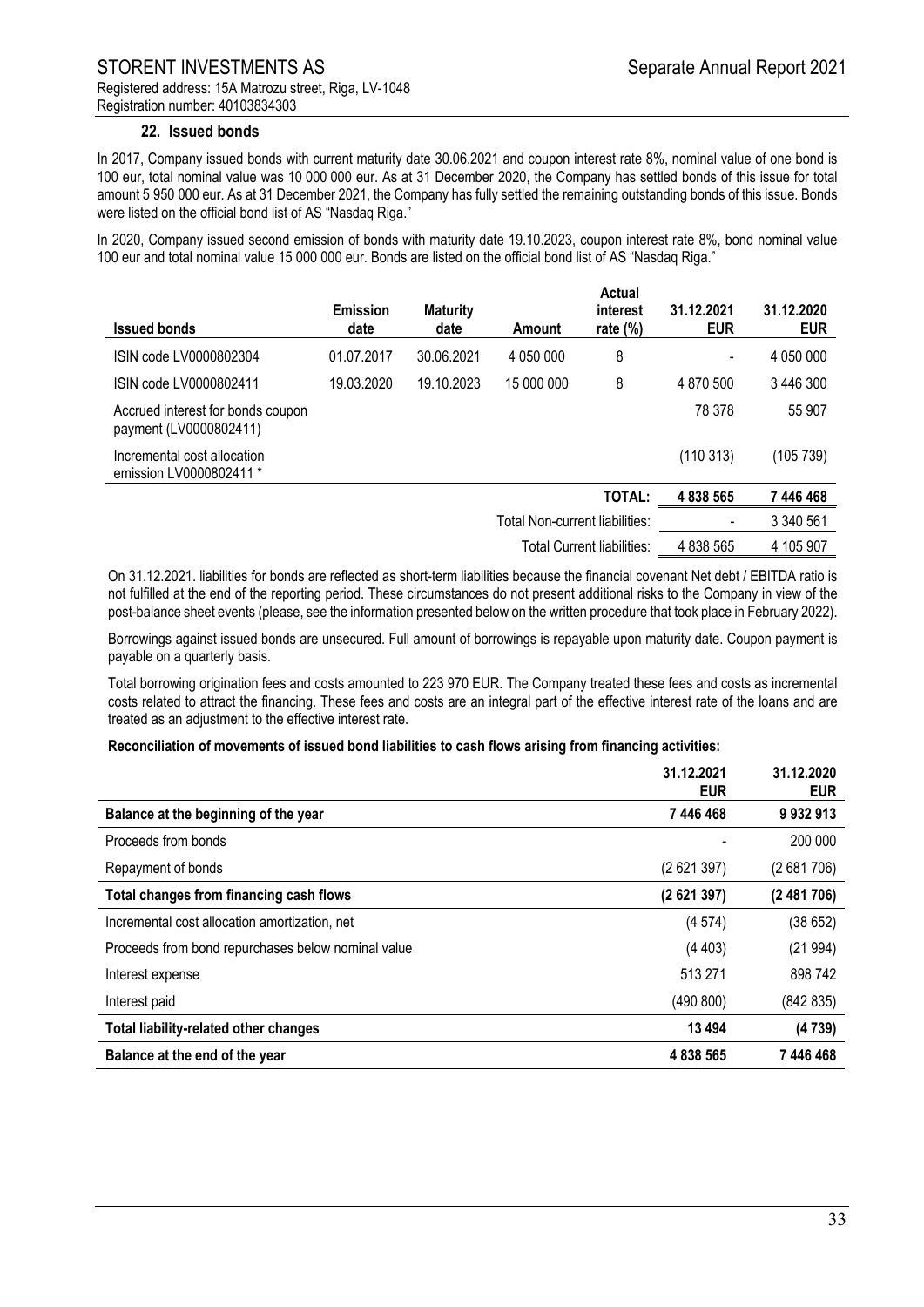## **22. Issued bonds (cont.)**

According to Terms and Conditions for 2020 emission, the following financial covenants have to be met:

- Shareholders Equity to Assets Ratio may not be lower than 25 (twenty-five) per cent at the end of each Quarter.
- "Shareholders Equity to Assets Ratio" means the Issuer's total shareholders' equity expressed as a per cent of the Issuer's consolidated amount of assets as at the end of each Quarter determined on the basis of the Issuer's consolidated quarterly financial statements.
- Net Debt/EBITDA Ratio for the for the previous 12 (twelve) months may not be higher than 4.5: (a) as at the end of each Quarter determined on the basis of the Issuer's consolidated monthly financial statements for the previous 12 (twelve) months; and (b) as at 31 December each year, as determined on the consolidated basis on the basis of each of the Issuer's annual financial reports.

"Net Debt/EBITDA Ratio" means the ratio of interest-bearing liabilities – (minus) cash to EBITDA of the respective measurement period.

"EBITDA" means the net income of the measurement period before: (a) any provision on account of taxation; (b) any interest, commission, discounts or other fees incurred or payable, received or receivable in respect of financial indebtedness; (c) any items treated as exceptional or extraordinary; (d) any depreciation and amortisation of tangible and intangible assets; and (e) any revaluation, disposal or writing off of assets.

\*On 2 April 2020 AS Storent Investments announced an instigation of written procedure for receipt of consent of Noteholders holding the Notes to amend Terms and Condition of bonds with ISIN LV0000802411. In accordance with the proposed amendments to the Terms and Conditions, the Issuer proposed to exclude the Net Debt/EBITDA financial covenant from the Terms and Conditions till 31 December 2021, which will allow the Issuer to reorganize its activities in case of a possible decrease in turnover and to continue to fulfil its obligations. On 28 April 2020 voting has been closed and amendments have been approved, with the Net Debt/EBITDA financial covenant being applicable to the Issuer from 31 December 2021.

In February 2022, Storent Investments AS announced an instigation of written procedure for receipt of consent of Noteholders holding the Notes to amend Terms and Condition of bonds with ISIN LV0000802411. In accordance with the proposed amendments to the Terms and Conditions, the Issuer proposes to modify Shareholders Equity to Assets Ratio covenant to include in the equity calculation also loans from the Issuer's shareholders and to modify Net Debt/EBITDA Ratio covenant to exclude loans from the Issuer's shareholders from the net indebtedness of the Issuer. This will allow the Issuer to safely comply with the financial covenants until maturity of the Notes. On 28 February 2022 voting has been closed and amendments have been approved.

## *Transactions with bonds in 2021*

## Emission with ISIN code LV0000802304

On 1 December 2020 AS Storent Investments, by exercising the rights provided for in Clause 16 of the Terms and Conditions of Notes (ISIN LV0000802304), which inter alia provides Storent's right at any time to purchase the Notes in any manner and at any price in the secondary market, hereby announced repurchase of the Notes in the nominal value not exceeding 1,000,000 EUR. The price at which Storent was ready to repurchase the Notes was not higher than the nominal value of the Notes. Interest accrued until 14 December 2020 (inclusive) was added to the repurchased Notes. As a result of repurchase Storent has repurchased notes in the nominal value of 950 000 EUR in December 2020 and 50 000 EUR in January 2021.

On 11 January 2021 AS Storent Investments, by exercising the rights provided for in Clause 16 of the Terms and Conditions of Notes (ISIN LV0000802304), which inter alia provides Storent's right at any time to purchase the Notes in any manner and at any price in the secondary market, hereby announced repurchase of the Notes in the nominal value not exceeding 1,000,000 EUR. The price at which Storent was ready to repurchase the Notes was not higher than the nominal value of the Notes. Interest accrued until 22 January 2021 (inclusive) was added to the repurchased Notes. As a result of repurchase Storent has repurchased notes in the nominal value of 1 000 000 EUR.

On 25 February 2021 AS Storent Investments offered to the noteholders who own the notes of AS Storent Investments maturing on 30 June 2020 (ISIN LV0000802304) an opportunity to exchange the Existing Notes owned by them with the New Notes (ISIN LV0000802411). The exchange ratio is one-to-one, and the noteholders may apply for the exchange with any number of the Existing Notes owned by them. On 16 March 2021 the first stage of subscription for AS Storent Investments new notes with ISIN code LV0000802411 ended, where the investors agreed to exchange the notes of AS Storent Investments maturing on 30 June 2020 (ISIN LV0000802304) with the New Notes in the total nominal amount of 1 424 200 EUR. Notes issued by AS Storent Investments (ISIN: LV0000802304) included in the Exchange trading system was decreased to EUR 2 625 800. The decrease is in the amount of exchanged bonds.

On 22 March 2021 AS Storent Investments decreased the emission amount of the notes (ISIN LV0000802304) included in the Exchange trading system by EUR 1 575 800. The decrease was in the amount of repurchased bonds.

On 30 June 2021 AS Storent Investments has redeemed the remaining outstanding notes (ISIN LV0000802304) by transferring principal and interest payments to the bondholders.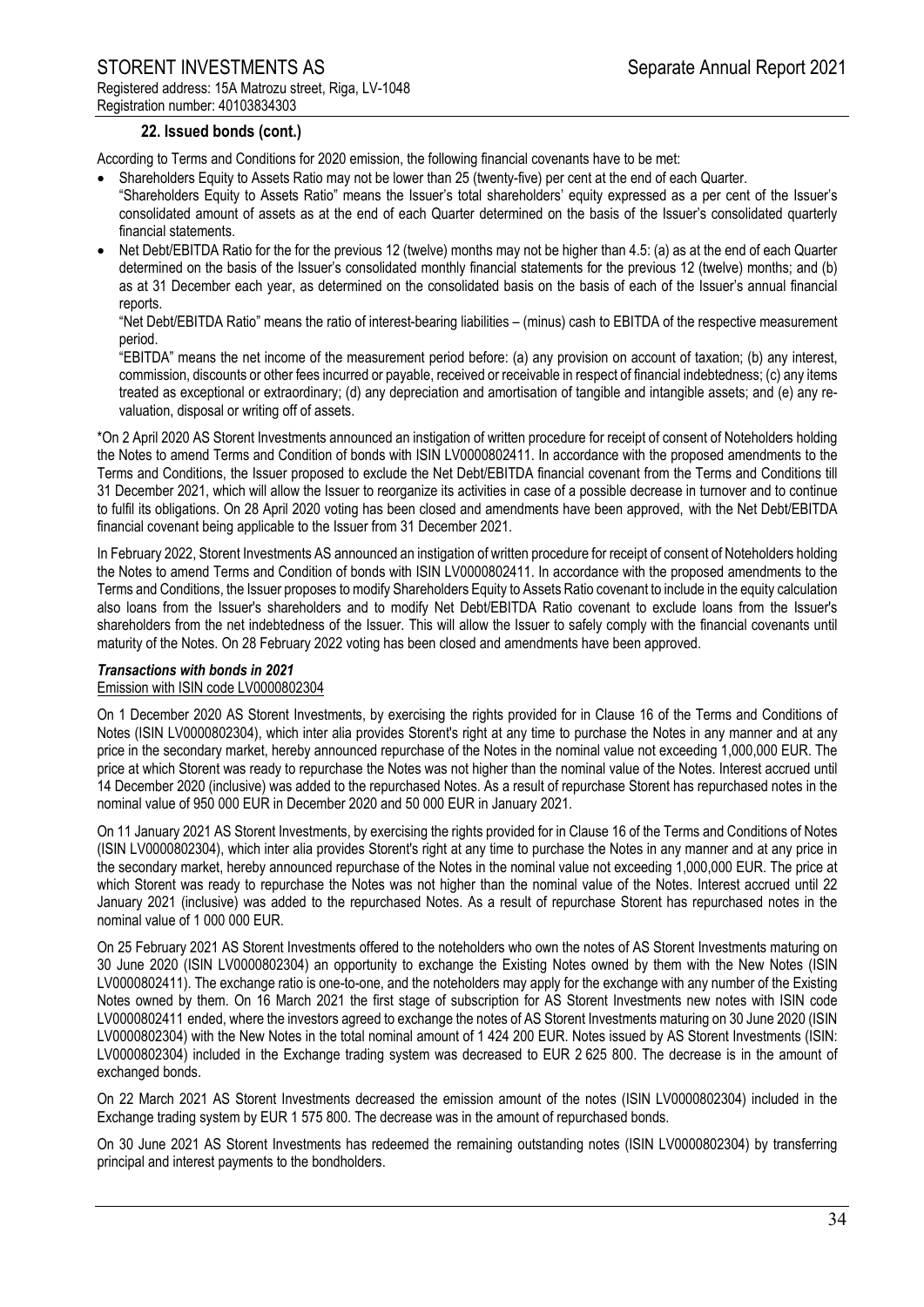## **23. Lease liabilities**

| By asset type               | Maturity                                                     | Actual interest<br>rate, $(\%)$ | 31.12.2021<br><b>EUR</b> | 31.12.2020<br><b>EUR</b> | <b>Balance sheet</b><br>value of leased<br>assets on<br>31.12.2021<br><b>EUR</b> |
|-----------------------------|--------------------------------------------------------------|---------------------------------|--------------------------|--------------------------|----------------------------------------------------------------------------------|
| Other fixed assets          | 2022-2023                                                    | $5\% - 10,3\%$                  | 20 677                   | 79 460                   | 13 189                                                                           |
| Licenses and similar rights | 2022                                                         | 10,3%                           | 28 5 53                  | 54 438                   | 23 806                                                                           |
|                             |                                                              | TOTAL:                          | 49 230                   | 133898                   | 36 995                                                                           |
|                             | Total Non-current liabilities:<br>Total Current liabilities: |                                 | 40 947                   | 78 976                   |                                                                                  |
|                             |                                                              |                                 | 8 2 8 3                  | 54 922                   |                                                                                  |

**Reconciliation of movements of lease liabilities to cash flows arising from financing activities:** 

|                                              | 31.12.2021<br><b>EUR</b> | 31.12.2020<br><b>EUR</b> |
|----------------------------------------------|--------------------------|--------------------------|
| Balance at the beginning of the year         | 133898                   | 89 930                   |
| Repayment of lease liabilities               | (84668)                  | (81 289)                 |
| Total changes from financing cash flows      | (84668)                  | (81289)                  |
| New leases                                   |                          | 90 0 22                  |
| Reclassification from Other borrowings       |                          | 20 017                   |
| Interest expenses accrued                    | 13826                    | 15 218                   |
| Interest paid                                | (13 826)                 |                          |
| <b>Total liability-related other changes</b> | ٠                        | 125 257                  |
| Balance at the end of the year               | 49 230                   | 133898                   |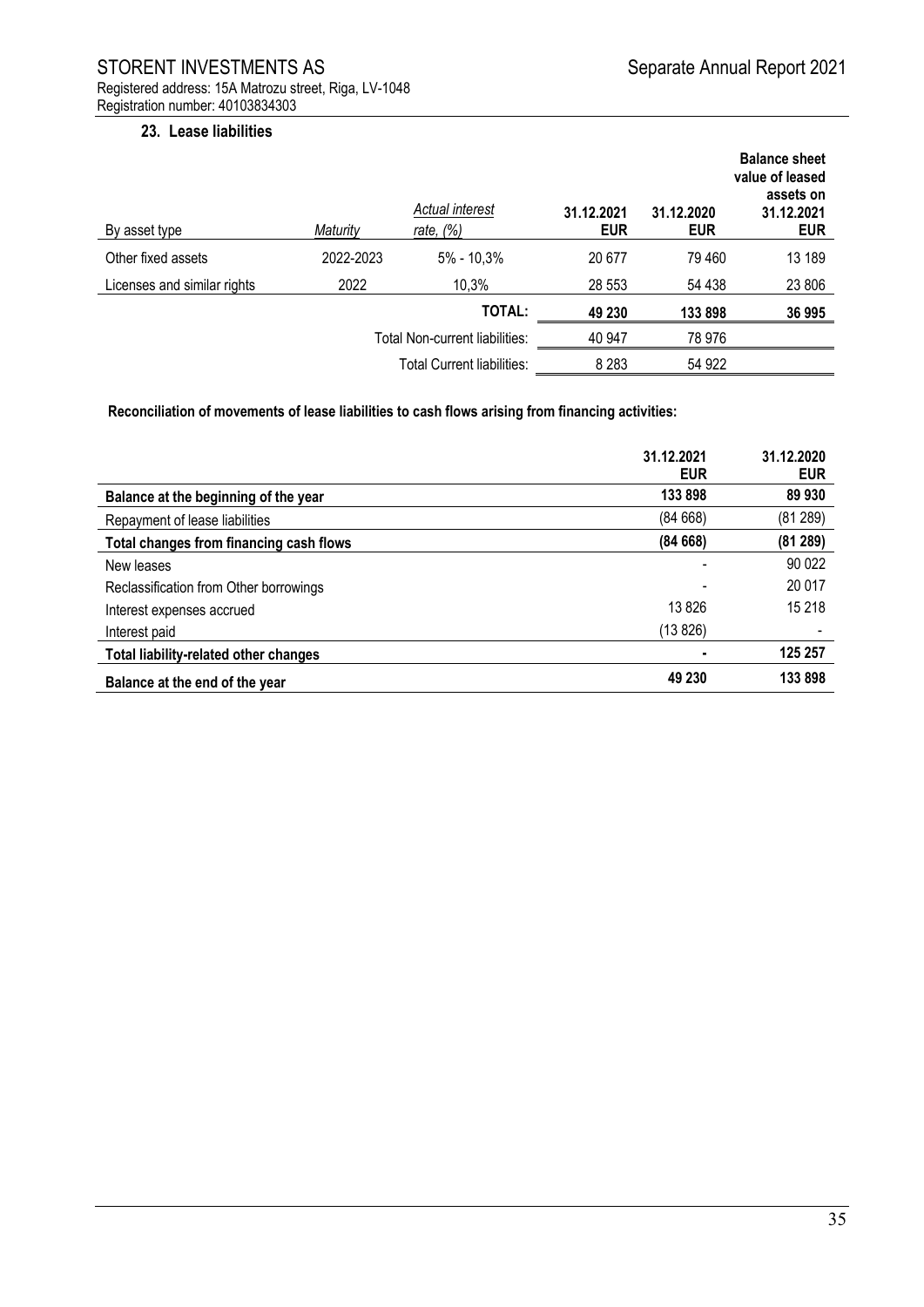#### **24. Financial instruments**

The company's main financial instruments are short-term and long-term loans received, receivables from buyers and customers, money, received long-term and short-term borrowings and financial lease. The main purpose of these financial instruments is to ensure the financing of the Company's economic activities. The Company also faces a number of other financial instruments, such as trade and other receivables, trade payables and other creditors arising directly from its business.

In accordance with IFRS 13, the levels of the fair value hierarchy are:

- Level 1: quoted prices (unadjusted) in active markets for identical assets or liabilities.
- Level 2: inputs other than quoted prices included in Level 1 that are observable for the asset or liability, either directly (i.e. as prices) or indirectly (i.e. derived from prices).
- Level 3: inputs for the asset or liability that are not based on observable market data (unobservable inputs).

The table shows the carrying amounts and fair values of financial assets and financial liabilities. Fair value is determined at initial recognition and for disclosure purposes at the end of each reporting period. None of the Company's financial assets or financial liabilities are measured at fair value.

Fair value of Trade receivables and Other receivables with no stated interest rate and cash and cash equivalents is deemed to approximate their face value on initial recognition and carrying value on any subsequent date as the effect of discounting is immaterial and therefore not disclosed in these financial statements. Cash and cash equivalents and deposits in credit institutions and are highly liquid assets, therefore their carrying amount approximates their fair value on initial recognition and thereafter, as the effect of discounting is not material and is therefore not disclosed in these financial statements.

Fair value of financial liabilities with outstanding maturities shorter than six months, other than issued bonds, is deemed to approximate their face value on initial recognition and carrying value on any subsequent date as the effect of discounting is immaterial and therefore not disclosed in these financial statements.

Fair value of financial liabilities with outstanding maturities longer than six months, other than issued bonds, is estimated based on the present value of future principal and interest cash flows, discounted using the effective interest rate of the corresponding agreement which, in the management's view, represents the market rate of interest at the measurement date for companies similar to the Company.

The Company's issued bonds are classified as Level 3 in the fair value hierarchy. The market for these bonds is not assessed as an active market. The significant non-observable key input to determining the fair value of the issued bonds is that no adjustment to the observable quotes is required.

All of the Group's financial assets and financial liabilities are determined to be Level 3 in the fair value hierarchy. There were no transfers between fair value hierarchy levels in 2021 and in 2020.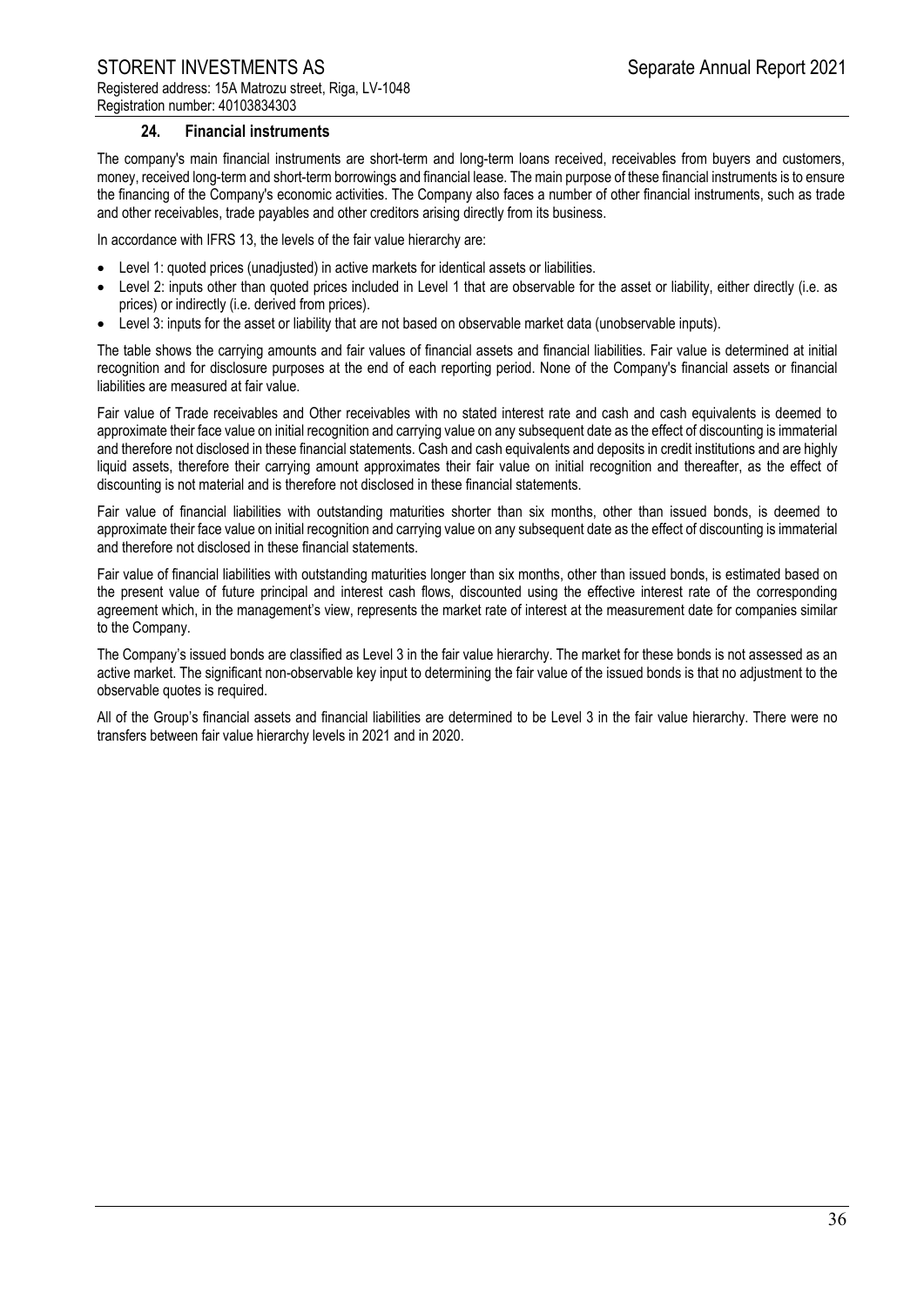## **24. Financial instruments (cont.)**

## **Categories of financial assets and liabilities as at 31.12.2021 and as at 31.12.2020:**

|                                              | 31.12.2021             |                   | 31.12.2020             |                   |  |
|----------------------------------------------|------------------------|-------------------|------------------------|-------------------|--|
| <b>Financial assets</b>                      | <b>Carrying amount</b> | <b>Fair value</b> | <b>Carrying amount</b> | <b>Fair value</b> |  |
|                                              | <b>EUR</b>             | <b>EUR</b>        | <b>EUR</b>             | <b>EUR</b>        |  |
| Loans and receivables held at amortised cost |                        |                   |                        |                   |  |
| - Trade receivables from related companies   | 4 3 9 0                | 4 3 9 0           | 2664                   | 2664              |  |
| - Trade receivables                          | 1 033 971              | 1 033 971         | 2450811                | 2450811           |  |
| - Other receivables                          | 7 7 7 4                | 7 7 7 4           | 7 7 7 4                | 7 7 7 4           |  |
| - Cash and cash equivalents                  | 53 588                 | 53 588            | 937 007                | 1937007           |  |
| <b>TOTAL financial assets:</b>               | 1 099 723              | 099 723           | 4 398 256              | 4 398 256         |  |

|                                              | 31.12.2021             |            | 31.12.2020             |            |  |
|----------------------------------------------|------------------------|------------|------------------------|------------|--|
| <b>Financial liabilities</b>                 | <b>Carrying amount</b> | Fair value | <b>Carrying amount</b> | Fair value |  |
|                                              | <b>EUR</b>             | <b>EUR</b> | <b>EUR</b>             | <b>EUR</b> |  |
| Financial liabilities held at amortized cost |                        |            |                        |            |  |
| - Loans from related companies               |                        |            | 651 162                | 651 162    |  |
| - Issued bonds                               | 4 838 565              | 4 875 661  | 7446468                | 7 455 800  |  |
| - Lease liabilities                          | 49 230                 | 49 231     | 133 898                | 133 898    |  |
| - Loans from related parties                 | 1935000                | 1935000    |                        |            |  |
| - Other borrowings                           | 3 270 730              | 3 270 730  | 6436419                | 6436419    |  |
| - Trade payables                             | 437 982                | 437 982    | 443 076                | 443 076    |  |
| - Trade payables to related parties          |                        |            | 249 182                | 249 182    |  |
| - Other payables                             | 68 306                 | 68 306     | 98 407                 | 98 407     |  |
| <b>TOTAL financial liabilities:</b>          | 10 599 813             | 10 636 910 | 15 458 612             | 15 467 944 |  |

## **25. Financial risk management**

The Company's operations are subject to the following financial risks: currency risk, credit risk and liquidity risk.

#### *Foreign currency risk*

Foreign currency risk is the risk of financial losses incurred by the Company due to adverse fluctuations in foreign currency exchange rates. This risk arises when financial assets denominated in a foreign currency do not match financial liabilities in that currency which results in open currency positions for the Company. The Company does not have any material financial assets and liabilities denominated in currencies other than the Euro. Therefore, during the reporting year the Company's exposure to foreign currency risk was not significant.

#### *Credit risk*

Credit risk is the risk that the Company incurred a financial loss if counterparties fail to fulfil their obligations to the Company. The Company has credit risk exposure related to cash, trade receivables and issued loans.

#### *Cash*

Credit risk in relation to cash in bank is managed by evaluating the banks to cooperate with, this reducing the probability of losing financial resources.

## *Trade receivables*

The Company monitors outstanding trade receivables on a regular basis.

#### *Loans issued*

The Company controls the credit risk by evaluating financial performance indicators of loan recipients.

## *Liquidity risk*

Liquidity risk is the risk that the Company will not be able to timely and in full to ensure fulfilling its own commitments. Liquidity risk arises when terms of payments of financial assets and liabilities are not correlating. The Company's liquidity risk management is to maintain adequate cash and cash equivalent amount and provide sufficient financing in order to be able to fulfil its obligations in time. The Company management considers that the Company will have sufficient cash resources and its liquidity will not be compromised. Please see Note 28.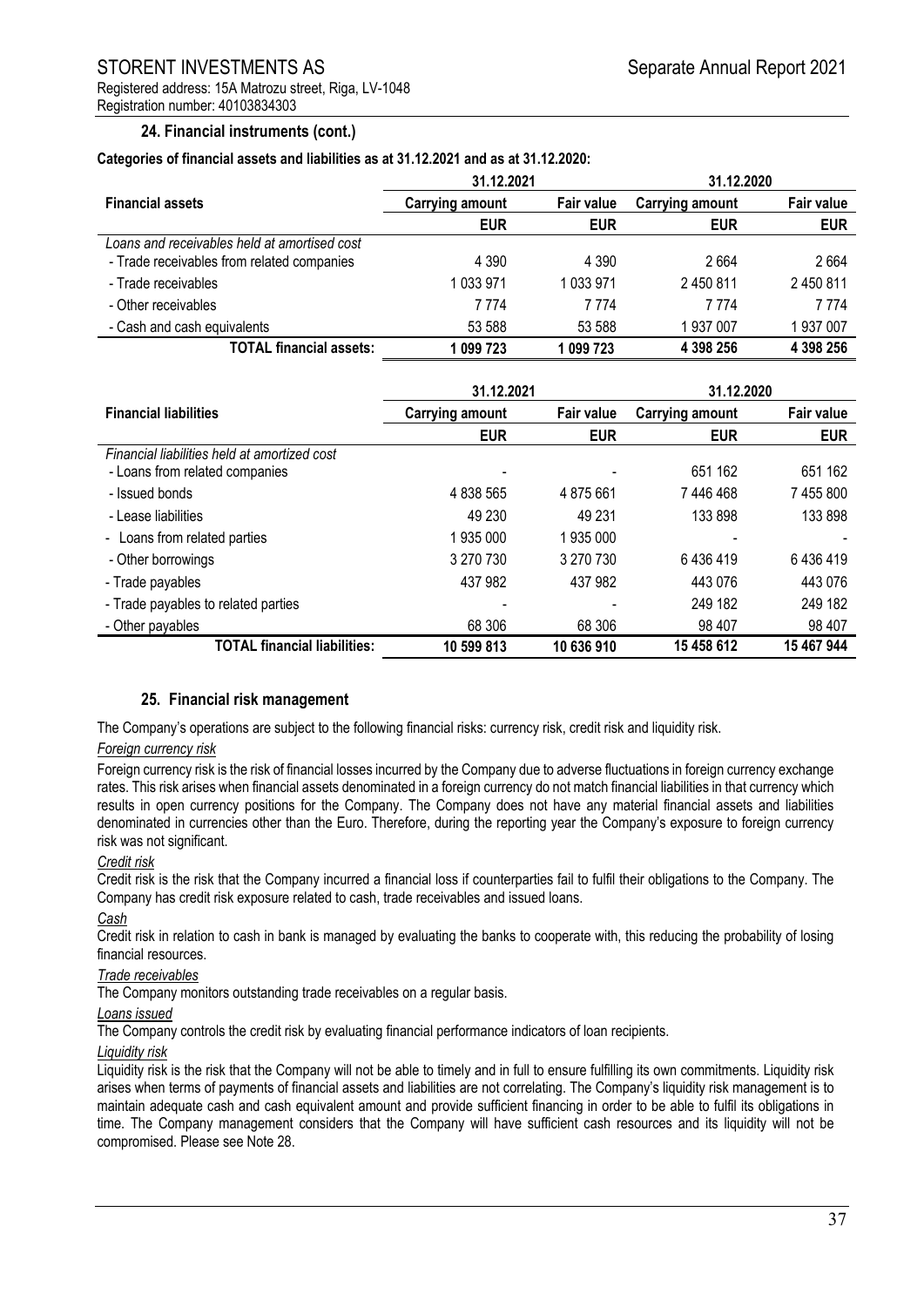## STORENT INVESTMENTS AS SEPARATE SEPARATE Annual Report 2021 Registered address: 15A Matrozu street, Riga, LV-1048 Registration number: 40103834303

## **25. Financial risk management (cont.)**

At 31 December 2021 and 31 December 2020, the maturity of the financial liabilities of the Company, based on undiscounted payments provided for in the agreements can be disclosed as follows:

|                             |             |                |              |                          |            | <b>Expected</b><br>interest<br>payments | Carrying<br>amount |
|-----------------------------|-------------|----------------|--------------|--------------------------|------------|-----------------------------------------|--------------------|
| 31.12.2021                  | $<$ 3 month | 3-6 month      | 6-12 month   | 1-5 years                | TOTAL      | TOTAL                                   | <b>TOTAL</b>       |
|                             | <b>EUR</b>  | <b>EUR</b>     | <b>EUR</b>   | <b>EUR</b>               | <b>EUR</b> | <b>EUR</b>                              | <b>EUR</b>         |
| <b>Issued bonds</b>         | (97 410)    | (97 410)       | (194 820)    | (5260140)                | (5649780)  | (811 215)                               | 4 838 565          |
| Loans from related parties  |             | $\blacksquare$ | (2 030 376)* | ۰                        | (2030376)  | (95376)                                 | 1935000            |
| Lease liabilities           | (35110)     | (1649)         | (3847)       | (12546)                  | (53 152)   | (3922)                                  | 49 230             |
| Other borrowings            | (617106)    | (451 123)      | (755 728)    | 629 993)                 | (3453950)  | (183 220)                               | 3 270 730          |
| Trade payables              | (437982)    | $\blacksquare$ | ٠            | $\overline{\phantom{0}}$ | (437982)   | $\overline{\phantom{0}}$                | 437 982            |
| Other financial liabilities | (68306)     | $\blacksquare$ |              | ۰                        | (68306)    | $\overline{\phantom{0}}$                | 68 30 6            |
| TOTAL:                      | 255 914)    | (550182)       | (2984771)    | (6902679)                | (11693546) | (1093733)                               | 10 599 813         |

\*Loans received from Storent SIA. As the Company is the parent company of Storent SIA, the management expects that the loans maturity will be extended, or the loans will be refinanced by concluding new loan agreements with Storent SIA. **Carrying** 

|                                      |                |            |                          |                |              | <b>Expected</b><br>interest<br>payments | Carrying<br>amount |
|--------------------------------------|----------------|------------|--------------------------|----------------|--------------|-----------------------------------------|--------------------|
| 31.12.2020                           | $\leq$ 3 month | 3-6 month  | 6-12 month               | 1-5 years      | <b>TOTAL</b> | <b>TOTAL</b>                            | <b>TOTAL</b>       |
|                                      | <b>EUR</b>     | <b>EUR</b> | <b>EUR</b>               | <b>EUR</b>     | <b>EUR</b>   | <b>EUR</b>                              | <b>EUR</b>         |
| <b>Issued bonds</b>                  | (1149926)      | (129 926)  | (3118926)                | (3515226)      | (7914004)    | (467536)                                | 7 446 468          |
| Loans from related parties           |                |            | $\overline{\phantom{a}}$ | (718 675)      | (718675)     | (67513)                                 | 651 162            |
| Lease liabilities                    | (42959)        | (8150)     | (15085)                  | (86624)        | (152 818)    | (18920)                                 | 133 898            |
| Other borrowings                     | (1131635)      | (603 152)  | (1721220)                | (3443329)      | (6899336)    | (462917)                                | 6436419            |
| Trade payables                       | (443 076)      |            |                          | $\blacksquare$ | (443076)     | $\overline{\phantom{a}}$                | 443 076            |
| Trade payables to related<br>parties | (249 182)      |            |                          | $\blacksquare$ | (249 182)    | $\blacksquare$                          | 249 182            |
| Other financial liabilities          | (98 407)       |            |                          |                | (98 407)     |                                         | 98 407             |
| TOTAL:                               | (3 115 185)    | (741 228)  | (4 855 231)              | (7763854)      | (16 475 498) | (1016886)                               | 15 458 612         |

## **26. Capital management**

The purpose of the Company's capital management is to provide a high credit rating and a balanced structure of capital to ensure successful activity of the Company and to maximize the Company's share value. The Company is not subject to any externally imposed capital requirements. The Company is controlling the structure of capital and adjusts this structure according to economic conditions. To control and adjust the capital structure, the Company can change conditions of payment of dividends to shareholders, to return them part of shares or to issue new shares. In 2021 and 2020, there were no changes introduced to purposes, policy or processes related to capital management.

|                                       | Net debt to equity ratio: | 0.31       | 0.39       |
|---------------------------------------|---------------------------|------------|------------|
| Equity                                |                           | 34 159 800 | 32 018 331 |
| Net debt                              |                           | 10 546 225 | 12 621 261 |
| Less cash and cash equivalents        |                           | (53 588)   | (1937007)  |
| Trade and other payables              |                           | 506 288    | 541 483    |
| Interest bearing loans and borrowings |                           | 10 093 525 | 14 016 785 |
|                                       |                           | <b>EUR</b> | <b>EUR</b> |
|                                       |                           | 31.12.2021 | 31.12.2020 |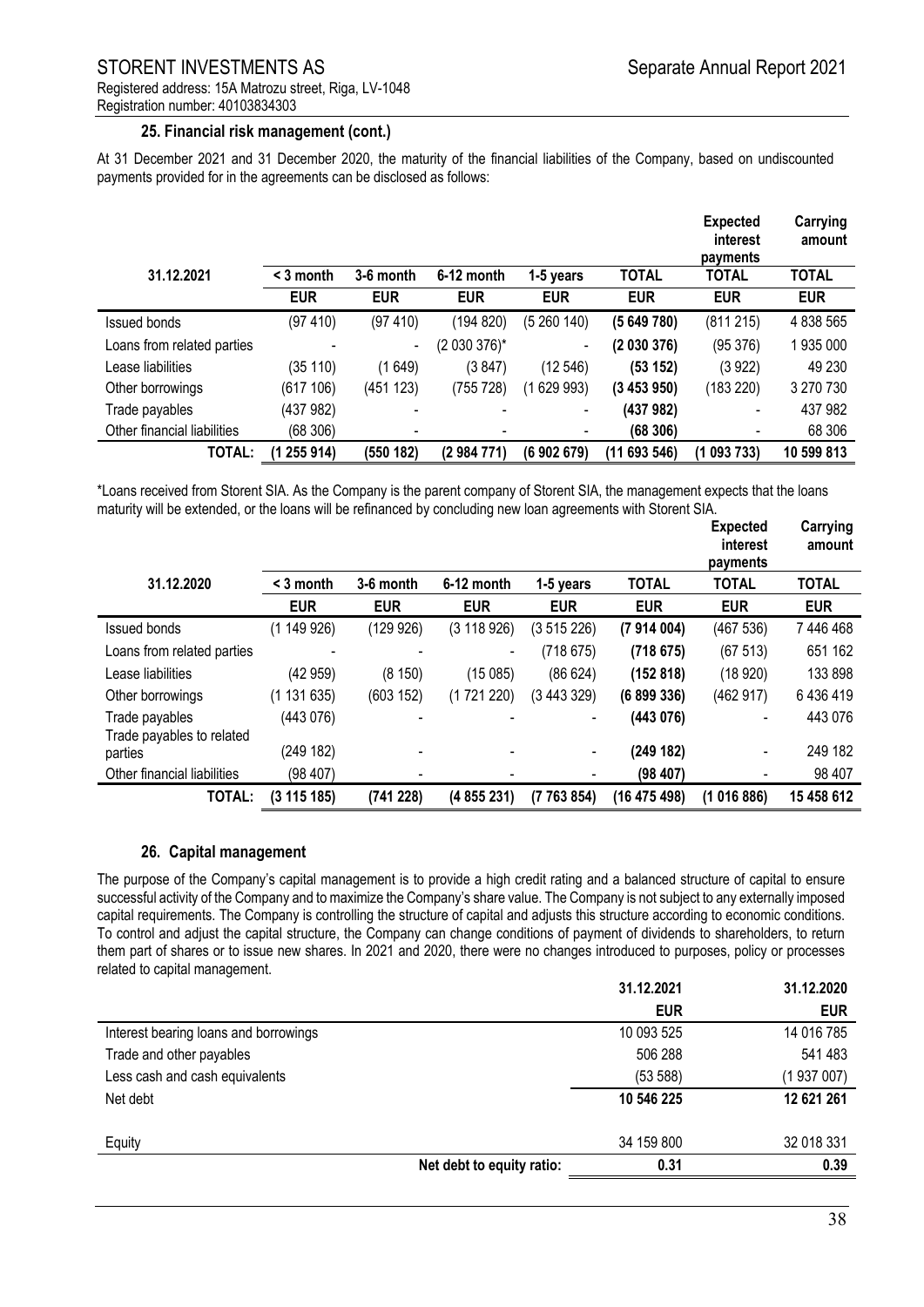## **27. Issued guarantees**

The Company has issued a number of guarantees in favor of third parties for the liabilities of its subsidiaries. In assessing the expected credit losses on these guarantees, the management individually determines and applies the probability of default of each subsidiary and the expected loss in the event of default, using the method described in Note 2 (h). Evaluating the ability of the subsidiaries to meet their obligations as at 31 December 2021 and 31 December 2020, the Company management believes that no significant additional accruals for credit losses are required.

In 2014 Storent Investments AS issued a guarantee to Luminor Līzings SIA due to concluded factoring contracts between: Storent SIA and Luminor Līzings SIA, the guarantee is valid till full liability repayment. At the time of preparation of the financial statements the Company management has not identified circumstances that would indicate that an outflow of economic benefits from the Company will be required to settle the obligation.

In 2016, 2017 and 2018 Storent Investments AS issued a guarantee to Luminor Līzings SIA due to concluded lease contracts between Storent SIA and Luminor Līzings SIA. The amount of the guarantee is 4 633 177 EUR and guarantee is valid till 30 April 2025. At the time of preparation of the financial statements the Company management has not identified circumstances that would indicate that an outflow of economic benefits from the Company will be required to settle the obligation.

In 2016, 2017 and 2018 Storent Investments AS issued a guarantee to UniCredit Leasing SIA due to concluded financial lease contracts between Storent SIA and UniCredit Leasing SIA. The amount of the guarantee is 881 522 EUR and guarantee is valid till 31 December 2023. At the time of preparation of the financial statements the Company management has not identified circumstances that would indicate that an outflow of economic benefits from the Company will be required to settle the obligation.

In 2017 Storent Investments issued guarantee to Luminor Liising AS due to factoring contract between Storent OU and Luminor Liising AS. The amount of the guarantee is 400 000 EUR and guarantee is valid till full liability repayment. At the time of preparation of the financial statements the Company management has not identified circumstances that would indicate that an outflow of economic benefits from the Company will be required to settle the obligation.

In 2020 Storent Investments issued guarantee to NORDEA RAHOITUS SUOMI OY due to concluded lease contracts between Storent Oy and NORDEA RAHOITUS SUOMI OY. The amount of the guarantee is 2 622 028 EUR and guarantee is valid till full liability repayment. At the time of preparation of the financial statements the Company management has not identified circumstances that would indicate that an outflow of economic benefits from the Company will be required to settle the obligation.

AS Storent Investments issued a guarantee to Levina Invesmtnets S.a r.l. due to concluded loan agreement between Storent Holding Finland Oy and Levina Invesmtnets S.a r.l. The amount of the guarantee is 6023 340 EUR and guarantee is valid till full loan repayment. At the time of preparation of the financial statements the Company management has not identified circumstances that would indicate that an outflow of economic benefits from the Company will be required to settle the obligation.

## **28. Going concern of the Company**

The Company's financial performance in the reporting year was a profit of EUR 2 141 469 (2020: loss of EUR 3 827 388). At the end of the year, the Company's current liabilities exceeded its current assets by EUR 8 100 113 (31.12.2020: current liabilities exceeded current assets by EUR 3 972 626), as a result of significant borrowings approaching maturity and technical non-compliance with one of the bond covenants as at 31 December 2021 as stated in Note 22. Both of these conditions may cast significant doubts on the Company's ability to continue as a going concern.

The Company management has evaluated the current and potential impact of Covid-19 pandemic and geopolitical situation in the Baltic and Nordic region as a result of the Russian Federation commencing war activity in Ukraine. Management has prepared forecasted financial results and cash flows for 2022 demonstrating the Company's and its subsidiaries' ability to continue as going concern and already started to take steps to address the expected liquidity and profitability shortages, such as:

- Storent Group continues to become more efficient by developing online sales and paper-less rental process. Despite overall wage increase in all countries, personal costs are estimated to increase only by 5% during 2022 compared to 2021. In 2021, the management has decided to close one of the Finnish company's economic activities – Heavy team. In spring 2022 Management plans to start outsourcing of transportation services in Finland, that will give a decrease of headcount and associated costs in Finland by 10%.
- In 2022, Storent Group plans to increase rental income in all its countries of operation by 3%-4%, reaching the turnover level of 2019 before Covid-19. Further revenue and profitability growth is expected in the following years as already disclosed in Note 11.
- Storent Holding Finland Oy has received agreement to postpone the repayment of loan and accrued interest in amount of EUR 6 023 340 as at 31 December 2021 to Levina Investments S.a.r.l. by additional year with the final due date of the loan being December 2023. Amendments to agreement have been signed.
- Storent SIA and Storent Oy continue to perform optimization of the rental equipment fleet by selling old and not-in-demand equipment. By the date of issuing these financial statements, both companies have sold equipment with the net book value EUR 1 913 232 for total gross proceeds of EUR 2 128 567. According to budget it is planned to sell equipment with the net book value EUR 3.3 million for total gross proceeds of EUR 4 million. Proceeds from equipment sales will be used for debt repayment assuring the Group's and the Company's liquidity.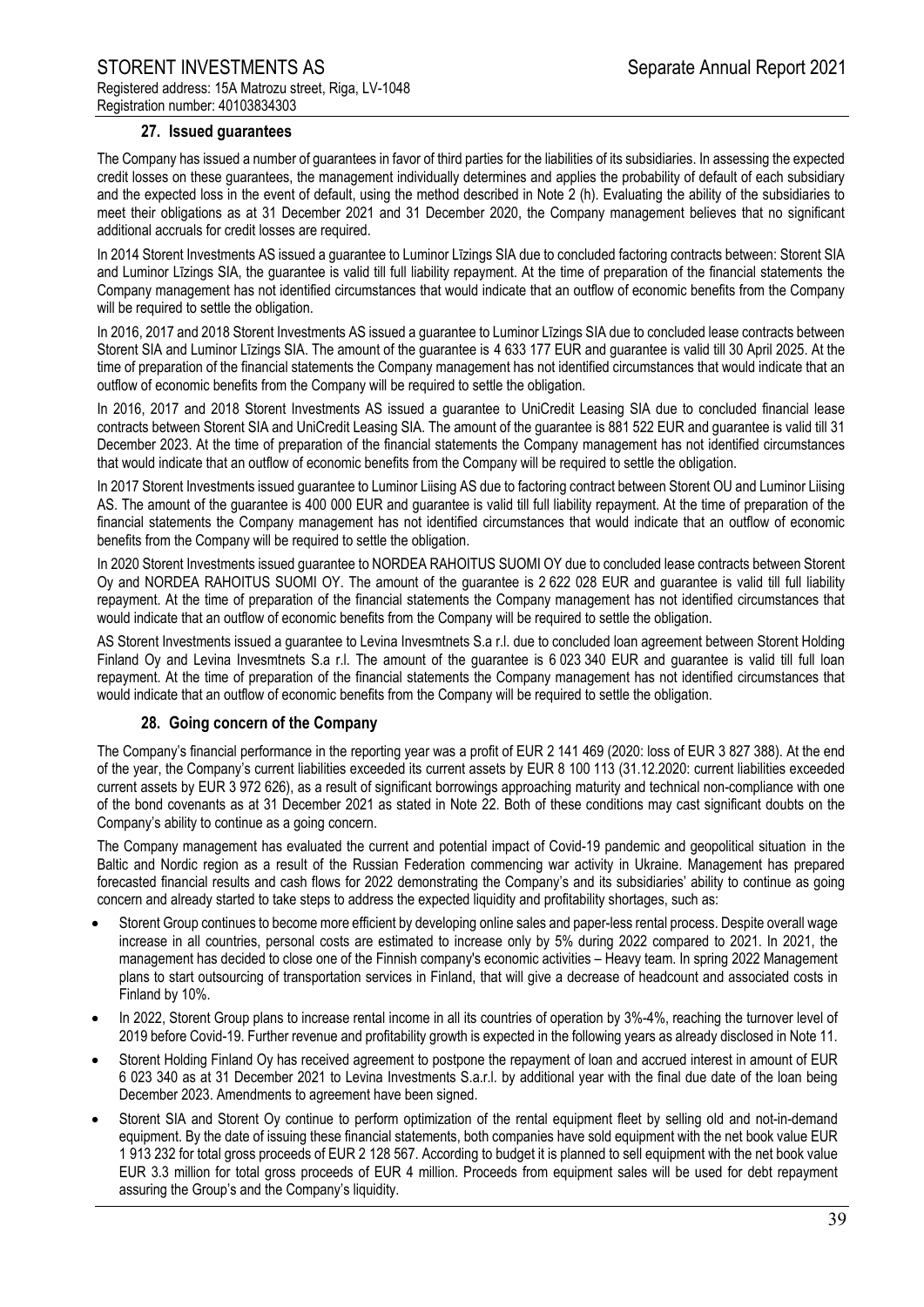## **28. Going concern of the Company (cont.)**

- In February 2022, Storent Investments AS announced an instigation of written procedure for receipt of consent of Noteholders holding the Notes to amend Terms and Condition. In accordance with the proposed amendments to the Terms and Conditions, the Company proposes to modify Shareholders Equity to Assets Ratio covenant to include in the equity calculation also loans from the Company's shareholders and to modify Net Debt/EBITDA Ratio covenant to exclude loans from the Company's shareholders from the net indebtedness of the Company. This will allow the Company and the Group to safely comply with the financial covenants until maturity of the Notes. On 28 February 2022 voting has been closed and amendments have been approved.
- The Company management has evaluated the geopolitical situation and its impact on the Group companies and especially the subsidiary entity in Russia, Kaliningrad. At the moment of issue of these financial statements Storent OOO continues to operate without significant changes. Before 24 February 2022, the Russian entity operated quite independently, and the management doesn't see any major risks for further business activities. The Company monitors and follows sanction restrictions and, so far, these don't affect the subsidiary's activities. Despite the general increase in the market uncertainty, no direct impact on the operations of other Group companies is observed.

Based on above, the Group management plans further development of all subsidiaries. The main focus in 2022 will be to continue online sales development, digital transformation and efficiency increase. The Group will continue to transform its IT strategy to comply with the scalability needs. In early 2022, Storent entities in the Baltics joined online logistics platform Cargopint that allows to organize transportation in a more efficient manner and will give opportunity to serve a wider range of customers with a more competitive price.

Management estimates that the construction industry will fully recover after Covid-19 pandemic in the spring 2022, and construction volumes will return to the level of 2019 and start to grow further only from 2023. It is expected that Rail Baltica project will give a significant positive impact on the construction industry in the Baltics. In the first quarter of 2022, the total unaudited consolidated revenue of the Company and its subsidiaries exceeded the budget by 5%. Compared to the first quarter of 2021, total unaudited revenue has increased by 14%, rental income - by 16%, EBITDA margin is higher by 2% and the amount of losses is decreased by 28%.

Storent Group will continue an active sales strategy and offer customers to use the online platform, which is simple to use, to achieve the planned turnover and liquidity and profitability indicators. Taking into account the information currently available, the most recent key performance indicators of the Company and its subsidiaries and the actions taken by management, the Company and its subsidiaries expect to continue operations as a going concern. As such, these separate financial statements have been prepared on the basis that the Company will continue as a going concern, and do not include any adjustments that might be necessary if the going concern assumption would not be applicable. However, the success of the management actions outlined above is directly dependent on the ability of the Company and its subsidiaries to increase revenue from operating activities as a result of the expected recovery of the construction industry and significant improvement of the operational efficiency of the Company and its subsidiaries in a short time frame. Management cannot rule out the possibility that the geopolitical situation and possible reinforcement of anti-Covid-19 security measures introduced by governments or the negative impact of such measures on the economic environment in which the Company and its subsidiaries operate, could adversely affect the Company and its subsidiaries, their financial position and performance in the medium and long term, including its investments in subsidiaries' recoverable amount (please see Note 11, which describes the significant unobservable inputs used in estimating recoverable amount) and the Company's and its subsidiaries' ability to meet the terms and conditions of the borrowing agreements and payment terms, which presents a material uncertainty in relation to the Company's and its subsidiaries' ability to continue as a going concern. We will continue to monitor the situation closely and take the necessary steps to mitigate to the extent possible the effects of new events and circumstances.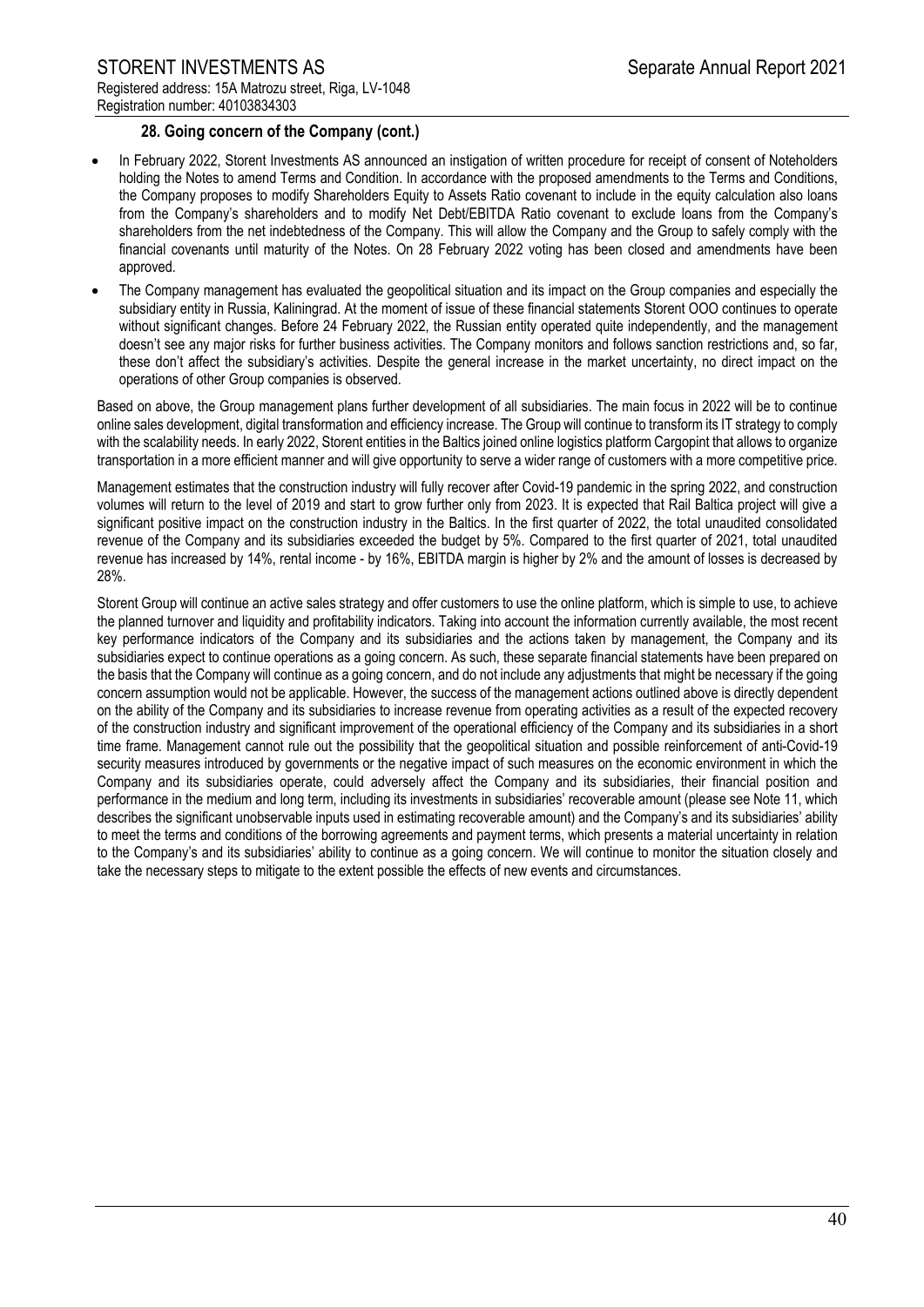## **29. Post balance sheet events**

#### *Non-adjusting events*

In 2022, in order to meet minimal capital requirements according to respective country laws, the Company invested into the share capital of the Estonian subsidiary in total an amount of EUR 1 550 000, into the share capital of the Finnish subsidiary in total an amount of EUR 500 000, into the share capital of Swedish subsidiary in total an amount of EUR 250 000, and all investments are used, among others, to settle liabilities towards other Storent Group companies.

In February 2022, Storent Investments AS announced an instigation of written procedure for receipt of consent of Noteholders holding the Notes to amend Terms and Condition. In accordance with the proposed amendments to the Terms and Conditions, the Issuer proposes to modify Shareholders Equity to Assets Ratio covenant to include in the equity calculation also loans from the Issuer's shareholders and to modify Net Debt/EBITDA Ratio covenant to exclude loans from the Issuer's shareholders from the net indebtedness of the Issuer. This will allow the Issuer to safely comply with the financial covenants until maturity of the Notes. On 28 February 2022 voting has been closed and amendments have been approved.

Levina Investments S.a.r.l. has agreed to postpone the repayment of loan received by Storent Holding Finland Oy by additional one year, and the final due date of the loan is December 2023. Amendments to the agreement have been signed in March 2022.

During the period between the last day of the financial year and the date of signing of these separate financial statements there have been no other events that would have required adjustments or disclosure in the separate financial statements.

These separate financial statements were signed on 28 April 2022 on the Company's behalf by:

Andris Bisnieks **Andris Pavlovs** Andris Pavlovs **Andris Pavlovs** Member of the Board **Member of the Board** Member of the Board

Marina Grigore Chief Accountant

\* \* \*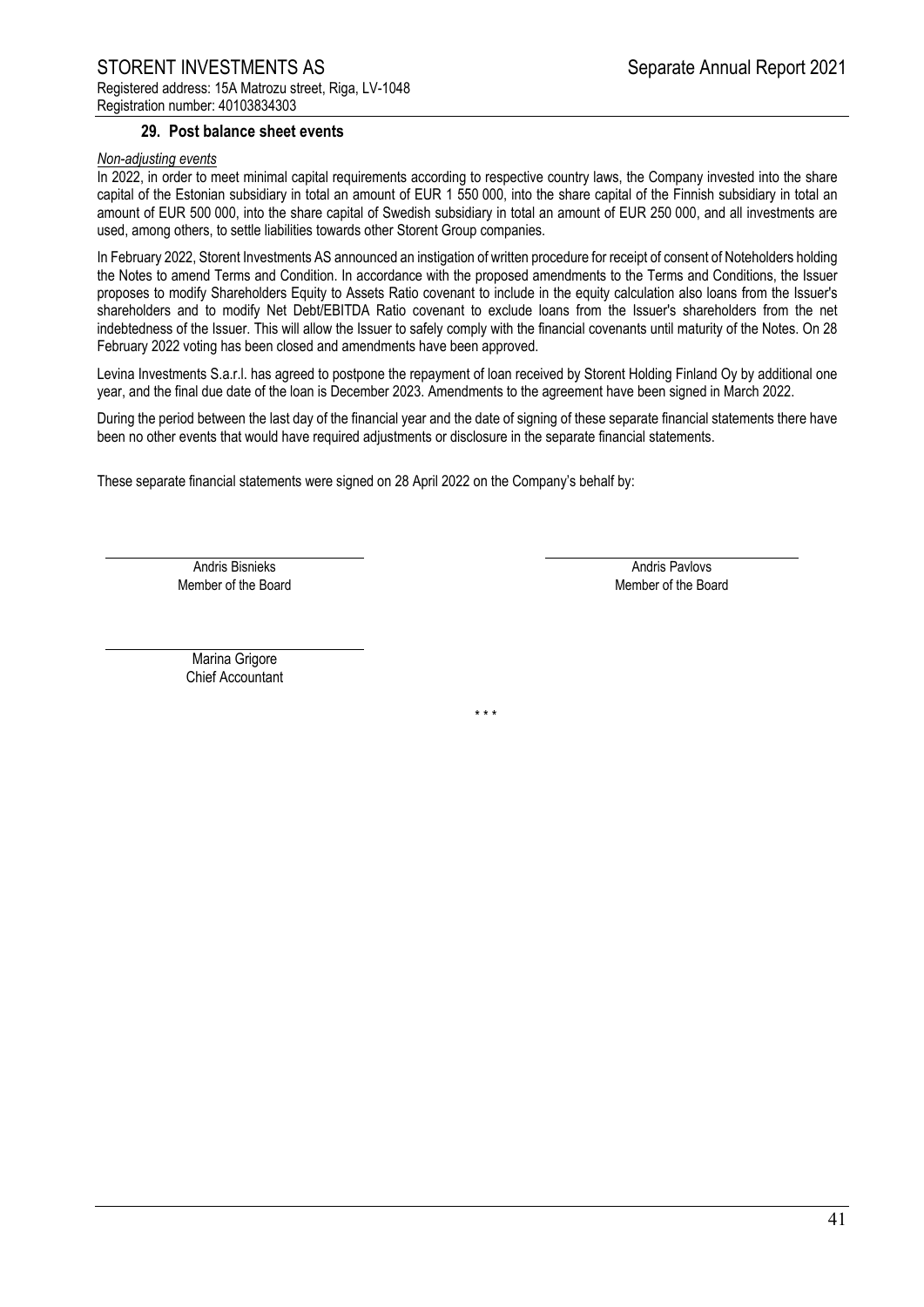

KPMG Baltics SIA Vesetas iela 7 Riga, LV-1013 Latvia

T: + 371 67038000 kpmg.com/lv kpmg@kpmg.lv

# **Independent Auditors' Report**

# **To the shareholders of Storent Investments AS**

## Report on the Audit of the Separate Financial Statements

## *Our Opinion on the Separate Financial Statements*

We have audited the accompanying separate financial statements of Storent Investments AS ("the Company") set out on pages 7 to 41 of the accompanying separate Annual Report, which comprise:

- the separate statement of financial position as at 31 December 2021,
- the separate statement of comprehensive income for the year then ended,
- the separate statement of changes in equity for the year then ended,
- the separate statement of cash flows for the year then ended, and
- the notes to the separate financial statements, which include a summary of significant accounting policies and other explanatory notes.

In our opinion, the accompanying separate financial statements give a true and fair view of the separate financial position of Storent Investments AS as at 31 December 2021, and of its separate financial performance and separate cash flows for the year then ended in accordance with International Financial Reporting Standards (IFRSs) as adopted by the European Union.

## *Basis for Opinion*

In accordance with the 'Law on Audit Services' of the Republic of Latvia we conducted our audit in accordance with International Standards on Auditing adopted in the Republic of Latvia (ISAs). Our responsibilities under those standards are further described in the *Auditors' Responsibility for the Audit of the Separate Financial Statements* section of our report.

We are independent of the Company in accordance with the International Ethics Standards Board for Accountants' International Code of Ethics for Professional Accountants (including International Independence Standards) (IESBA Code) and independence requirements included in the 'Law on Audit Services' of the Republic of Latvia that are relevant to our audit of the separate financial statements in the Republic of Latvia. We have also fulfilled our other professional ethics responsibilities and objectivity requirements in accordance with the IESBA Code and the 'Law on Audit Services' of the Republic of Latvia.

We believe that the audit evidence we have obtained is sufficient and appropriate to provide a basis for our opinion.

## *Material Uncertainty Related to Going Concern*

We draw attention to Note 28 of the separate financial statements, which indicates that the Company earned a profit of EUR 2 141 469 during the year ended 31 December 2021 (2020: incurred a loss of EUR 3 402 850) and, as of that date, the Company's current liabilities exceeded its current assets by EUR 8 100 113 (31.12.2020: the Company's current liabilities exceeded its current assets by EUR 3 972 626. As stated in Note 28, the Company's profitability and liquidity depend directly on the results of operations and financial position of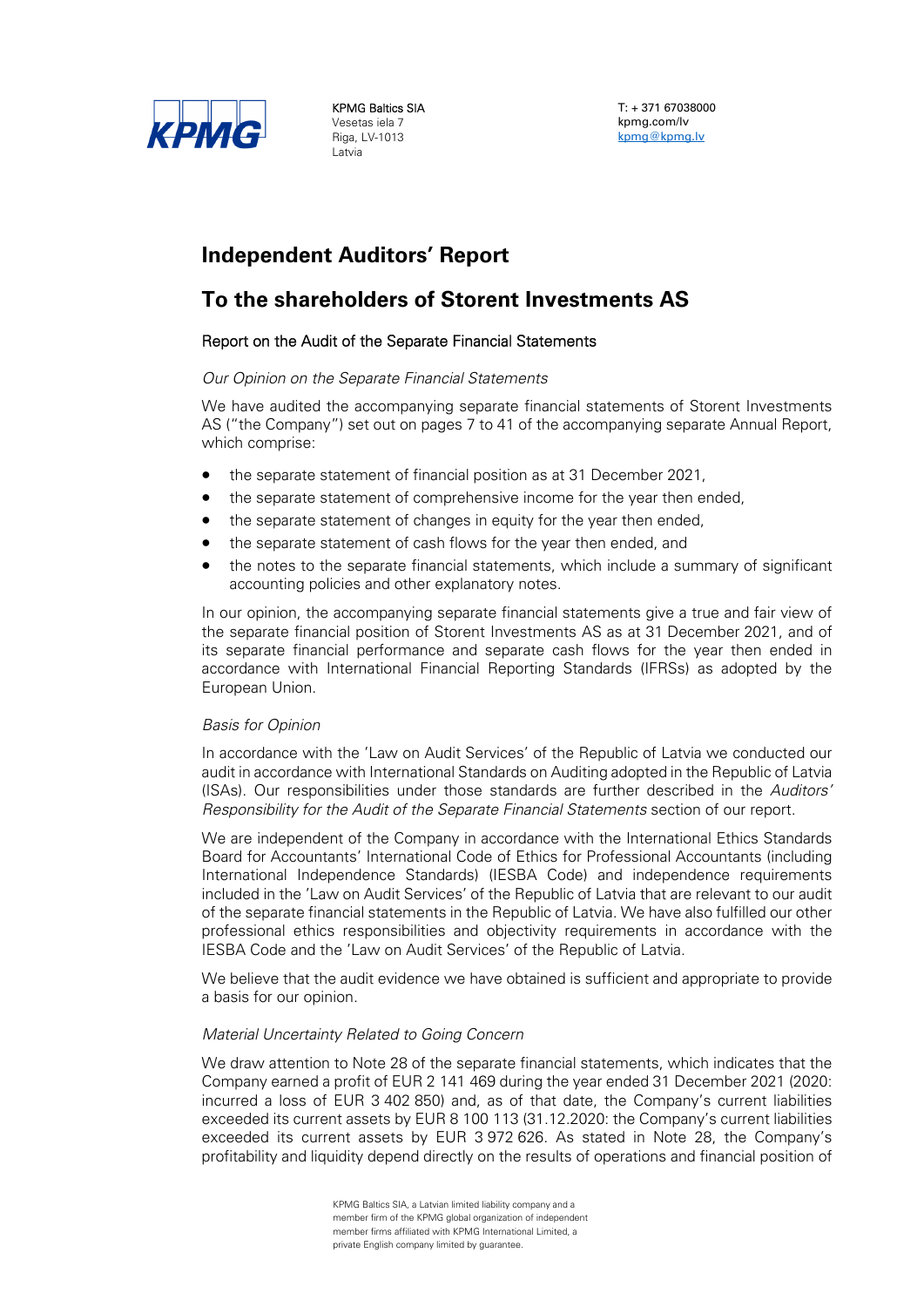

its subsidiaries. The management has prepared forecasted financial results and cash flows for 2022 demonstrating the Company's and its subsidiaries' ability to continue as going concern and already started to take steps to address the expected liquidity and profitability shortages. The success of these actions is primarily dependent on the ability of the Company and its subsidiaries to increase revenue from operating activities as a result of the expected recovery of the construction industry and reduce costs as a result of optimized operations. However, management cannot rule out the possibility that the geopolitical situation, possible reinforcement of Covid-19 security measures introduced by governments or the negative impact of such measures on the economic environment, in which the Company and its subsidiaries operate, could adversely affect the Company and its subsidiaries. These events and conditions, along with other matters as set forth in Note 28, indicate that a material uncertainty exists that may cast significant doubt on the Company's ability to continue as a going concern. Our opinion is not modified in respect of this matter.

#### *Key Audit Matters*

Key audit matters are those matters that, in our professional judgment, were of most significance in our audit of the separate financial statements of the current period. These matters were addressed in the context of our audit of the separate financial statements as a whole, and in forming our opinion thereon, and we do not provide a separate opinion on these matters.

In addition to the matters described in the *Material Uncertainty Related to Going Concern* section, we have determined the matter described below to be the key audit matter to be communicated in our report.

#### Impairment of intangible assets and investments in subsidiaries

The Company's intangible assets as at 31 December 2021 amounted to EUR 2 029 812 (31 December 2020: EUR 1 887 127) and investments in subsidiaries as at 31 December 2021 amounted to EUR 40 289 275 (31 December 2020: EUR 37 389 275). Non-financial asset impairment charge for the year ended 31 December 2021 amounted to EUR 0 (year ended 31 December 2020: EUR 3 419 293).

Reference to the separate financial statements: Note 2 (b) "Use of estimates and judgements", Note 2 (d) "Intangible assets", Note 2 (f) "Investments in subsidiaries" and Note 2 (g) "Impairment of non-financial assets" (accounting policy); Note 9 "Intangible assets" and Note 11 "Investments in subsidiaries" (Notes to the separate financial statements).

#### *Key audit matter*  $\vert$  *Our response*

Our audit procedures included, among others:

Due to the fact that impairment indicators were identified as at 31 December 2021, as discussed in Note 11, the Company estimated the recoverable amount of its investments in subsidiaries to which development of intangible assets is allocated and recognized an impairment loss at the above date.

- evaluating against the requirements of the relevant financial reporting standards the Company's accounting policy for identification of impairment, and measurement and recognition of any impairment losses in respect of intangible assets and investments in subsidiaries;
- understanding the Company's and its subsidiaries' business planning process, including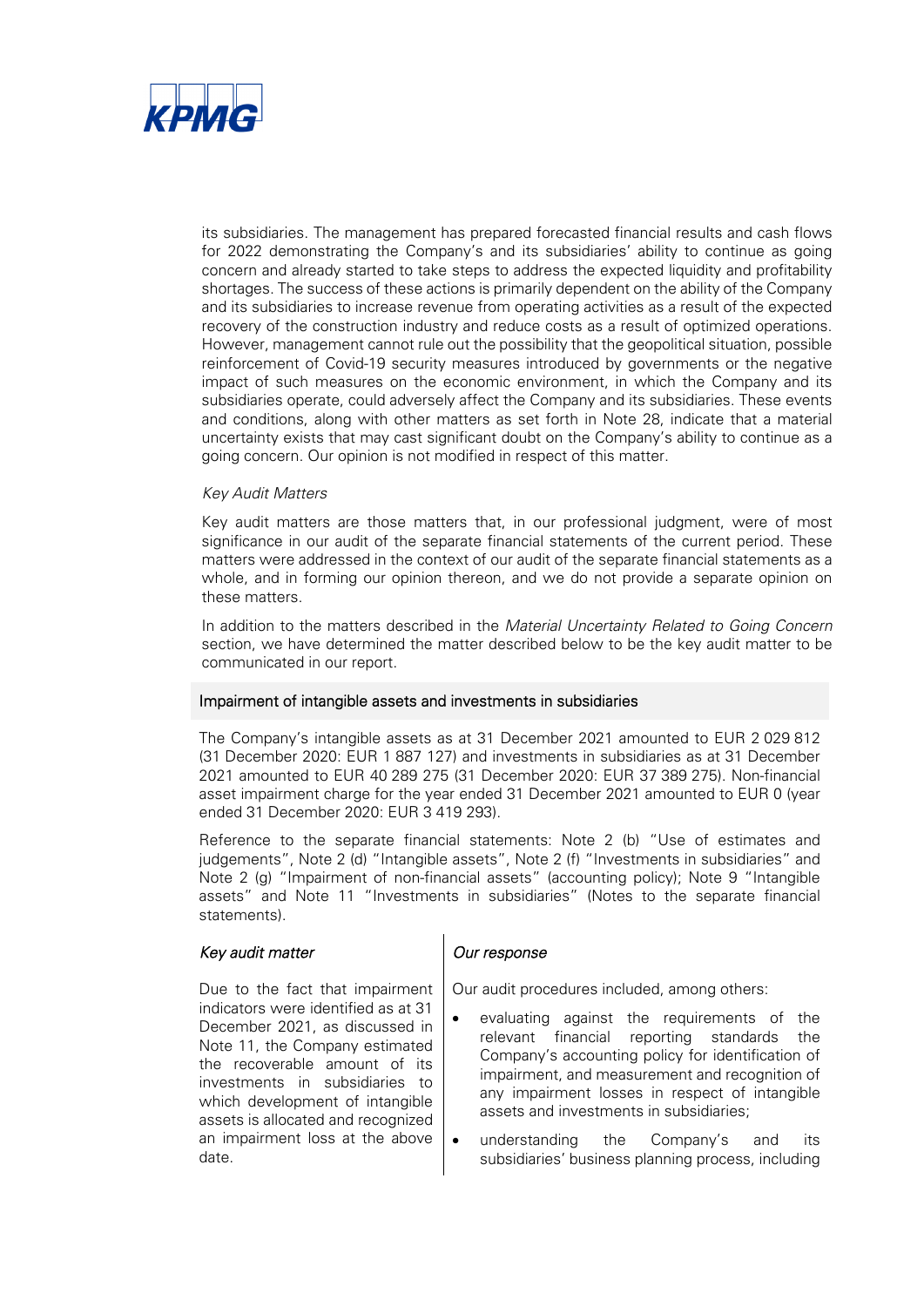

The assessment of the recoverable amount and impairment of the Company's intangible assets and investments in subsidiaries balances incorporated significant management judgement in respect of assumptions such as forecast operating performance, timing of resulting cash collections and disbursements, as well as discount rates. Small changes in the above assumptions can result in materially different outcomes. This, therefore, gives rise to inherent estimation uncertainty related to the carrying amount of these assets recorded in the separate financial statements.

Due to the above factors, we considered impairment of intangible assets and investments in subsidiaries to be a key audit matter.

the preparation and validation of financial and cash flow forecasts and testing the design and implementation of selected key internal controls over the Company's business planning process;

- assisted by our own valuation specialists, challenging the reasonableness of the key assumptions used in the determination of the prospective financial information, such as the forecast amounts of sales and timing of cash collections, forecast amounts of expenses and capital expenditure, and timing of cash disbursements, discount rate and terminal growth rate based on our understanding of the Company's and its subsidiaries' activities and by reference to publicly available industry/market reports;
- considered the reasonableness of the Company's performed sensitivity analysis showing the impact of a reasonable change in the impairment testing assumptions, to determine whether an impairment charge was required;
- performing independent sensitivity analysis, including assessing the effect of a reasonably possible change in the key assumptions;
- considered whether the Company's disclosures regarding the sensitivity of the outcome of the impairment testing to changes in key assumptions complete and accurately reflected the estimation uncertainty in the valuation in line with the applicable requirements of the relevant financial reporting standards.

#### *Reporting on Other Information*

The Company's management is responsible for the other information. The other information comprises:

- General Information, as set out on page 3 of the accompanying separate Annual Report,
- the Management Report, as set out on pages 4 to 5 of the accompanying separate Annual Report,
- the Statement on Management Responsibility, as set out on page 6 of the accompanying separate Annual Report,
- the Statement of Corporate Governance, as set out in a separate statement provided by Storent Investments AS management and available on the Nasdaq Baltic exchange website https://nasdaqbaltic.com, Storent Investments AS, section Reports.

Our opinion on the separate financial statements does not cover the other information included in the separate Annual Report, and we do not express any form of assurance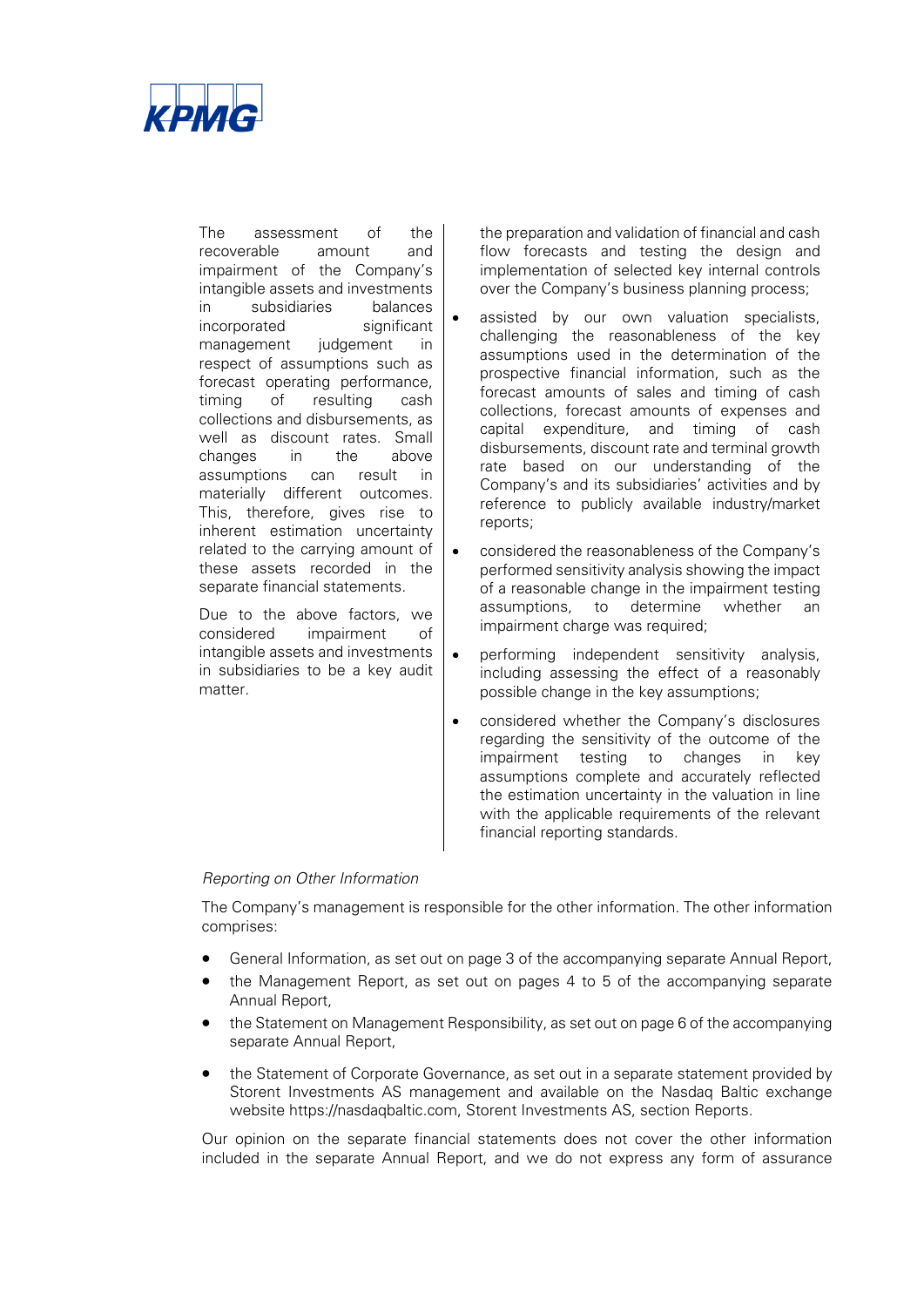

conclusion thereon, except as described in the *Other Reporting Responsibilities in Accordance with the Legislation of the Republic of Latvia Related to Other Information*  section of our report.

In connection with our audit of the separate financial statements, our responsibility is to read the other information and, in doing so, consider whether the other information is materially inconsistent with the separate financial statements or our knowledge obtained in the audit or otherwise appears to be materially misstated.

If, based on the work we have performed and in light of the knowledge and understanding of the Company and its environment obtained in the course of our audit, we conclude that there is a material misstatement of this other information, we are required to report that fact. We have nothing to report in this regard.

#### *Other Reporting Responsibilities in Accordance with the Legislation of the Republic of Latvia Related to Other Information*

In addition, in accordance with the 'Law on Audit Services' of the Republic of Latvia with respect to the Management Report, our responsibility is to consider whether the Management Report is prepared in accordance with the requirements of the 'Law on the Annual Reports Annual Reports' of the Republic of Latvia.

Based solely on the work required to be undertaken in the course of our audit, in our opinion, in all material respects:

- the information given in the Management Report for the financial year for which the separate financial statements are prepared is consistent with the separate financial statements; and
- the Management Report has been prepared in accordance with the requirements of the 'Law on the Annual Reports Annual Reports' of the Republic of Latvia.

In accordance with the 'Law on Audit Services' of the Republic of Latvia with respect to the Statement of Corporate Governance, our responsibility is to consider whether the Statement of Corporate Governance includes the information required in section 56.1, first paragraph, clause 3, 4, 6, 8 and 9, as well as section 56.2, second paragraph, clause 5, and third paragraph of the 'Financial Instruments Market Law' of the Republic of Latvia and if it includes the information stipulated in section 56.2 second paragraph, clause 1, 2, 3, 4, 7 and 8 of the 'Financial Instruments Market Law' of the Republic of Latvia.

In our opinion, the Statement of Corporate Governance includes the information required in section 56.1, first paragraph, clause 3, 4, 6, 8 and 9, as well as section 56.2, second paragraph, clause 5, and third paragraph of the 'Financial Instruments Market Law' of the Republic of Latvia and it includes the information stipulated in section 56.2 second paragraph, clause 1, 2, 3, 4, 7 and 8 of the 'Financial Instruments Market Law' of the Republic of Latvia.

#### *Responsibilities of Management and Those Charged with Governance for the Separate Financial Statements*

Management is responsible for the preparation of the separate financial statements that give a true and fair view in accordance with IFRSs as adopted by the European Union and for such internal control as management determines is necessary to enable the preparation of separate financial statements that are free from material misstatement, whether due to fraud or error.

In preparing the separate financial statements, management is responsible for assessing the Company's ability to continue as a going concern, disclosing, as applicable, matters related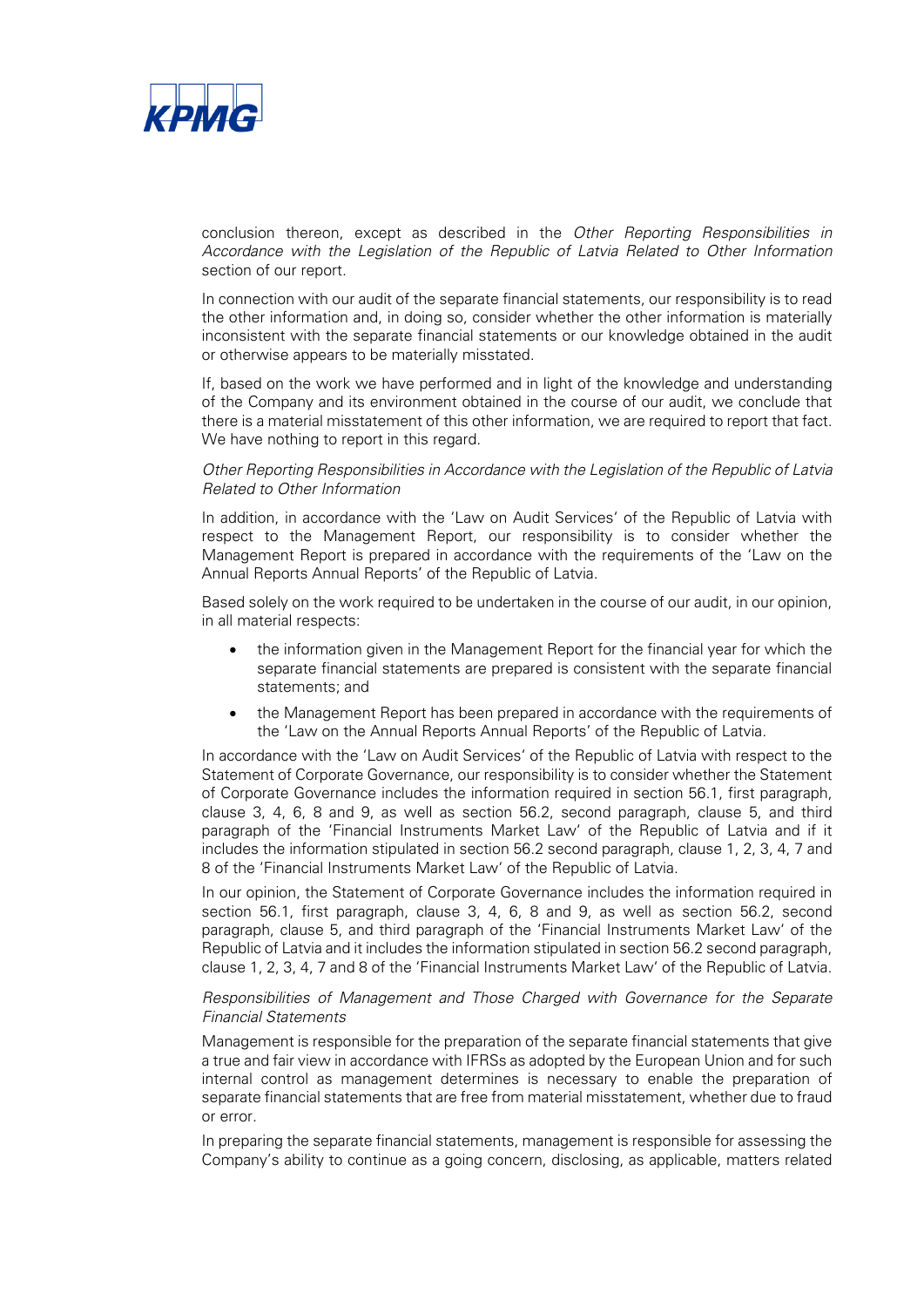

to going concern and using the going concern basis of accounting unless management either intends to liquidate the Company or to cease operations, or has no realistic alternative but to do so.

Those charged with governance are responsible for overseeing the Company's financial reporting process.

#### *Auditors' Responsibility for the Audit of the Separate Financial Statements*

Our objectives are to obtain reasonable assurance about whether the separate financial statements as a whole are free from material misstatement, whether due to fraud or error, and to issue an auditors' report that includes our opinion. Reasonable assurance is a high level of assurance, but is not a guarantee that an audit conducted in accordance with ISAs will always detect a material misstatement when it exists. Misstatements can arise from fraud or error and are considered material if, individually or in the aggregate, they could reasonably be expected to influence the economic decisions of users taken on the basis of these separate financial statements.

As part of an audit in accordance with ISAs, we exercise professional judgment and maintain professional scepticism throughout the audit. We also:

- Identify and assess the risks of material misstatement of the separate financial statements, whether due to fraud or error, design and perform audit procedures responsive to those risks, and obtain audit evidence that is sufficient and appropriate to provide a basis for our opinion. The risk of not detecting a material misstatement resulting from fraud is higher than for one resulting from error, as fraud may involve collusion, forgery, intentional omissions, misrepresentations, or the override of internal control.
- Obtain an understanding of internal control relevant to the audit in order to design audit procedures that are appropriate in the circumstances, but not for the purpose of expressing an opinion on the effectiveness of the Company's internal control.
- Evaluate the appropriateness of accounting policies used and the reasonableness of accounting estimates and related disclosures made by management.
- Conclude on the appropriateness of management's use of the going concern basis of accounting and, based on the audit evidence obtained, whether a material uncertainty exists related to events or conditions that may cast significant doubt on the Company's ability to continue as a going concern. If we conclude that a material uncertainty exists, we are required to draw attention in our auditors' report to the related disclosures in the separate financial statements or, if such disclosures are inadequate, to modify our opinion. Our conclusions are based on the audit evidence obtained up to the date of our auditors' report. However, future events or conditions may cause the Company to cease to continue as a going concern.
- Evaluate the overall presentation, structure and content of the separate financial statements, including the disclosures, and whether the separate financial statements represent the underlying transactions and events in a manner that achieves a fair presentation.

We communicate with those charged with governance regarding, among other matters, the planned scope and timing of the audit and significant audit findings, including any significant deficiencies in internal control that we identify during our audit.